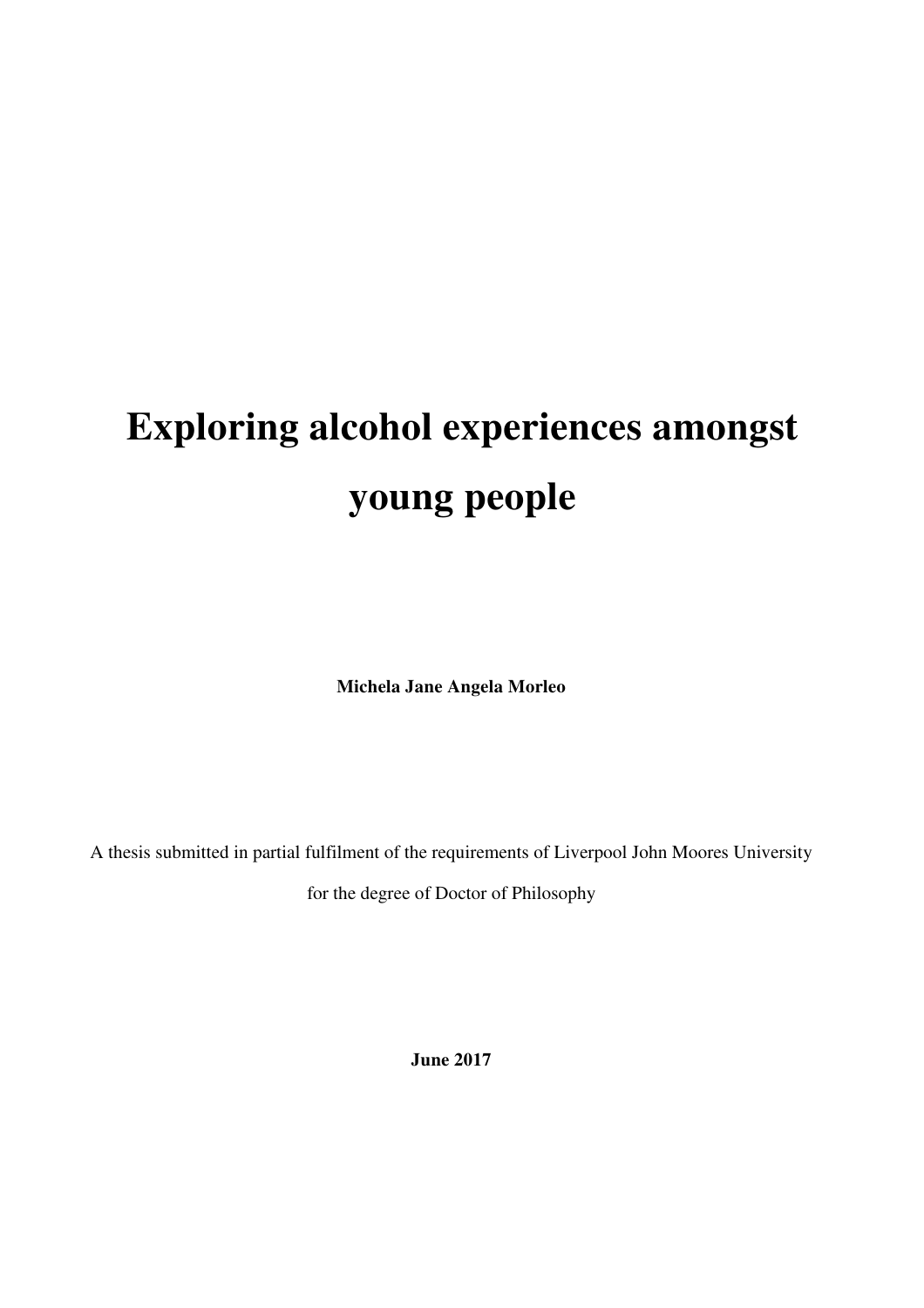# **Contents**

| 3. Using surveys to investigate alcohol consumption and related harm in young people 22 |  |
|-----------------------------------------------------------------------------------------|--|
|                                                                                         |  |
|                                                                                         |  |
|                                                                                         |  |
|                                                                                         |  |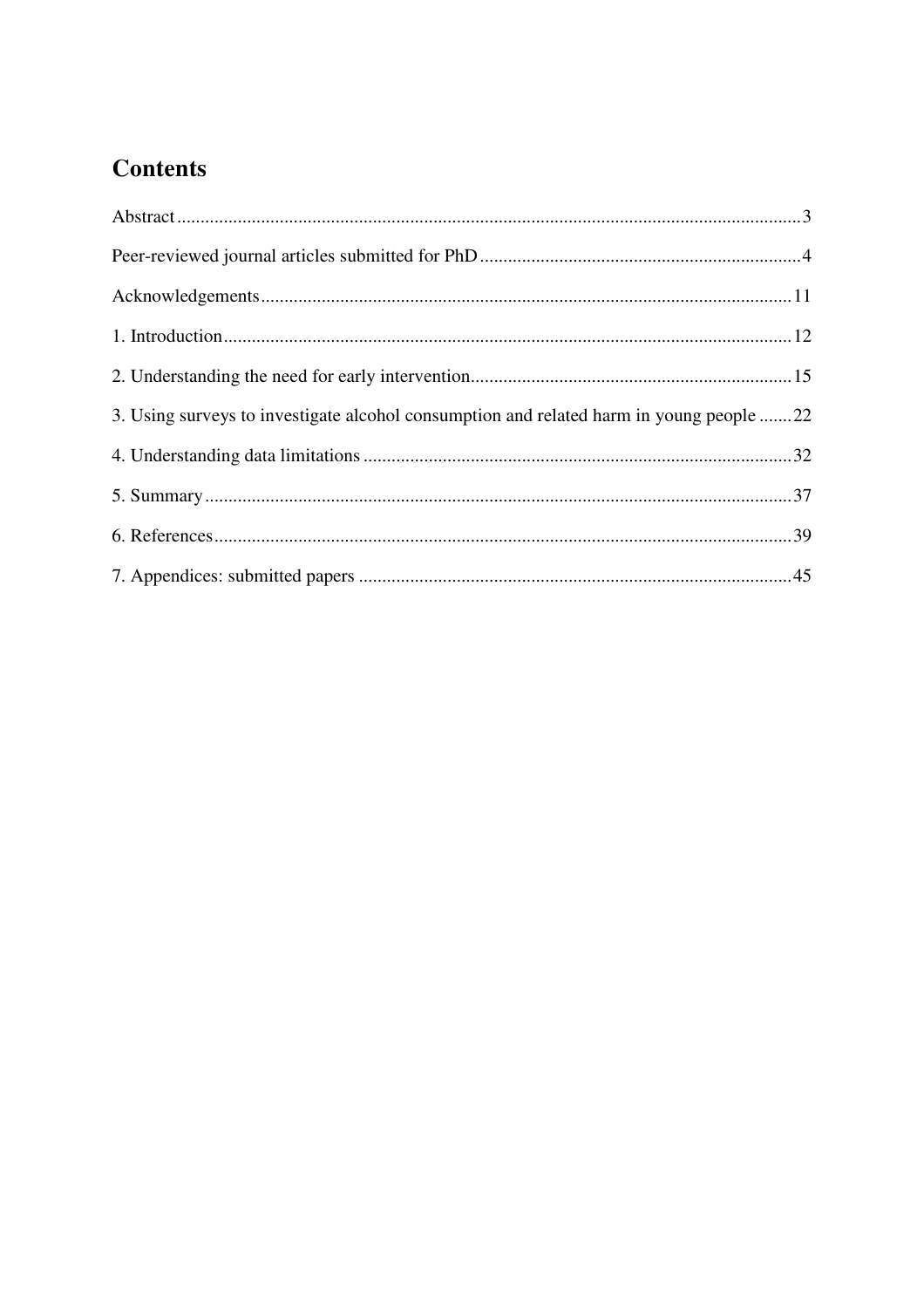# **Abstract**

Whilst national guidelines have recommended abstinence before 18 years of age, in the North West of England, the use of alcohol is common practice by 15 years. The related harms amongst young people (such as violence, regretted sex, hospital admission) place significant burdens on public and individual health. Public health data are vital in order to monitor levels of harm and evaluate prevention strategies. This PhD submission presents a series of peerreviewed journal articles (and other supporting publications) which evidence how I have used original research to further understand alcohol misuse and its impacts on at-risk groups such as underage drinkers, heavy episodic drinkers and those who may have been drinking alcohol during pregnancy.

I have used a number of novel methodologies to explore alcohol consumption and further understand the need for early intervention. Firstly, we used simultaneous surveys of parents and children to understand both the child's consumption and their parents' understanding of their child's consumption. Secondly, we used English hospital admission data to explore for the first time the prevalence of Foetal Alcohol Syndrome and related disorders. Thirdly, we initiated a feasibility study to understand the potential reach of a community-based alcohol brief intervention and liver blood test. Finally, we used a combination of breathalyser readings and nightlife surveys to increase the accuracy of surveys of nightlife users.

The articles presented in this PhD provide a significant contribution to public health knowledge on the epidemiology of alcohol consumption and related harm, as well as discussing the evidence base for effective prevention strategies. This submission considers the methodologies, findings and impacts of my research. The work for all publications was undertaken during my employment at Liverpool John Moores University.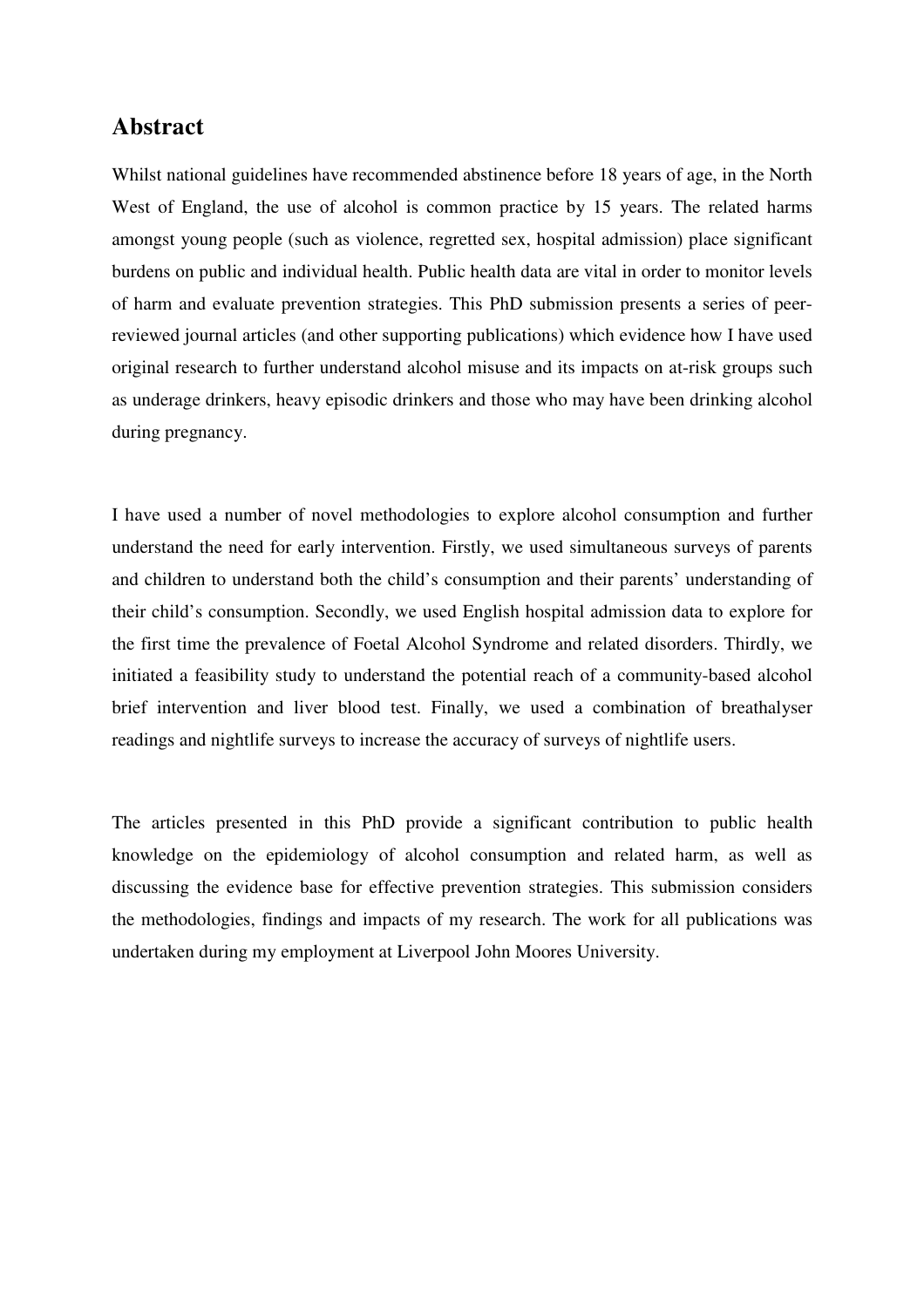# **Peer-reviewed journal articles submitted for PhD**

# **Lead authored articles**

1. **Morleo, M.,** Jones, L., Bellis, M.A. (2014). Alcohol age of initiation and long-term impact: a cross sectional survey of adults in England. *Journal of Substance Use.* 1-7.

#### *Impact factor: 0.81*

2. **Morleo, M.,** Cook, P.A, Elliott, G and Phillips-Howard P.A. (2013). Parental knowledge of alcohol consumption: a cross-sectional survey of 11-17 year old schoolchildren and their parents. *BMC Public Health*, 13:412.

#### *Impact factor: 2.32*

3. **Morleo, M.,** Woolfall, K., Dedman, D., Mukherjee, R., Bellis M.A., Cook, P.A. (2011). Under-reporting of foetal alcohol spectrum disorders: an analysis of hospital episode statistics. *BMC Pediatrics* 11:14.

#### *Impact factor: 1.93*

4. **Morleo, M.,** Cook, P.A, Bellis M.A., Smallthwaite L (2010). Use of fake identification to purchase alcohol amongst 15-16 year olds: a cross-sectional survey examining alcohol access, consumption and harm. *Substance Abuse Treatment, Prevention and Policy* 5:12.

#### *Impact factor: 1.23*

## **Joint lead authored article**

5. Cook, P.A., **Morleo, M.**, Billington, D., Sanderson-Shortt, K., Jones, C., Gabbay, M., Sheron, N., Bellis, M.A., Phillips-Howard, P., Gilmore, I. (2015). Evaluation of workbased screening for early signs of alcohol-related liver disease in hazardous and harmful drinkers. *BMC Public Health.* 15:532.

#### *Impact factor: 2.32*

## **Co-authored article**

6. Bellis, M.A., Hughes, K., Jones, L., **Morleo, M.,** Nicholls, J., McCoy, E., Webster, J, Sumnall, H (2015). Holidays, celebrations, and commiserations: measuring drinking during feasting and fasting to improve national and individual estimates of alcohol consumption. *BMC Public Health.* 13:113.

*Impact factor: 2.32*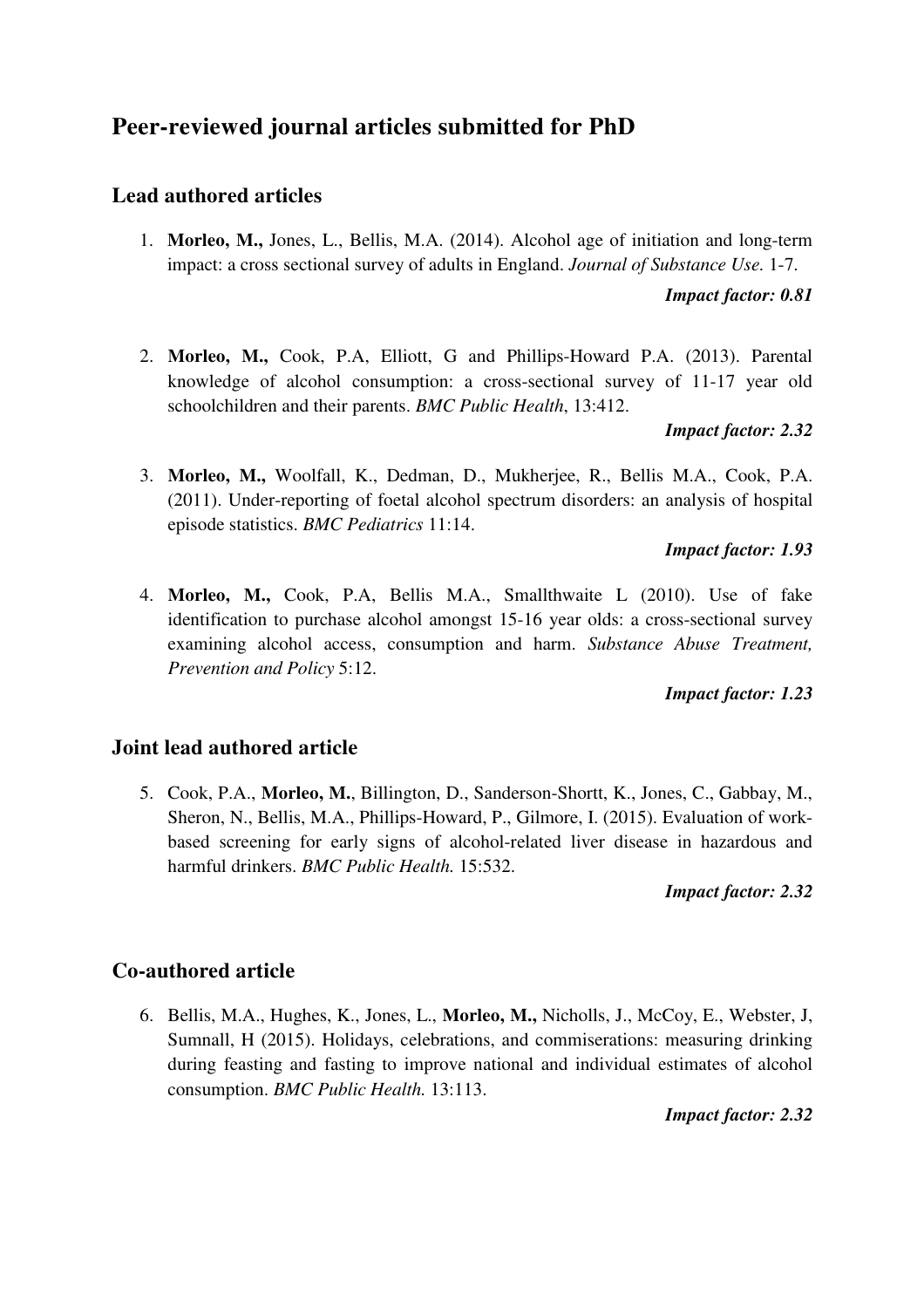7. Calafat, A., Bellis, M.A., Fernandez del Rio, E., Juan, M., Hughes, K., **Morleo, M.,**  Becona, E., Duch, M., Stamos, A., Mendes, F. (2013). Nightlife verbal and physical violence among young Europeans holidaying: what are the triggers to violence? *Public Health.* 127:908-915.

#### *Impact factor: 1.43*

8. Cook, P.A., Phillips-Howards, P.A., **Morleo, M.,** Harkins, C., Briant, L., and Bellis, M.A. (2011). The Big Drink Debate: perceptions of the impact of price on alcohol consumption from a large scale cross-sectional convenience survey in north west England. *BMC Public Health.* 11:664.

#### *Impact factor: 2.32*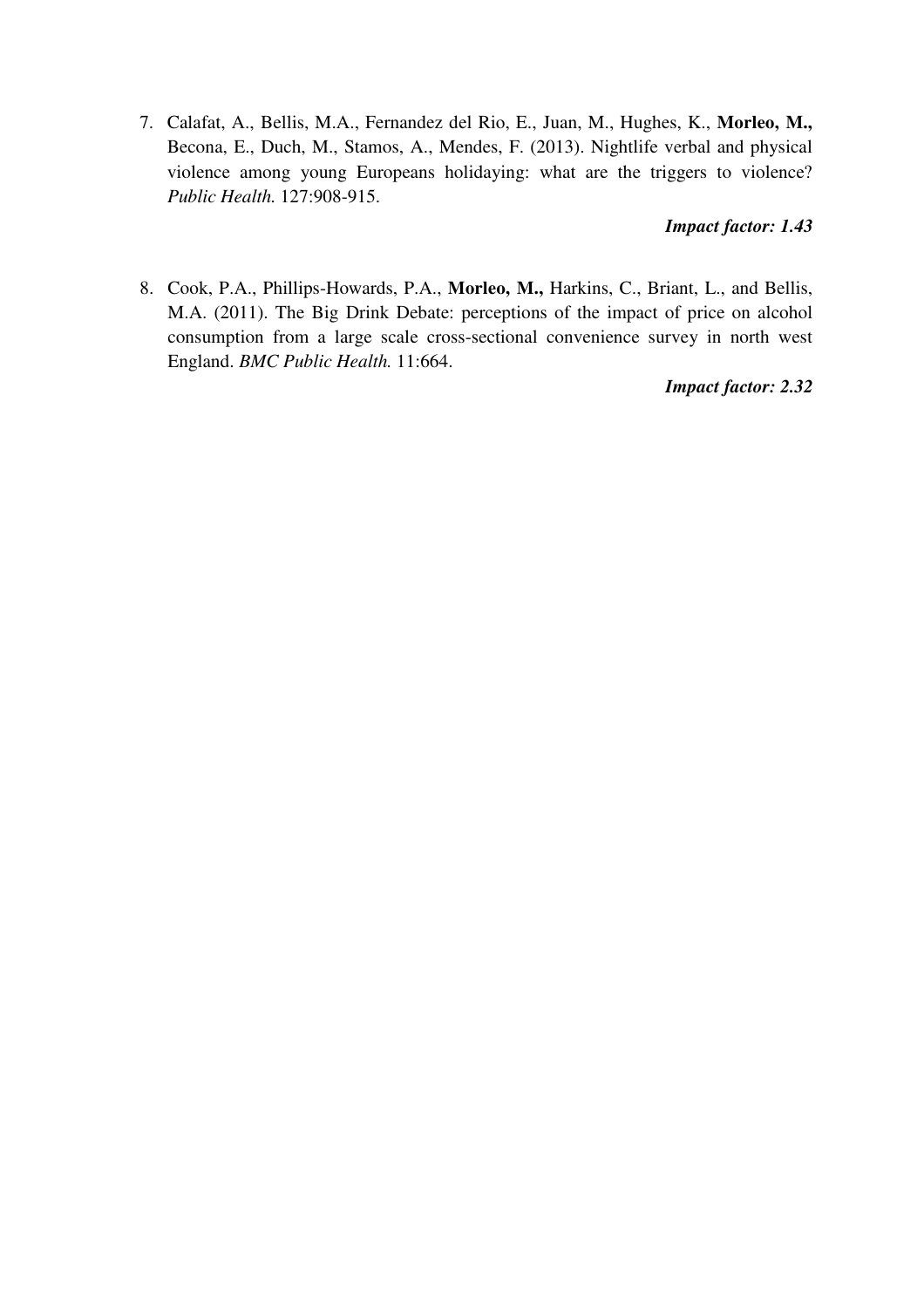| <b>Article</b> | <b>Author</b> | <b>Summary of contribution</b>                                     |  |  |
|----------------|---------------|--------------------------------------------------------------------|--|--|
| number         | status*       |                                                                    |  |  |
| $\mathbf{1}$   | Lead          | Contribution to the article: 80%; study: 40%.                      |  |  |
|                |               |                                                                    |  |  |
|                |               | I had overall responsibility for the manuscript: designing their   |  |  |
|                |               | content; co-conceptualising the research design (including study   |  |  |
|                |               | design, research framework and data analyses); conducting data     |  |  |
|                |               | analyses; and drafting and editing the manuscripts. The research   |  |  |
|                |               | program was co-designed with Mark Bellis and Lisa Jones; the       |  |  |
|                |               | administration of the research programme was co-managed with       |  |  |
|                |               | Lisa Jones.                                                        |  |  |
| $\overline{2}$ | Lead          | Contribution to the article: 75%; study: 40%.                      |  |  |
|                |               | As per article 1, I had overall responsibility for the manuscript, |  |  |
|                |               | which included content design, co-conceptualising the research     |  |  |
|                |               | design; data analysis; and drafting and editing the manuscripts.   |  |  |
|                |               | I managed the delivery of the research programme for the study;    |  |  |
|                |               | it was co-designed with Penny Cook and Penny-Phillips-             |  |  |
|                |               | Howard.                                                            |  |  |
| 3              | Lead          | Contribution to the article: 75%; study: 10%.                      |  |  |
|                |               |                                                                    |  |  |
|                |               | As per articles 1-2, I had overall responsibility for the          |  |  |
|                |               | manuscript, which included content design, co-conceptualising      |  |  |
|                |               | the research design; data analysis (here conducted with Dan        |  |  |
|                |               | Dedman); and drafting and editing the manuscripts. The article     |  |  |
|                |               | was based on secondary data.                                       |  |  |
| 4              | Lead          | Contribution to the article: 75%; study: 10%.                      |  |  |
|                |               | As per articles 1-3, I had overall responsibility for the          |  |  |
|                |               | manuscript, which included content design, co-conceptualising      |  |  |
|                |               | the research design; data analysis (here conducted with Dan        |  |  |
|                |               | Dedman); and drafting and editing the manuscripts. The study       |  |  |
|                |               | was co-designed with Mark Bellis and Karen Hughes, and             |  |  |

# **Table 1: Contribution to submitted work**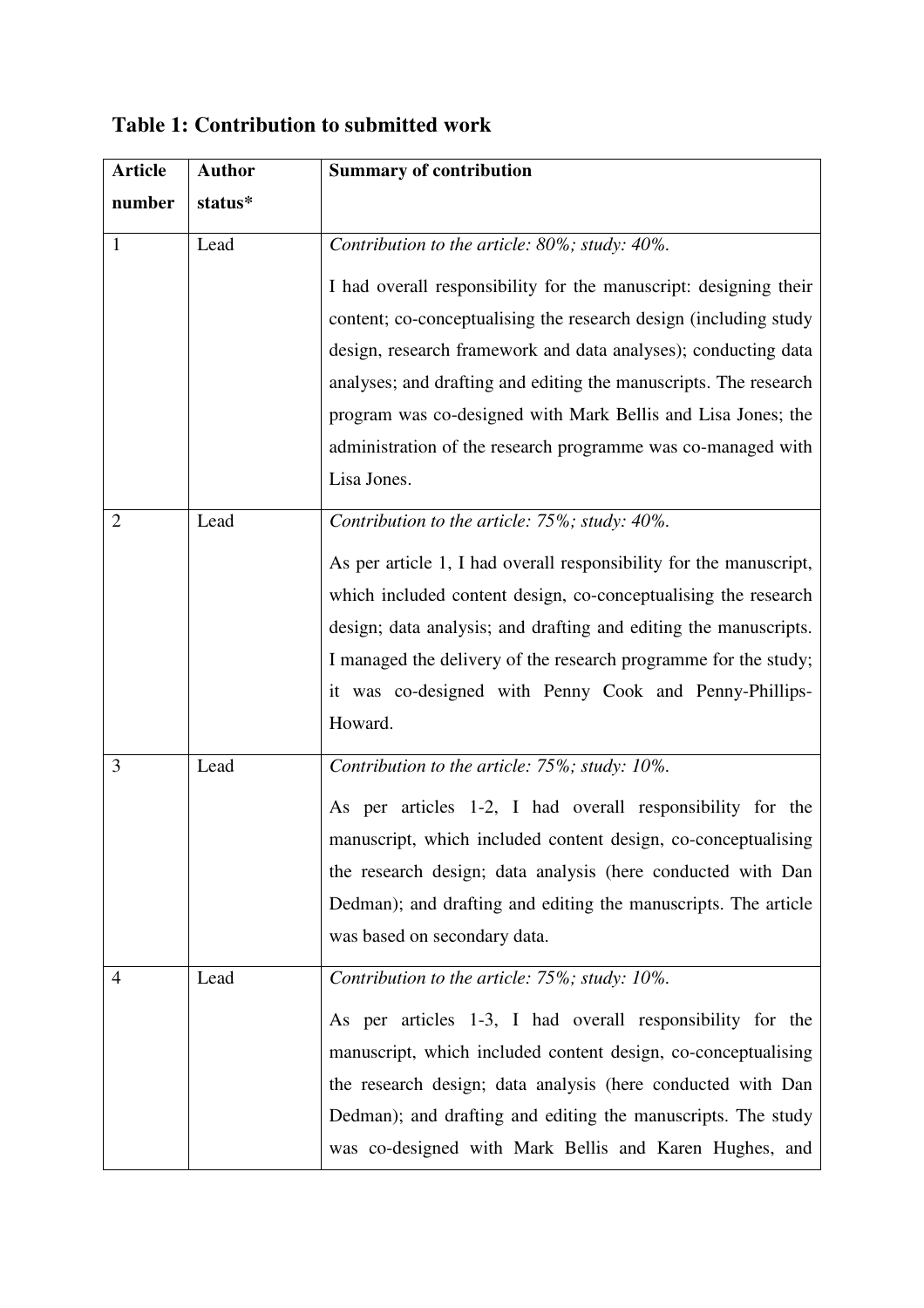|                |                      | managed by Trading Standards North West.                                                                                                                                                                                                                                                                                                                                 |
|----------------|----------------------|--------------------------------------------------------------------------------------------------------------------------------------------------------------------------------------------------------------------------------------------------------------------------------------------------------------------------------------------------------------------------|
| 5              | Joint lead<br>author | Contribution to the article: 40%; study: 25%.<br>I co-conceptualised the research design for this project with<br>Penny Cook, David Billington and Penny Phillips-Howard, co-<br>managed the delivery of the project with Penny Cook and Kevin<br>Sanderson-Shortt, co-analysed the data and contributed to the<br>writing of the manuscript                             |
| 6              | Co-author            | Contribution to the article: 10%; study: 10%.<br>Articles 1 and 6 are derived from the same research program. As<br>with for Article 1, I co-designed the research programme with<br>Mark Bellis and Lisa Jones; and co-managed the administration<br>of the research with Lisa Jones until I left the Centre in 2014. I<br>contributed to the editing of the manuscript |
| $\overline{7}$ | Co-author            | Contribution to the article: 15%; study: 0%.<br>I co-analysed the data and contributed to the writing of the<br>manuscript                                                                                                                                                                                                                                               |
| 8              | Co-author            | Contribution to the article: 10%; study: 5%.<br>I contributed to the writing of the manuscript and the<br>coordination of the study. I also developed the coding for data<br>cleaning and analysis.                                                                                                                                                                      |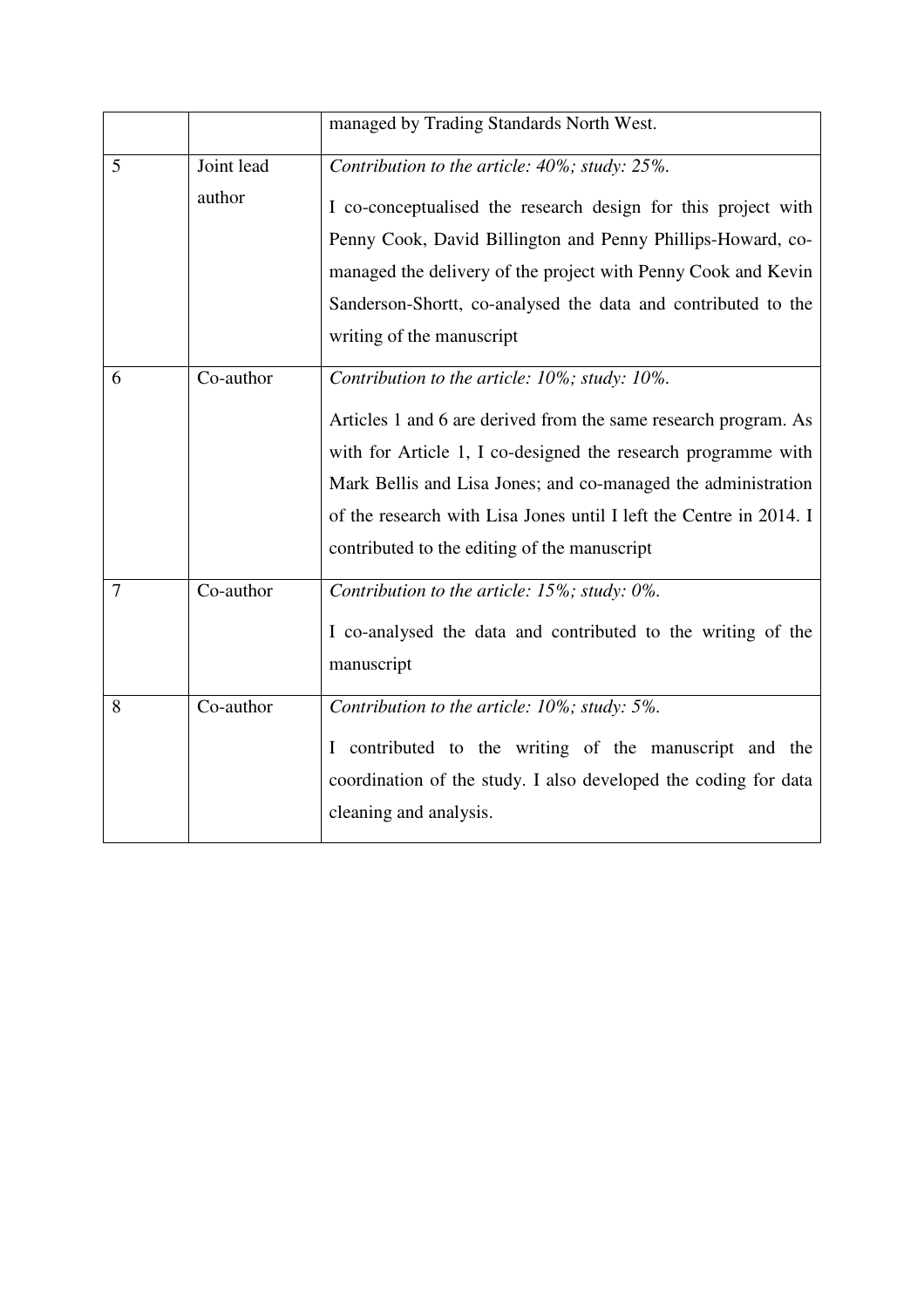| <b>Journal</b> name       | <b>Article</b> | Details of peer review process                                   |
|---------------------------|----------------|------------------------------------------------------------------|
|                           | number(s)      |                                                                  |
| Journal of Substance Use  | $\mathbf{1}$   | Articles are peer reviewed according to the                      |
|                           |                | journal's guidelines. No specific details are                    |
|                           |                | provided on the website but the peer review                      |
|                           |                | conducted was blind.                                             |
| <b>BMC Public Health</b>  | 2, 5, 6, 8     | Articles are assessed by the editors and/or peer                 |
|                           |                | reviewers. An open peer review system is used.                   |
|                           |                | Reviewers<br>articles<br>based<br>the<br>assess<br><sub>on</sub> |
|                           |                | originality, validity and significance.                          |
| <b>BMC</b> Pediatrics     | 3              | Articles are assessed by the editors and/or peer                 |
|                           |                | reviewers. An open peer review system is used.                   |
|                           |                | Reviewers<br>articles<br>based<br>the<br>assess<br><sub>on</sub> |
|                           |                | originality, validity and significance.                          |
| <b>Substance Abuse</b>    | $\overline{4}$ | Articles are assessed via a single-blind peer                    |
| Treatment, Prevention and |                | review system. Manuscripts are sent to at least                  |
| Policy                    |                | two experts and potentially a statistical reviewer               |
|                           |                | to assess for originality, merit and significance                |
|                           |                | to the field. The editor then decides whether to                 |
|                           |                | accept the article.                                              |
| Public Health             | 7              | Papers are reviewed by the editor initially                      |
|                           |                | before being reviewed by at least two external                   |
|                           |                | reviewers. Reviewers assess whether relevance,                   |
|                           |                | presence of new findings/information, technical                  |
|                           |                | validity and presentation.                                       |

# **Table 2: Details of the peer review process undertaken**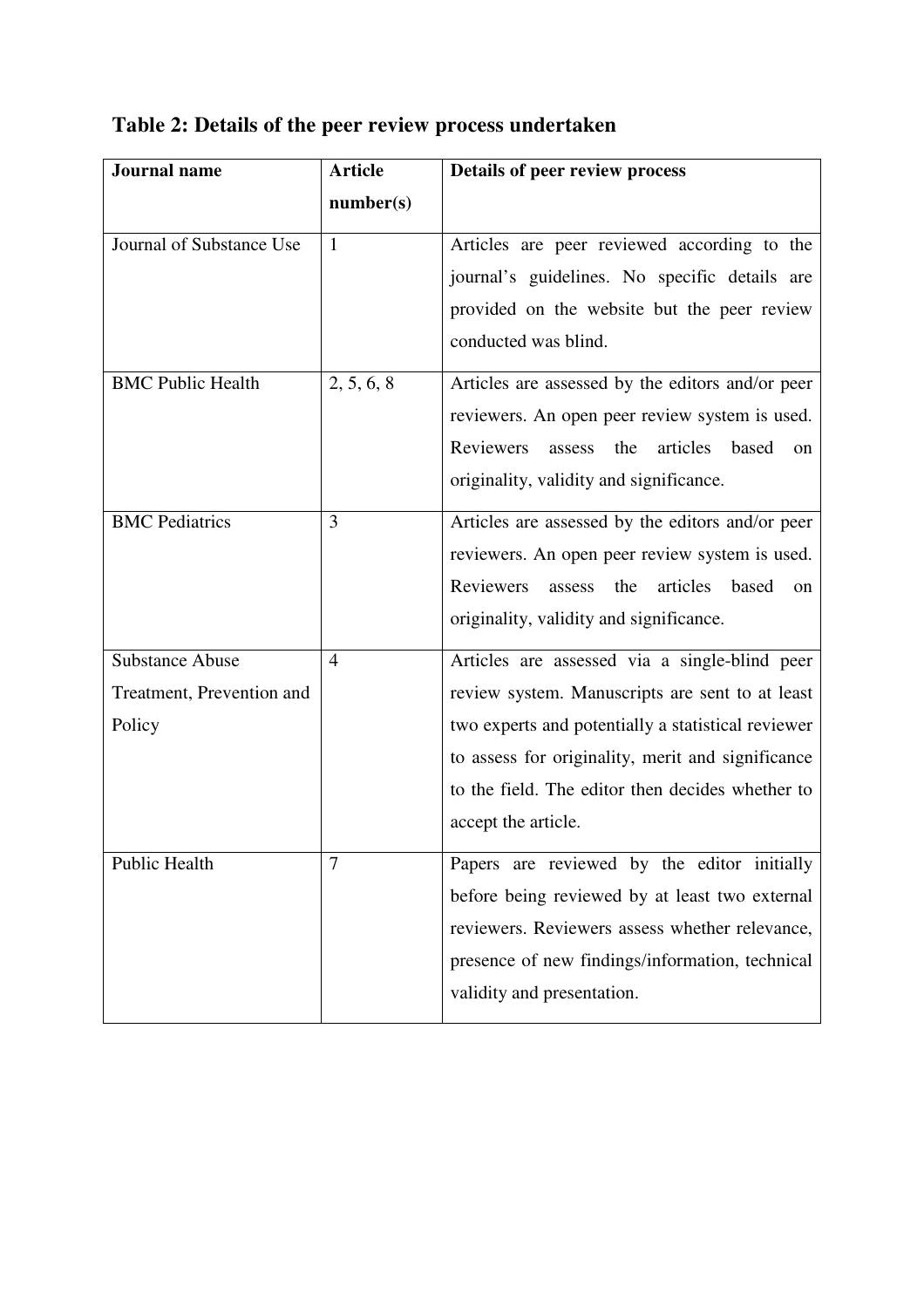# **Supporting evidence - additional articles and reports**

- 1. Cook, P.A., **Morleo, M.,** Sanderson-Shortt, K., Billington, D., Gabbay, M., Sheron, N., Perkins, C., Bellis, M.A. (2014). Population screening for early signs of alcoholrelated liver disease in hazardous and harmful drinkers in Liverpool and Knowsley. Liverpool: Centre for Public Health, Liverpool John Moores University.
- 2. **Morleo, M.,** Cook, P.A., Bellis, M.A. (2011). Improving accuracy in recording alcohol consumption: a survey in Greater Manchester. Liverpool: Centre for Public Health, Liverpool John Moores University.
- 3. **Morleo, M.,** Hennessey, M., Smallthwaite, L. Perkins, C., Bellis, M.A., (2011). Changes in young people's alcohol consumption and related violence, sex and memory loss: 2009-2011. North West of England. Liverpool: North West Public Health Observatory, Centre for Public Health, Liverpool John Moores University.
- 4. Bellis, M.A., **Morleo, M.,** Hughes, K., Downing, J., Wood, S., Smallthwaite, L., Cook, P.A. (2010). A cross-sectional survey of compliance with national guidance for alcohol consumption by children: measuring risk factors, protective factors and social norms for excessive and unsupervised drinking. *BMC Public Health.* 10:547.
- 5. Bellis, M.A., Hughes, K., Quigg, Z., **Morleo, M**., Jarman, I. and Lisboa, P. (2010). Cross-sectional measures and modelled estimates of blood alcohol levels in UK nightlife and their relationships with drinking behaviours and observed signs of inebriation. *Substance Abuse Treatment, Prevention and Policy* [online], 5, 5. Available at: http://www.substanceabusepolicy.com/content/5/1/5.
- 6. Bellis, M.A., Hughes, K., Cook, P.A., **Morleo, M.** (2009). Off measure: how we underestimate the amount we drink. Liverpool: Centre for Public Health, Liverpool John Moores University.
- 7. Bellis, M.A., **Morleo, M.,** Tocque, K., Dedman, D., Phillips-Howard, P. Perkins, C., Jones, L. (2009). Contributions of alcohol use to teenage pregnancy: an initial examination of geographical and evidence based associations. Liverpool: North West Public Health Observatory, Centre for Public Health, Liverpool John Moores University.
- 8. Bellis, M.A., Phillips-Howard, P.A., Hughes, K., Hughes, S., Cook, P.A., **Morleo, M.,** Hannon, K., Smallthwaite, L., Jones, L. (2009). Teenage drinking, alcohol availability and pricing: a cross sectional study of risk and protective factors for alcohol-related harms in school children. *BMC Public Health.* 9:380.
- 9. **Morleo, M.,** Lightowlers, C., Anderson, Z., Cook, P.A., Harkins, C. and Bellis, M.A. (2009). A review of the impact of the Licensing Act on levels of violence in England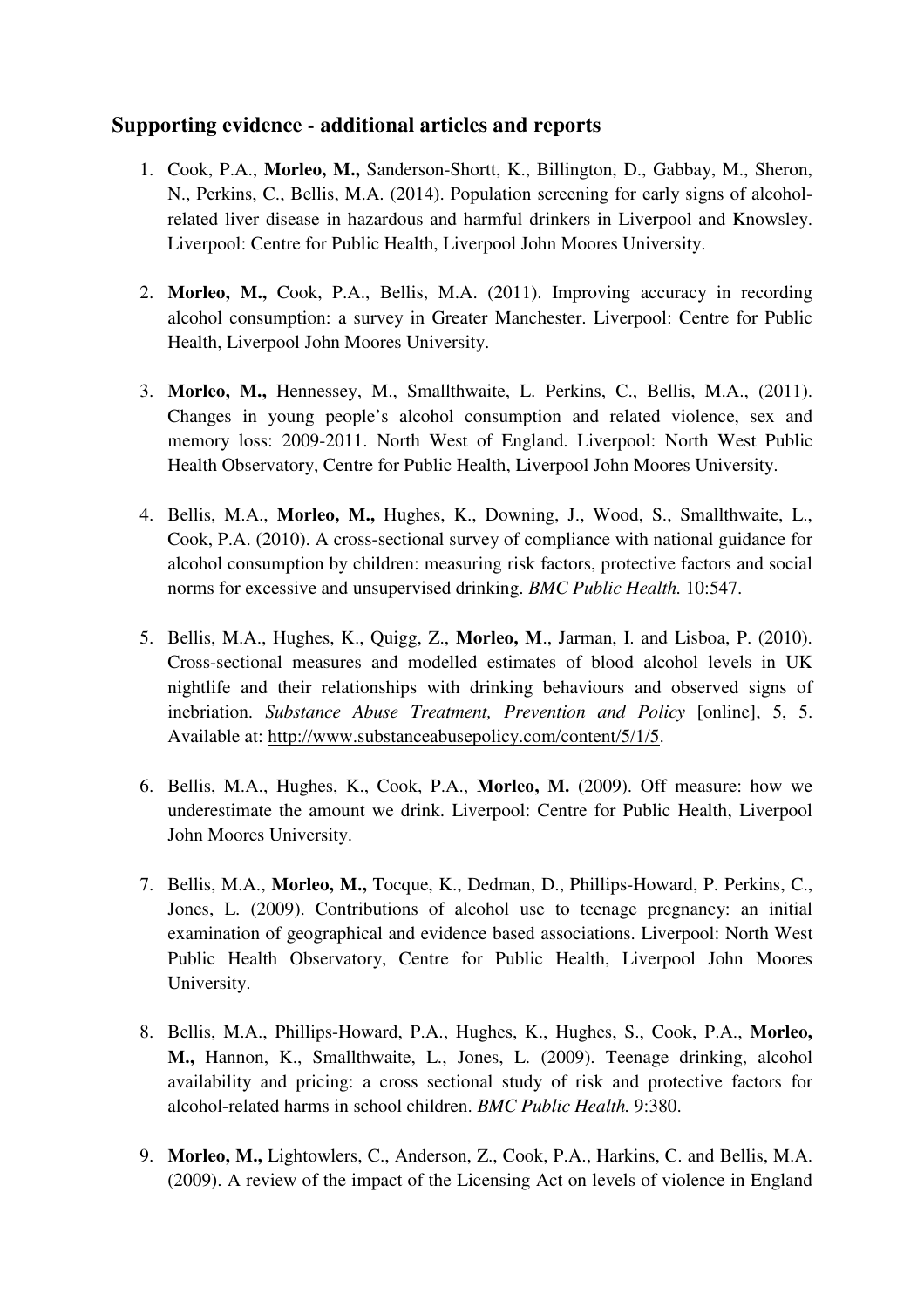and Wales: a public health perspective. *Crime Prevention and Community Safety.* 11, 204-218.

- 10. Hughes, K., Anderson, Z., **Morleo, M**., Bellis, M.A. (2008). Alcohol, nightlife and violence: the relative contributions of drinking before and during nights out to negative health and criminal justice outcomes. *Addiction*, 103(1), 60-65.
- 11. Bellis, M.A., Hughes, K., **Morleo, M.,** Tocque, K., Hughes, S., Allen, T., Harrison, D., Fe-Rodriguez, E. (2007). Predictors of risky alcohol consumption in schoolchildren and their implications for preventing alcohol-related harm. *Substance Abuse Treatment, Prevention and Policy* 2:15.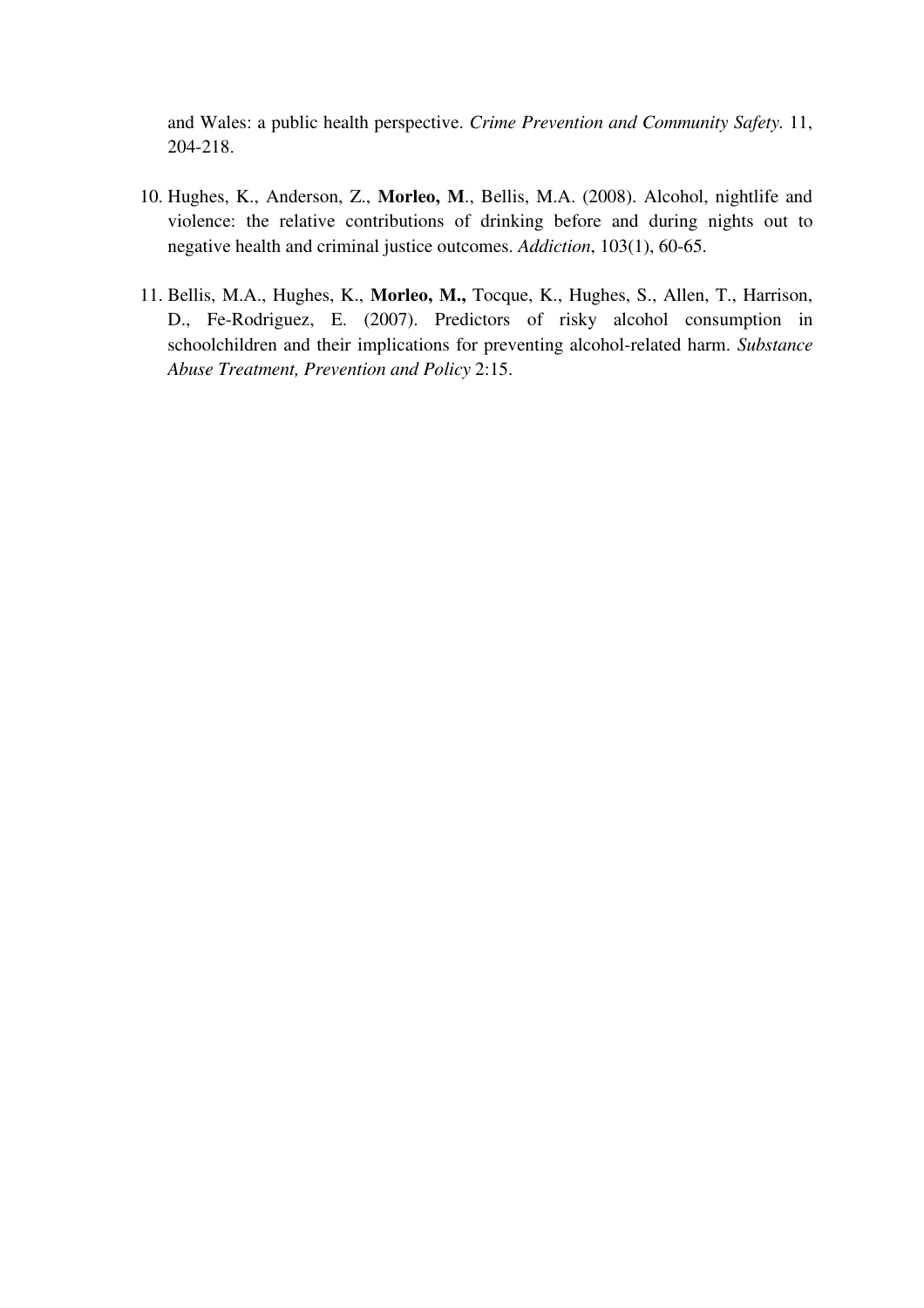# **Acknowledgements**

The work presented in this thesis has been produced in collaboration with a wide range of partners and organisations, all of who I am thankful to for their support and guidance. First and foremost, I would like to thank Zara Quigg, Mark Bennett, and Anna Carline for their endless patience and support, and without whom this PhD would never be complete. In addition, I would also like to thank Professors Penny Cook, Harry Sumnall, Karen Hughes and Mark A Bellis for their continued guidance as well as former colleagues Caryl Beynon, Suzy Hargreaves, Ayesha Hurst, Jim McVeigh, Penny Phillips-Howard, Kerry Woolfall and Clare Perkins. Special thanks to my family and friends for their invaluable assistance both in this PhD and beyond.

Finally, I would like to dedicate this PhD to my late father Gaetano Morleo for all of the love, laughter and strength he brought to our lives.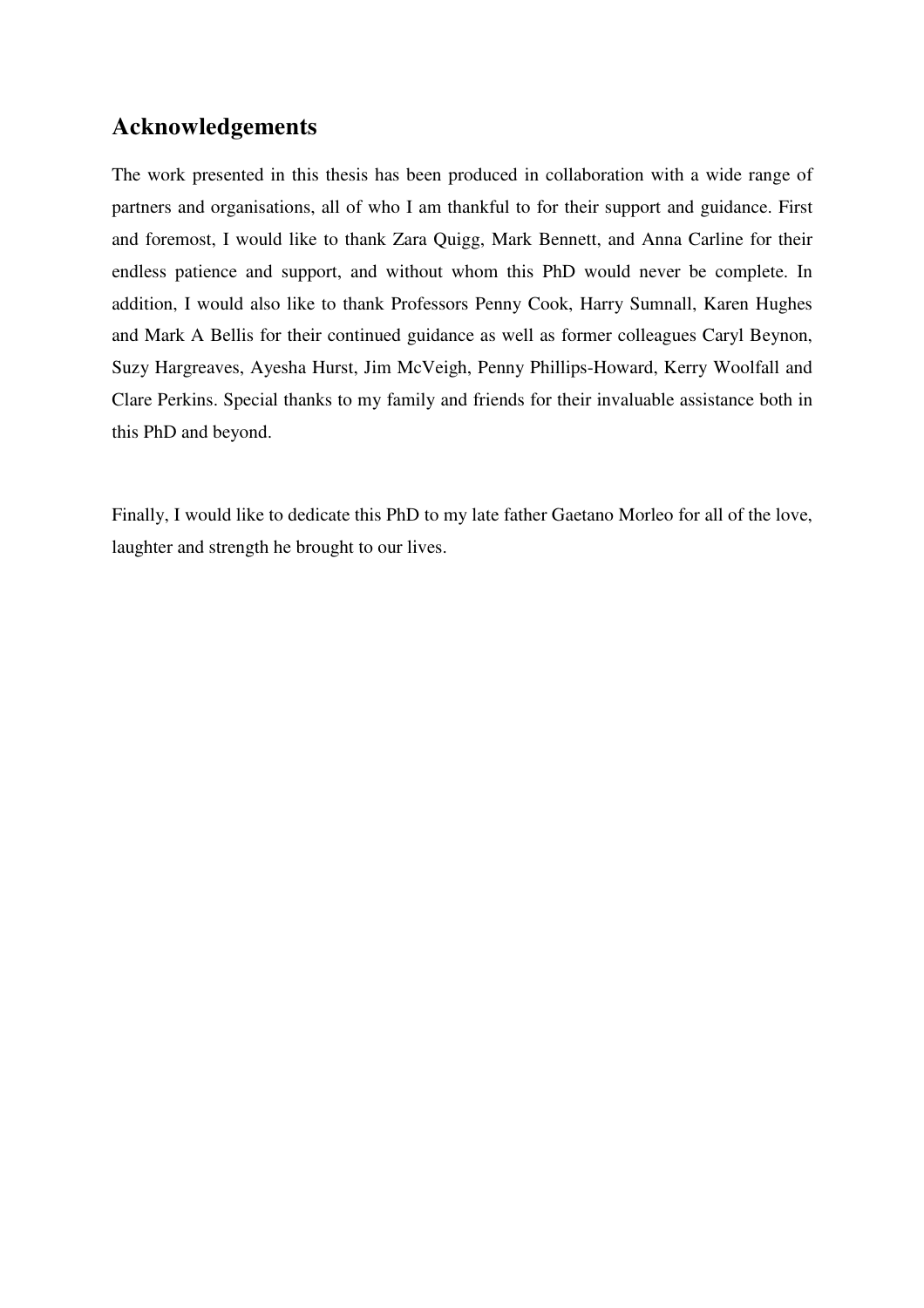#### **1. Introduction**

Worldwide, alcohol consumption was associated with 3.3 million deaths in 2012 (WHO, 2014). Alcohol-related liver disease disproportionately affects the working age population, and affected individuals are now younger on average than before: the modal age category for hospital admission for alcoholic liver disease dropped from 55-64 years to 45-54 years (from 1989/90 to 2002/03) (Thomson et al., 2008). Annually, 320,000 of the known alcohol-related deaths worldwide are amongst young people (15-29y), for whom the acute adverse consequences of alcohol misuse (such as alcohol-related road traffic accidents) are most common (Jernigan, 2001, Jones and Bellis, 2014). Whilst alcohol consumption amongst young people in England could be declining, consumption remains high amongst a minority (Atkinson et al., 2012, Fuller, 2015, Measham, 2008, Morleo et al., 2011c). This minority are particularly at risk of harms including violence and regretted/unprotected sex (Bellis et al., 2010b, Hibell et al., 2012, Kiene et al., 2009, Phillips-Howard et al., 2010), hospital admission (Jones and Bellis, 2014, van Hoof et al., 2010) and neurological damage (Crews et al., 2007). Therefore, the possibility that alcohol initiation could be occurring at an earlier age (Degenhardt et al., 2000, Jernigan, 2001), is a particular cause for concern. Those whose alcohol careers begin whilst they are underage may be at a heightened risk of long term harm including academic problems, risky sexual behaviour, and criminal behaviour (Ellickson et al., 2003, Stueve and O' Donnell, 2005). More recently, a systematic review has concluded that higher alcohol consumption in late adolescence (15-19y) is linked to higher consumption into adulthood (McCambridge et al., 2011).

With high levels of youth alcohol misuse and associated harms in the UK (Hibell et al., 2012), young people were identified as a priority group for national Government in tackling alcohol misuse and related harm (Department of Health et al., 2007, HM Government, 2012). The Chief Medical Officer (CMO) for England developed national guidelines on alcohol consumption by young people <18y, the age of legal purchase (Donaldson, 2009). Newer guidelines have since been released but they relate to adult drinkers (Lea, 2016). The guidance for young people was developed following a systematic literature review on alcohol consumption and related harms, expert opinion, and public consultation (Donaldson, 2009). The final guidelines recommended an alcohol free childhood as the best option and that onset of drinking should be delayed as long as possible, at least until 15y. If 15-17y olds do drink,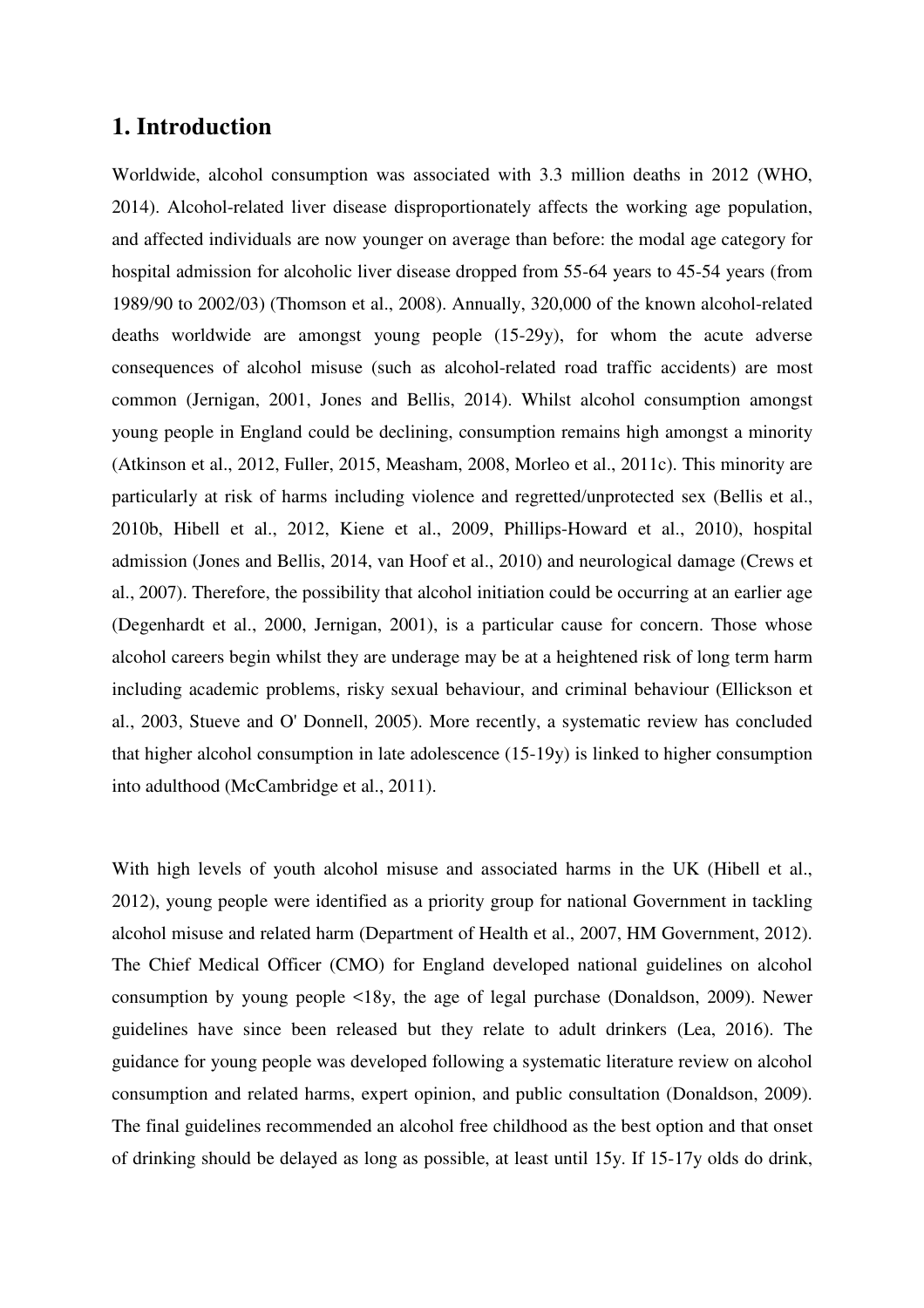they should do so only under the supervision or guidance of a parent/carer, should not drink more than once a week, and should never exceed the adult recommended maximum daily units (females: 2-3 units; males: 3-4 units). However, alcohol consumption amongst certain groups of <18y (such as those who drink due to boredom or those with higher levels of expendable income) has continued to be high (Fuller and Hawkins, 2014, Morleo et al., 2011c). Such a discrepancy between established guidelines and young people's realities inevitably calls into question the utility of government guidelines in everyday life particularly for any at-risk groups. In a qualitative study in Scotland of 66 drinkers (19-65y), participants reported viewing the Government daily guidelines (2-3 units for a woman; 3-4 units for a man) as irrelevant and unrealistic (Lovatt et al., 2015). However, such guidelines are an essential tool in forming the basis of lifestyles interventions as they can be used to guide individuals towards healthier consumption. In fact, a range of interventions have been delivered in England including screening and brief advice to try to tackle alcohol misuse and prevent associated harms (Cook et al., 2014, HM Government, 2012, Morleo et al., 2011b, Sanderson-Shortt et al., 2010). Strategies such as higher taxation/minimum pricing have been advocated (Babor et al., 2010), and a systematic review of 72 papers supports their effectiveness in reducing excessive drinking and related harms (Elder et al., 2010). However, evidence of actual long term behaviour change is limited and.further work is needed to understand the role of price on underage drinkers (Elder et al., 2010), particularly as they may not be the ones funding the purchase.

This thesis illustrates how I have conducted original research and secondary data analyses to support the need for early years interventions to prevent/reduce alcohol misuse and promote healthy lifestyles. To do this, the thesis is split into two sections. The first examines the need for early intervention by exploring the long term impacts of underage alcohol consumption and then goes on to investigate the difficulties in trying to engage with adults (and in so doing underlines the importance of reaching people both before harms are encountered and whilst individuals are in more universal settings such as schools). For the first time, we have explored English hospital admission data to try to provide an insight into disorders such as Foetal Alcohol Syndrome. The second section explores how surveys have been used to investigate alcohol consumption and harm in young people in different settings such as schools and nightlife settings. A number of novel methodologies are discussed here such as the dyad methodologies employed in schools where children and their parents are surveyed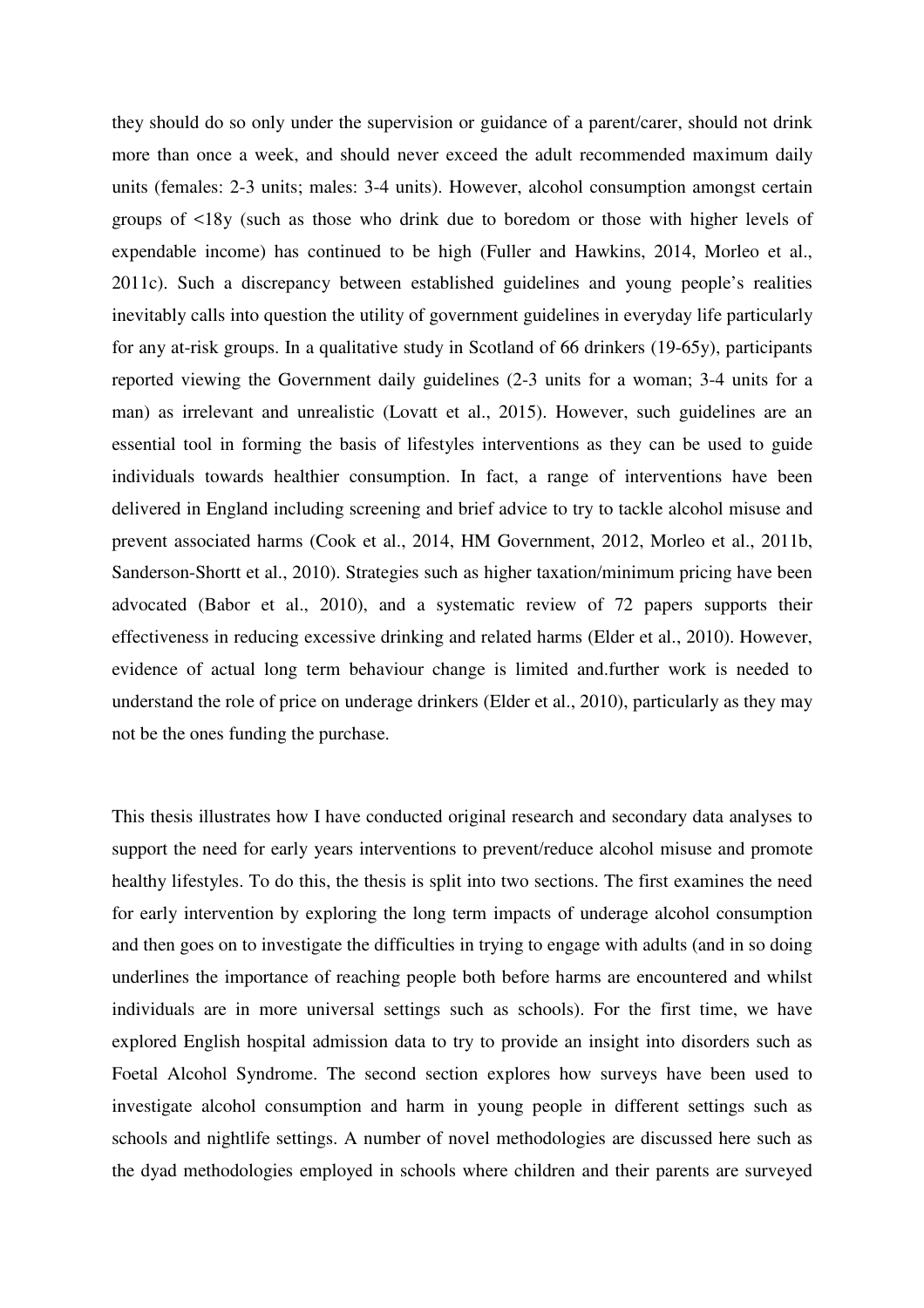simulatenously to understand both children's consumption as well as parental knowledge of that consumption. My thesis will inform the development of strategies and interventions aiming to tackle alcohol consumption and related harms amongst young people.

The work summarised in this submission has been supported by local and regional policymakers and practitioners, colleagues from LJMU and the University of Salford. The submission is the applicants' own and original work. The majority of the work was carried out during my employment at the Centre for Public Health (CPH), Liverpool John Moores University (LJMU) and none of the work has been submitted for any other degree award.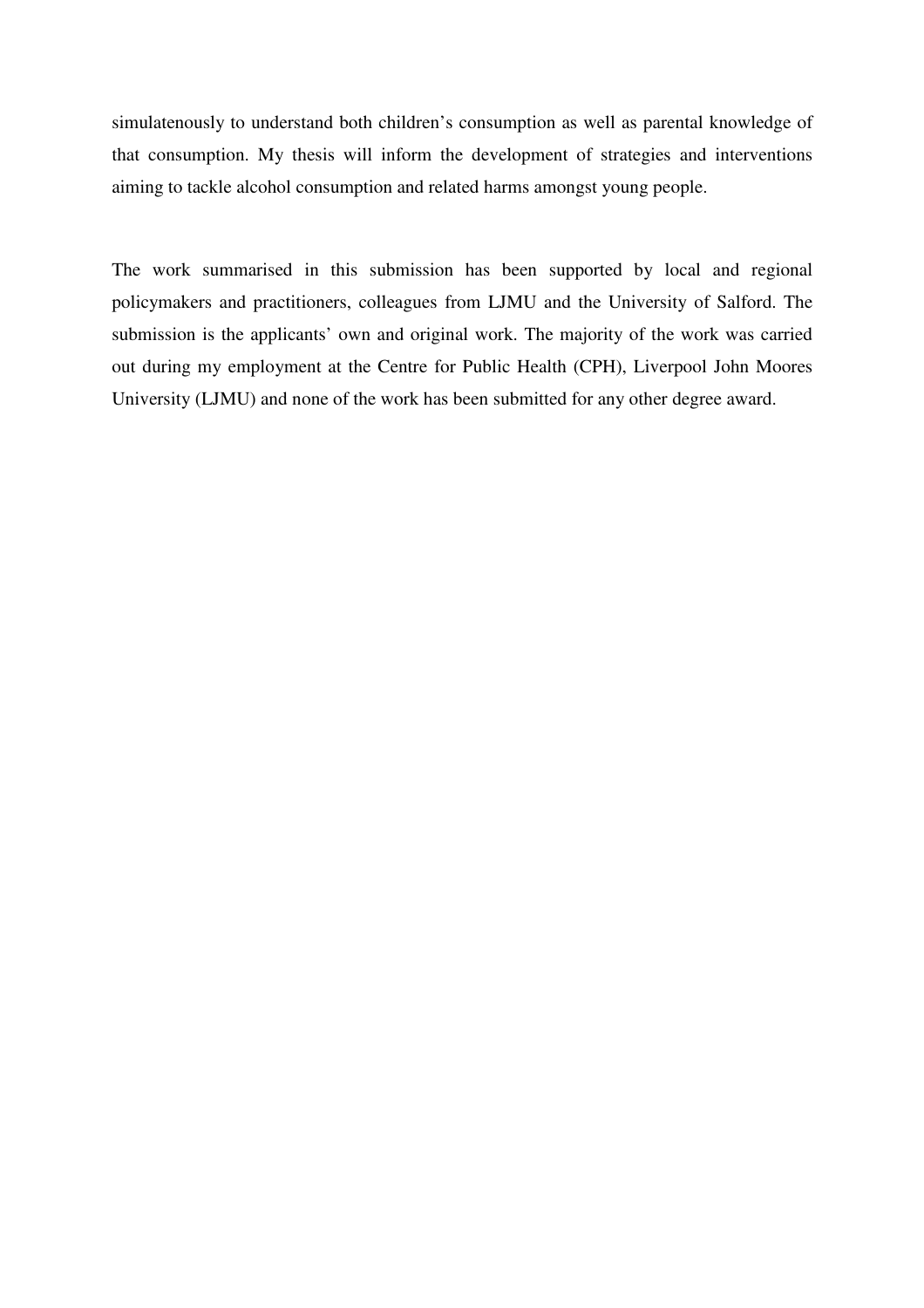# **2. Understanding the need for early intervention**

This chapter describes the importance of early intervention for alcohol use. This is based on three areas of work; the long-term impacts of underage alcohol consumption; interventions for adult drinkers in the community; and an exploration of hospital admissions for Foetal Alcohol Syndrome-related disorders. These last two areas highlight the difficulties in understanding prevalence of harm in adult drinkers and the difficulties in engaging large groups of adults effectively in interventions once they have left full time education. This supports the need for early school-aged intervention before long-term chronic harm appears.

#### **2.1 The long term impacts of underage alcohol consumption**

Data from the 2014 English national school survey showed that 8% of 11 year olds had consumed alcohol at least once, increasing to 69% for 15 year olds (Fuller, 2015). In comparison, the 2011 European Survey on Alcohol and Drugs (ESPAD) showed that 90% of 15-16 year olds, a slighter older age group, in the UK had consumed an alcoholic drink at least once; 65% had done so in the last 30 days (Atkinson et al., 2012). Research in the USA has shown that those with alcohol careers beginning at a young age are at heightened risk of long term harm (Ellickson et al., 2003, Stueve and O' Donnell, 2005). This is concerning given the suggestion from one Australian survey that alcohol initiation could be starting at an earlier age (Degenhardt et al., 2000). No such data existed for England at the time of publication so I explored the relationship between underage alcohol consumption and experiences of alcohol-related harm.

#### **Submitted articles:**

Bellis, M.A., Hughes, K., Jones, L., **Morleo, M.,** Nicholls, J., McCoy, E. et al. (2015). Holidays, celebrations, and commiserations: measuring drinking during feasting and fasting to improve national and individual estimates of alcohol consumption. *BMC Public Health.*  13:113.

**Morleo, M.,** Jones, L., Bellis, M.A. (2014). Alcohol age of initiation and long-term impact: a cross sectional survey of adults in England. *Journal of Substance Use.* 1-7.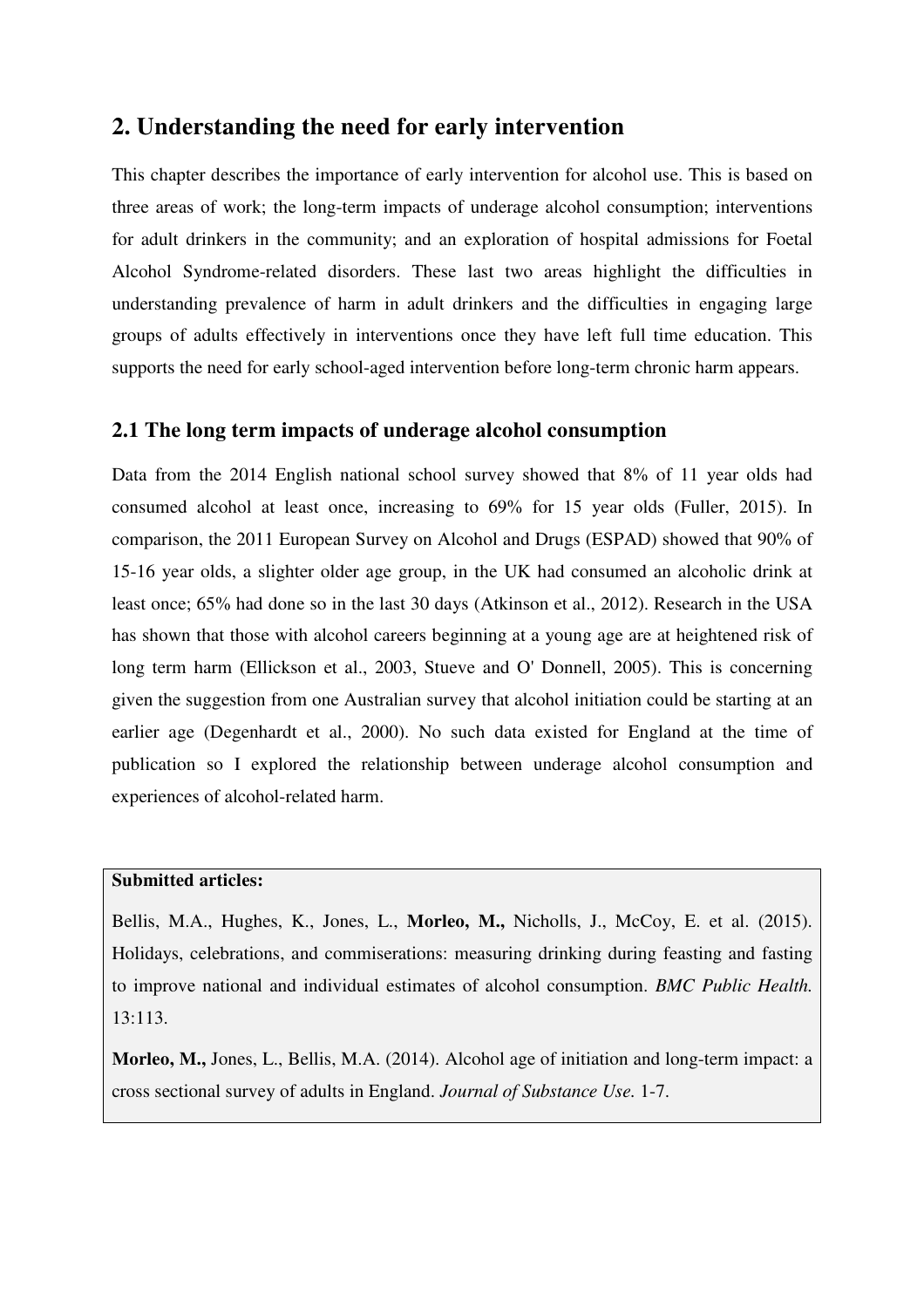In my article (Morleo et al., 2014), using a data extract from a retrospective cross-sectional survey of English residents  $(\geq 18y)$ , which was ongoing at the time of the article's publication (Bellis et al., 2015, Jones et al., 2015), I worked with colleagues to explore underage alcohol initiation and examine its long-term impact. I co-designed the study, co-ordinated the fieldwork and led the analysis. Lifetime alcohol consumption was reported by 93.2% of participants. Of these, 36.1% reported regular consumption when they were <18y. Those aged 18-30y had a threefold greater odds of reporting alcohol consumption <18y than 61- 75y. Of lifetime drinkers, 34.6% reported that they had consumed enough alcohol to feel drunk at least once <18y. Those who had regularly consumed alcohol <18y had a 16-fold higher odds of reporting feeling drunk <18y than those who had not. Of lifetime drinkers, 5.2% reported at least one serious alcohol-related problem (self-defined); those who had regularly consumed alcohol <18y had a twofold greater odds of reporting this than those who had not.

This potential for increased risky drinking (intoxication <18y) and lifetime experience of alcohol-related harm amongst those who had consumed alcohol <18y raises concern. In England, the modal age for patient admission to hospital for alcoholic liver disease dropped from 55-64y in 1989/90 to 45-54y in 2002/03 (Thomson et al., 2008). The potential for chronic harms to appear earlier in individuals' lives has great significance for the future of public health. However, a systematic review has concluded that whilst higher alcohol consumption in late adolescence (15-19y) is linked to higher consumption into adulthood, evidence in relation to experience of later negative consequences was not of high quality and could not be used to determine whether such a link exists (McCambridge et al., 2011). Therefore, further high quality research is needed to identify whether the relationship (as supported by my study) is valid. Any such research in this area would benefit from separating data from underage and of age drinkers to better examine whether being an underage drinker affects drinking habits.

After establishing the relationship between age of initiation and alcohol-related problems, work discussed in the subsequent chapters of this PhD examines intervention approaches that might be useful in reducing alcohol-related harm. The findings presented in this section underline the importance of delaying alcohol consumption, and support the Chief Medical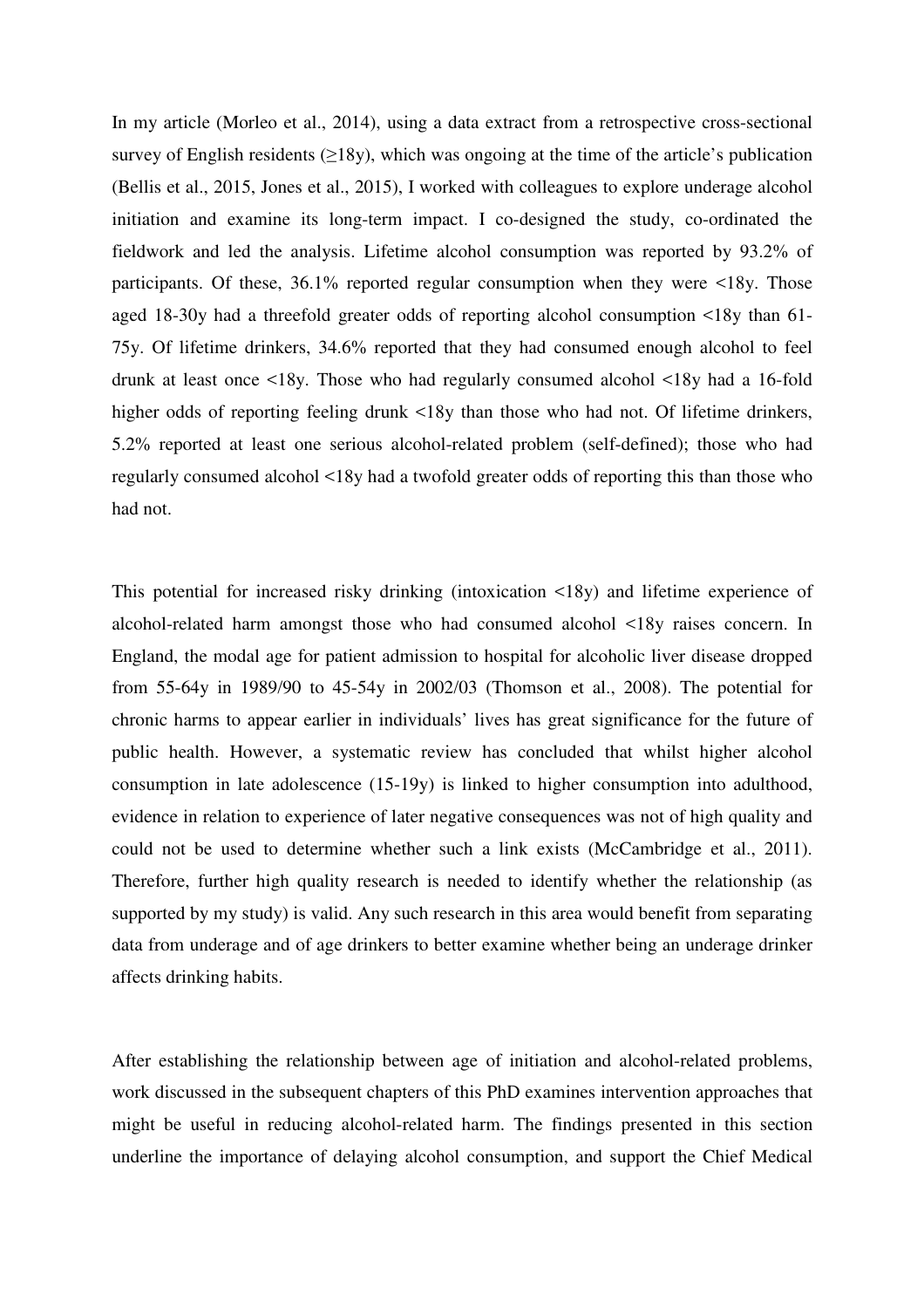Officers' guidance in England and Wales advising that children should not drink regularly <18y (Donaldson, 2009) and international legislation that typically bans the purchase of alcohol by those <18y (ICAP, 2010, WHO, 2014). I presented the pilot findings from this analysis at the Public Health Conference in 2013 (Morleo et al., 2013b), and as the data were an extract from a survey that was ongoing at the time of the article's publication, the findings will contribute to any further analyses conducted.

#### **2.2 Engaging with adults to identify alcohol-related liver disease**

The toxic effects of alcohol on the liver account for around half of all alcohol-attributed mortality in England (NWPHO, 2012). Alcohol related liver disease disproportionately affects the working age population (Thomson et al., 2008) and was the primary cause of alcohol-attributable mortality for 35-64 year olds in 2010 (Jones and Bellis, 2014). Although damage to the liver is reversible by lifestyle changes if detected early (Sheron et al., 2012), detection has historically been difficult due to a lack of symptoms in the early stages (Sheron et al., 2010). Newer diagnostic tests make early detection possible, but they are rarely used in the community. The research described in this section aimed to understand whether it was feasible for such diagnostic tests to be used in the community in order to identify harm via the delivery of a brief intervention.

#### **Submitted article:**

Cook, P.A., **Morleo, M.**, Billington, D., Sanderson-Shortt, K., Jones, C., Gabbay, M. et al. (2015). Evaluation of work-based screening for early signs of alcohol-related liver disease in hazardous and harmful drinkers. BMC Public Health.

#### **Supporting evidence:**

Cook, P.A., **Morleo, M.,** Sanderson-Shortt, K., Billington, D., Gabbay, M., Sheron, N. et al. (2014). Population screening for early signs of alcohol-related liver disease in hazardous and harmful drinkers in Liverpool and Knowsley. Liverpool: Centre for Public Health, Liverpool John Moores University.

The Preventing Alcohol Harm in Liverpool and Knowsley (PrevAIL) project, for which I codesigned and co-managed both the research and service delivery element, was a feasibility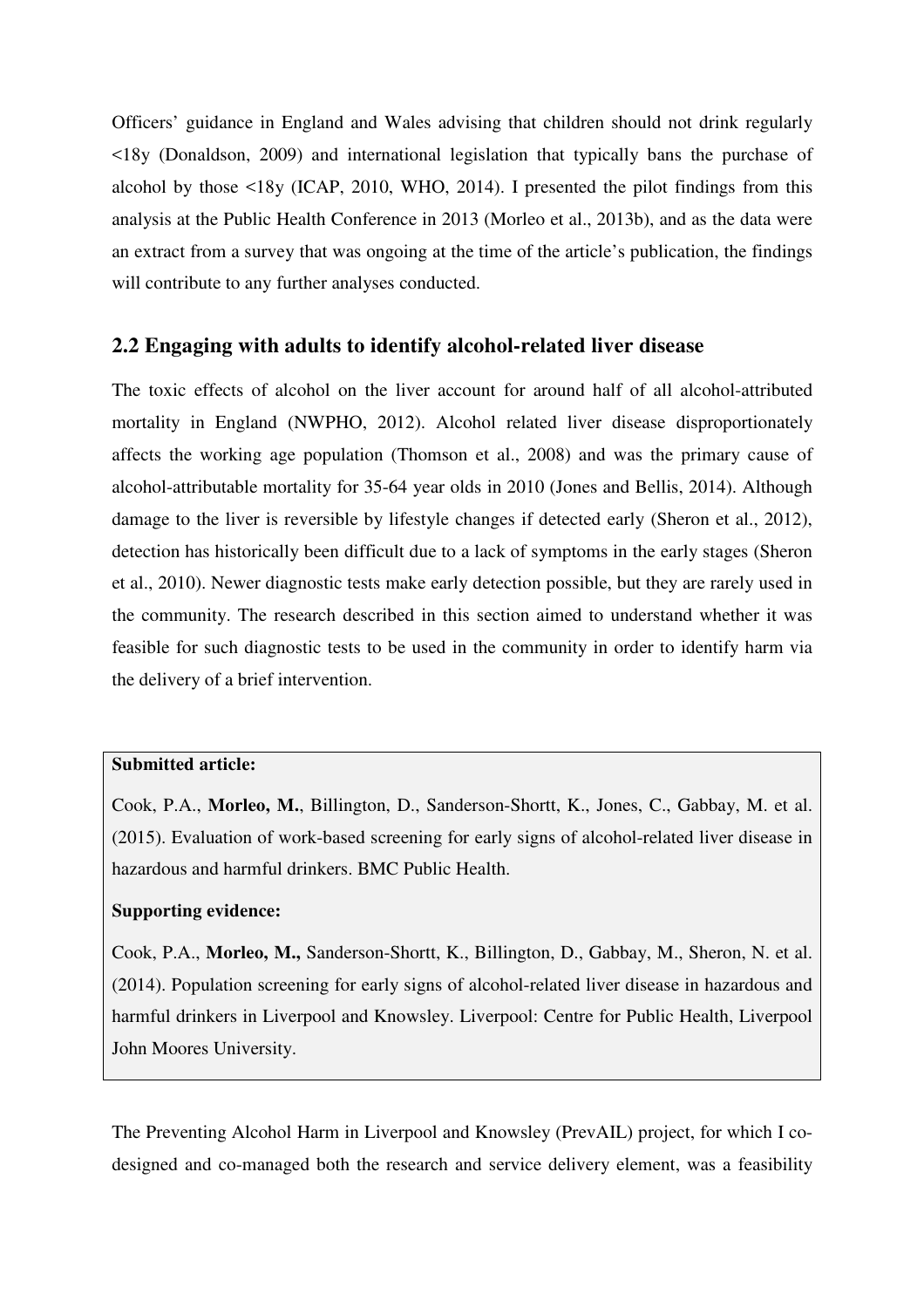study aiming to evaluate a mechanism for detecting the prevalence of alcohol related liver disease using fibrosis biomarkers (Cook et al., 2014, Cook et al., 2015). We delivered blood tests for liver disease in the community through three settings: general practices (n=4), workplaces (n=13) and community health events (n=6). Delivery through workplaces and community health events were a novel delivery method as these tests had previously only been delivered through general practice and secondary care (Sheron et al., 2010, Sheron et al., 2012). Initial attempts at recruitment through community health events were unsuccessful. Their temporary nature (for example at supermarkets) meant that it was not possible to take blood samples on-site and whilst participants were invited to visit the university to complete their participation, none did so. Workplace recruitment was more successful: of 37 workplaces contacted, 13 took part. Participants meeting the inclusion criteria (36-55 years old, resident or working in Liverpool/Knowsley) and not being treated for liver disease were asked to complete an initial screen to identify those consuming more than the then UK the drinking guidelines in the last week (males drinking >21 units, females drinking >14 units per week; one unit as 8mg of pure alcohol) and those reporting alcohol dependence (past or present). These participants were asked to take part in a screen for liver fibrosis, clinical data were collected (height, weight, waist circumference and blood pressure) and a blood sample taken (for conventional liver function tests and fibrosis markers). Over the same data collection period, higher numbers of GP patients completed the initial screening questionnaire: 539 (8% of 6,439) GP patients contacted by post compared with 363 workplace employees (an estimated 2-6% of employees in those organisations of the correct age), However, workplace recruits were more likely to complete the full screen than GP recruits (91% of those who screened positive for risky drinking compared with 17% in the GP sample; AOR: 72.7; 95% confidence intervals, CI: 28.9‐182.8).

Recruitment for the project was a large scale community effort. Multiple agencies were involved (primary care, private sector workers/organisations, leaders of local business forums, as well as leading health experts in hepatology, public health, nursing, biochemistry, and microbiology). Fieldwork was extended from nine to 13 months and geographically to include workplaces from Knowsley as well as Liverpool to boost the numbers involved. Whilst the effort in rolling out the project was significant, 48 new cases of individuals at risk of liver disease were identified. It is certainly important to identify these individuals but earlier intervention on reducing alcohol consumption before chronic harm begins would be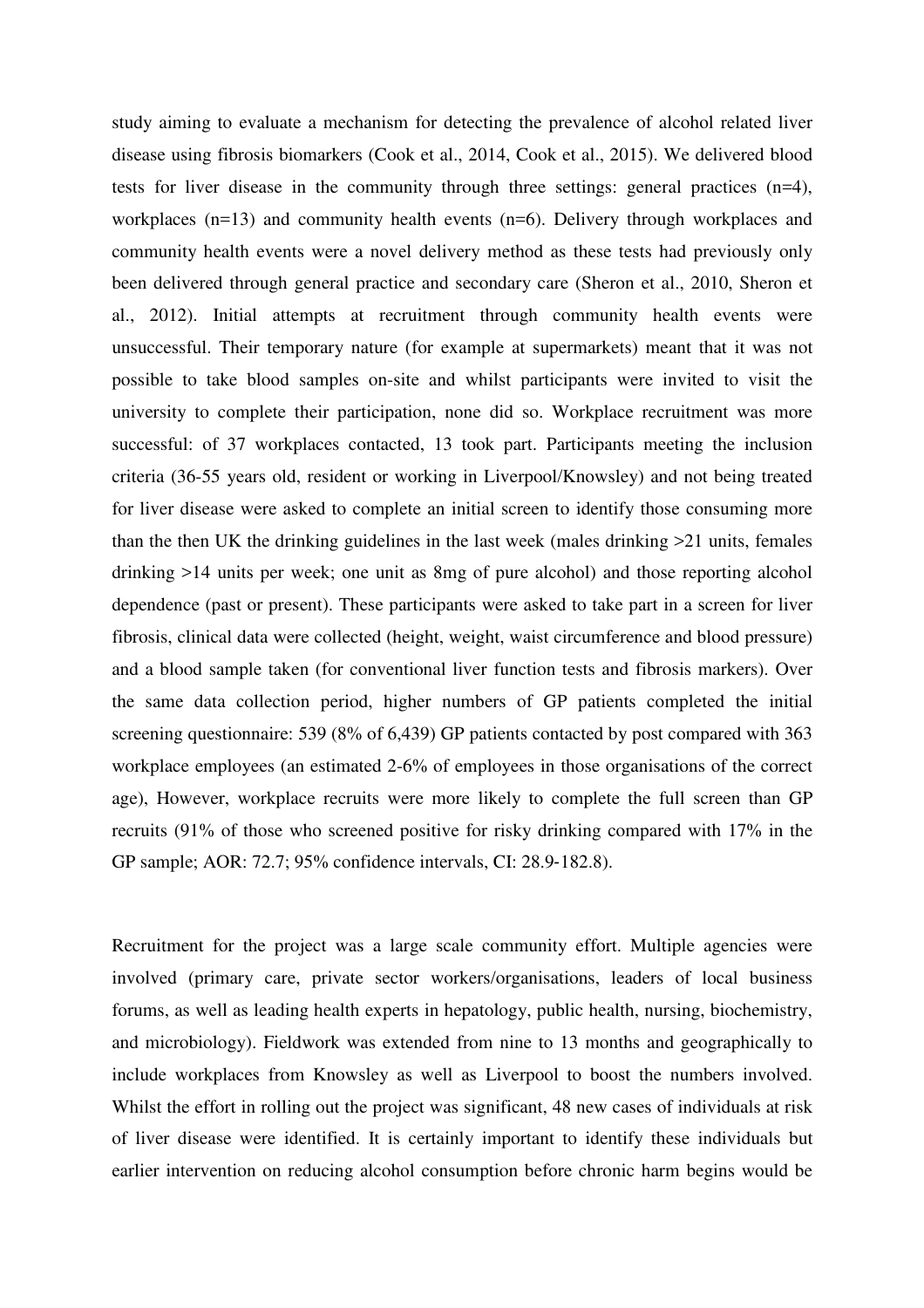more cost-effective long-term. Nevertheless, employers present a valid recruitment route for delivering public health interventions. Future interventions could bring together multiple health issues in order to optimise the limited workplace contact time available (such as obesity, smoking, and alcohol). More resources should be dedicated to building employee trust within their organisation to boost participation and enable employers to deliver such programmes themselves. Methodologies could also be developed to engage with smaller businesses, for example, through networking events or local chambers of commerce. Whilst the study's overall aim was to identify those at risk of liver disease, it also intended to act as a brief intervention, raising awareness with risky drinkers of alcohol-related harms through screening, verbal advice and a leaflet (Cook et al., 2014, Cook et al., 2015). Ideally these individuals would have been followed up to assess any change in alcohol consumption and liver function. If the study were to be repeated, a cost effective way of doing this could be through a smart phone app (Monk et al., 2014).

#### **2.3 Engaging with adults to identify Foetal Alcohol Syndrome Disorders**

Alcohol consumption reduction/cessation amongst pregnant mothers can reduce the risk of Foetal Alcohol Syndrome Disorder (FASD), particularly in the early stages of pregnancy, when risks to the pregnancy and foetus may be higher (Department of Health, 2008). New guidelines released by the CMO suggest that because even moderate levels of alcohol can negatively affect the foetus, the safest option is to avoid alcohol during pregnancy (Lea, 2016). However, parents are less likely to be aware of a pregnancy in the early stages and as alcohol consumption in pregnancy is such a sensitive subject, they might find it difficult to report consumption. Adequate monitoring of both parental consumption and incidence of FASD is vital if effective services are to be developed to reduce alcohol consumption in parents and support affected families. Prevalence estimates of FASD are severely limited. Outdated worldwide estimates suggest that 0.97 per 1,000 live births were affected by FAS (Foetal Alcohol Syndrome) (Abel, 1995). Five UK studies contributed to this estimate; none identified FAS but all were restricted in sample size and geography (Abel, 1995, Barrison et al., 1985, Plant, 1987, Primatesta et al., 1993, Sulaiman et al., 1988, Waterson and Murray-Lyon, 1989, Wright et al., 1983). A later analysis of Hospital Episode Statistics (HES) reported 128 cases in 2002/03 in England (British Medical Association, 2007); no further details were provided. Thus, there was no accurate up-to-date, detailed understanding of the prevalence of FASD for England.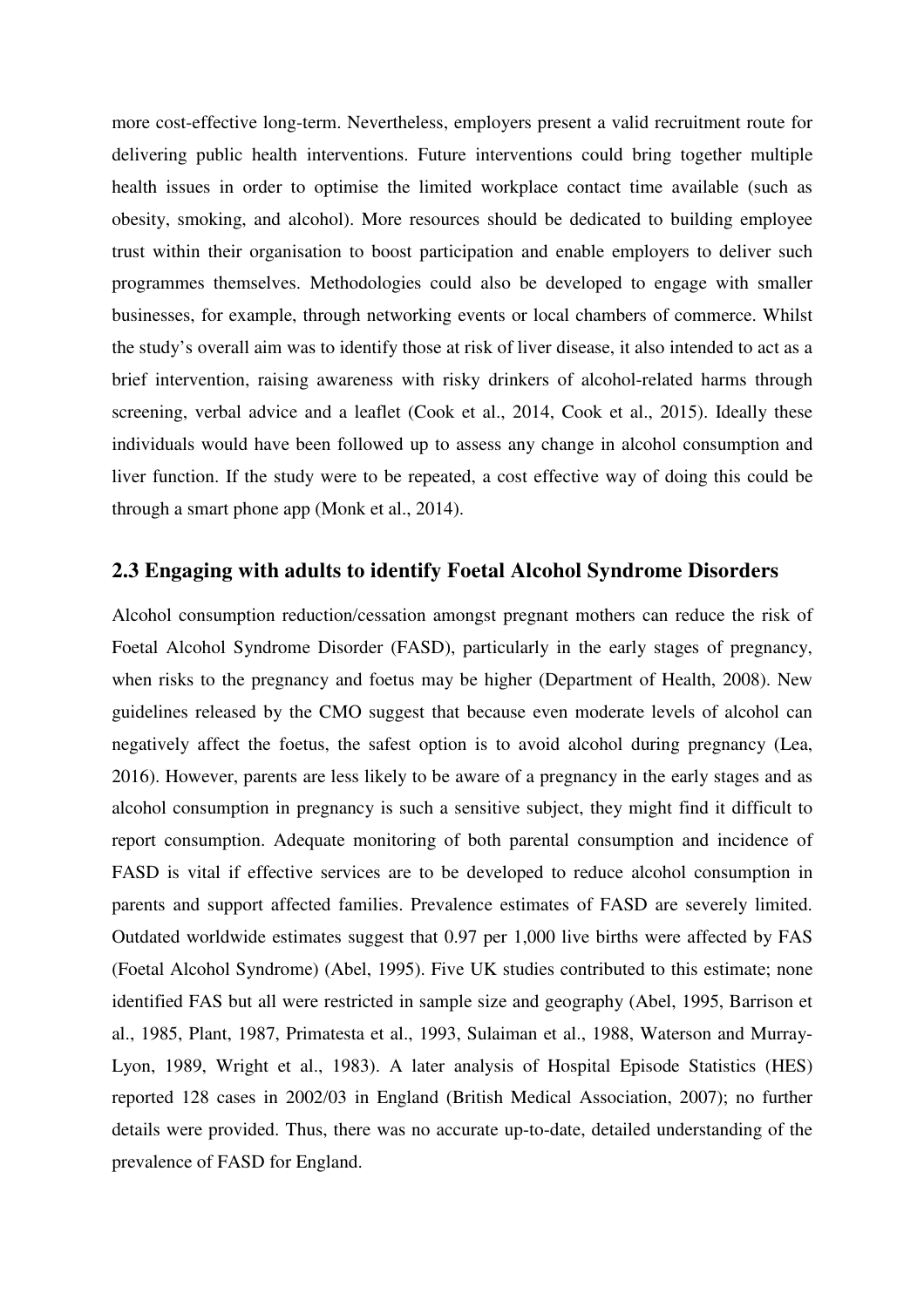#### **Submitted article:**

**Morleo, M.,** Woolfall, K., Dedman, D., Mukherjee, R., Bellis M.A., Cook, P.A. (2011). Under-reporting of foetal alcohol spectrum disorders: an analysis of hospital episode statistics. *BMC Pediatrics* 11:14.

#### **Supporting evidence:**

Bellis, M.A., **Morleo, M.,** Tocque, K., Dedman, D., Phillips-Howard, P. Perkins, C. et al. (2009). Contributions of alcohol use to teenage pregnancy: an initial examination of geographical and evidence based associations. Liverpool: North West Public Health Observatory, Centre for Public Health, Liverpool John Moores University.

In an examination of HES data (for which I devised the research plan and co-analysed the data), we compared hospital admissions over time (April 2002-March 2008), between geographical regions and with alcohol-related hospital admissions for adult females in order to further understand FAS-related disorders in England (Morleo et al., 2011d). We identified 899 episodes of FAS-related admissions (FAS, foetuses and newborns affected by maternal alcohol use of alcohol, and/or maternal care for (suspected) damage to foetus from alcohol) as well as 322,161 records of women (15-44y) being admitted due to alcohol-attributable conditions. Whilst the rate of admission for alcohol-attributable conditions in women increased significantly by 41%, significant increases were only seen in FAS cases, not the other diagnoses. It would be expected that the North West and North East, known to have higher levels of alcohol harm (PHE, 2016) would have higher levels of FAS-related conditions. This was not found to be the case. No outpatient episodes of FAS-related conditions were reported between 2003/04 and 2007/08 even though children with FASDrelated conditions receive treatment as outpatients (British Medical Association, 2007). Together these findings suggest significant under-reporting of FAS-related conditions.

There are a number of reasons as to why FASD is thought to be so under-reported: stigma surrounding alcohol consumption during pregnancy can prevent accurate recording of consumption (Sampson et al., 1997), the level of specialist training required to make a diagnosis (Chandrasena et al., 2009, Sampson et al., 1997), and the likely presence of other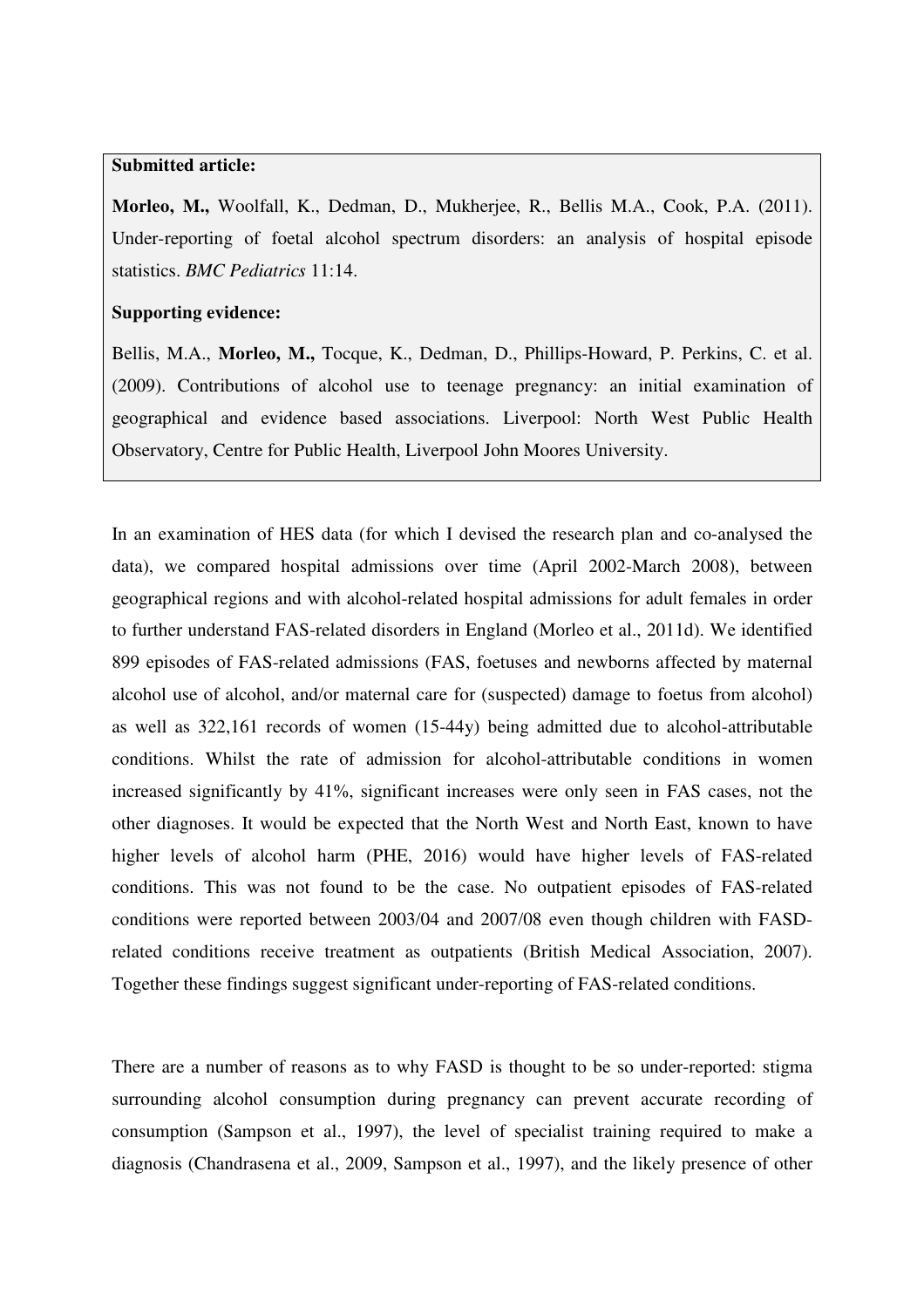disorders or disabilities (Chandrasena et al., 2009). Passive surveillance systems are particularly limited because of a reliance on correct diagnosis from numerous medical practitioners (May and Gossage, 2001), differential access, changes in service provision (Bellis et al., 2008), and only being able to include those who have been admitted. If FASrelated disorders are to be effectively prevented and treated, improvements to intelligence systems, practitioner awareness and screening are essential. Intervention and engagement should begin as early as possible in order to target parents trying to conceive, who have conceived already as well as current parents. In this way, we will be able to identify and ensure any children who are at risk have access to the correct diagnosis and intervention pathways.

This was the first in-depth analysis of FAS-related hospital admissions in England. Whilst it was not possible to present a full understanding of the prevalence of FAS-related conditions, the study provided a detailed analysis of the available data despite the stated limitations. The research and its limitations highlight the importance of providing appropriate training to paediatricians with regards to consistent recording, and ensuring relevant individuals are signposted to appropriate outpatient clinics for diagnosis, support and intervention (and that these outpatient appointments are then recorded). I presented the findings at the First European Conference on Foetal Alcohol Spectrum Disorders (Morleo and Woolfall, 2010), and it has gone on to inform other studies seeking to estimate prevalence of FAS/FASD (O' Leary et al., 2013, Westrup, 2013). In response to a demand for further research on FASD internationally, the World Health Organization Research Initiative on Alcohol, Health and Development has developed a research protocol to investigate FASD prevalence (WHO, 2012). It is hoped that this protocol can be used to create an internationally collaborative research opportunity that would lead to a full prevalence survey with a randomised and representative sample in England. This must be the next step if we are to understand the true prevalence of FASD nationally and provide any true mechanisms of prevention or support.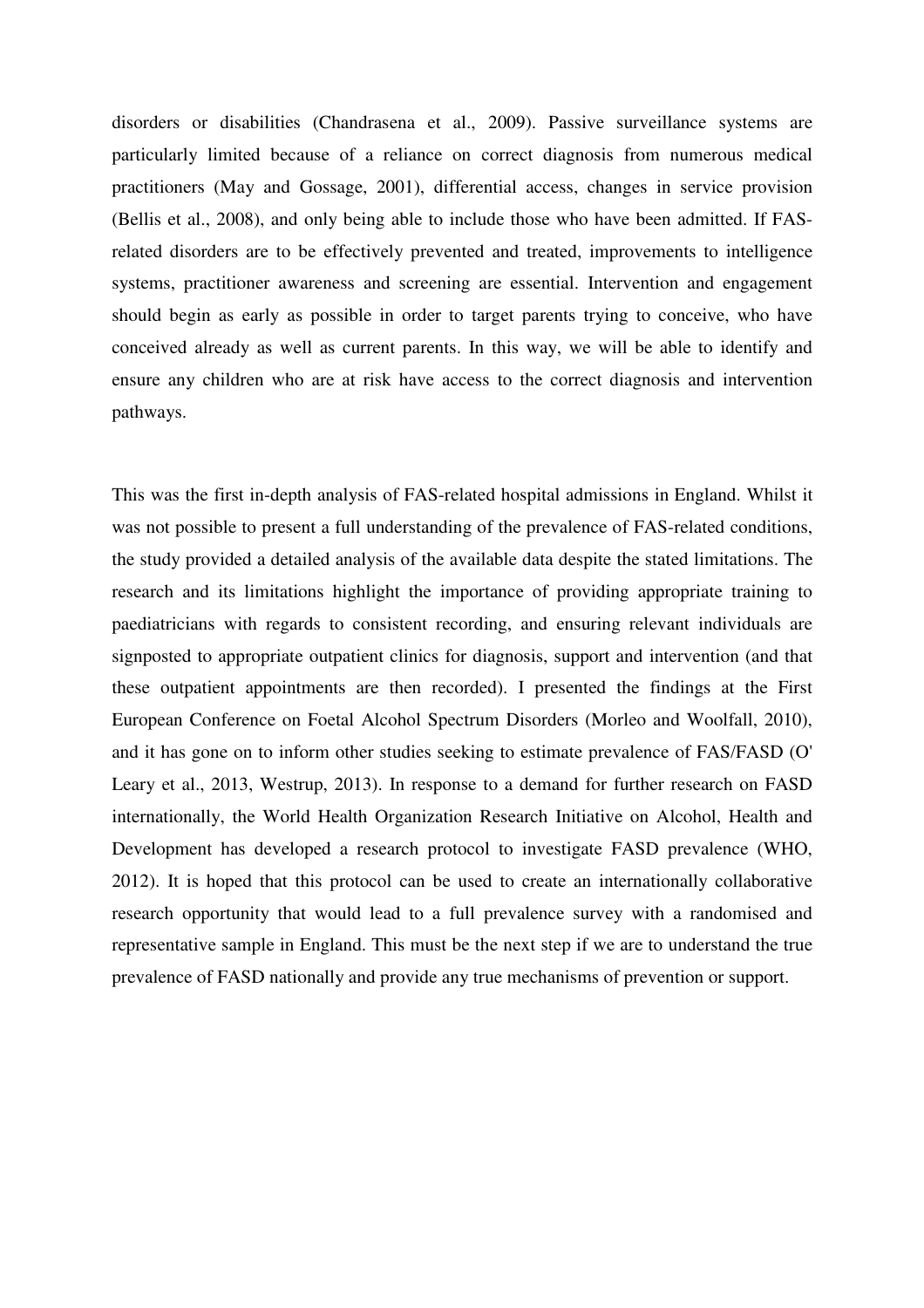# **3. Using surveys to investigate alcohol consumption and related harm in young people**

#### **3.1 School surveys**

National school surveys provide information on levels of alcohol consumption and experiences of alcohol-related harm amongst English/UK secondary school pupils (Atkinson et al., 2012, Fuller and Hawkins, 2014, Hibell et al., 2012). However, little detailed data are available on the regional and local experience of alcohol and related harm. Areas such as Merseyside and the North West suffer higher levels of alcohol-related harm (NWPHO, 2012) so it is particularly important that studies examine underage consumption in these areas. This will then inform the development of effective and targeted strategies that can prevent harm.

#### **Submitted articles:**

**Morleo, M.,** Cook, P.A, Bellis M.A., Smallthwaite L (2010). Use of fake identification to purchase alcohol amongst 15-16 year olds: a cross-sectional survey examining alcohol access, consumption and harm. *Substance Abuse Treatment, Prevention and Policy* 5:12.

**Morleo, M.,** Cook, P.A, Elliott, G and Phillips-Howard P.A. (2013). Parental knowledge of alcohol consumption: a cross-sectional survey of 11-17 year old schoolchildren and their parents. *BMC Public Health*, 13:412.

Cook, P.A., Phillips-Howard, P.A., **Morleo, M.**, Harkins, C., Briant, L., Bellis, M.A. (2011). The Big Drink Debate: perceptions of the impact of price on alcohol consumption from a large scale cross-sectional convenience survey in north west England. *BMC Public Health.*  11:664.

#### **Supporting evidence:**

Bellis, M.A., Hughes, K., **Morleo, M.,** Tocque, K., Hughes, S., Allen, T. et al. (2007). Predictors of risky alcohol consumption in schoolchildren and their implications for preventing alcohol-related harm. *Substance Abuse Treatment, Prevention and Policy* 2:15.

Bellis, M.A., Phillips-Howard, P.A., Hughes, K., Hughes, S., Cook, P.A., **Morleo, M.** et al. (2009). Teenage drinking, alcohol availability and pricing: a cross sectional study of risk and protective factors for alcohol-related harms in school children. *BMC Public Health.* 9:380.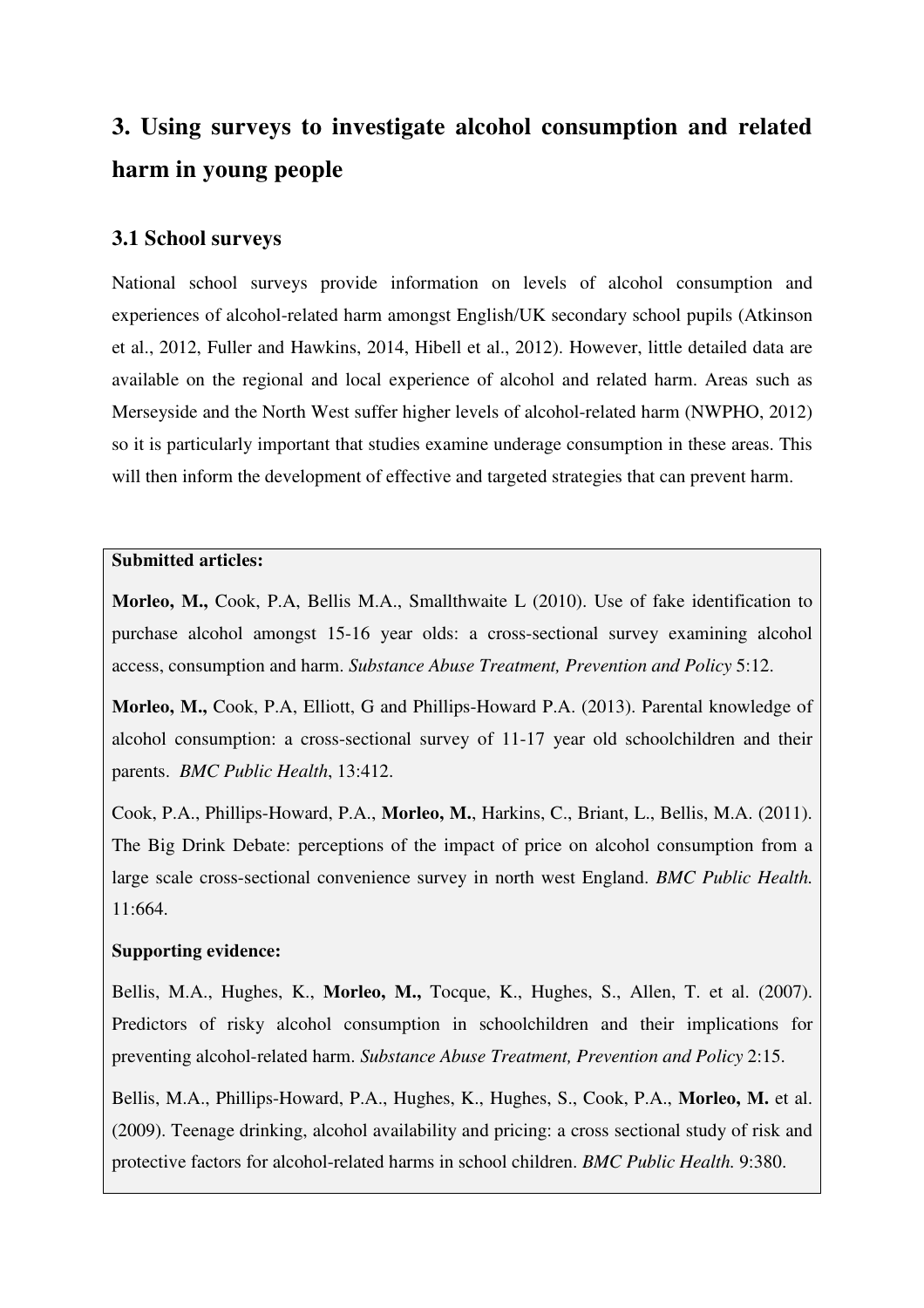Bellis, M.A., **Morleo, M.,** Hughes, K., Downing, J., Wood, S., Smallthwaite, L. et al. (2010). A cross-sectional survey of compliance with national guidance for alcohol consumption by children: measuring risk factors, protective factors and social norms for excessive and unsupervised drinking. *BMC Public Health.* 10:547.

**Morleo, M.,** Lightowlers, C., Anderson, Z., Cook, P.A., Harkins, C. and Bellis, M.A. (2009). A review of the impact of the Licensing Act on levels of violence in England and Wales: a public health perspective. *Crime Prevention and Community Safety.* 11, 204-218.

**Morleo, M.,** Hennessey, M., Smallthwaite, L. Perkins, C., Bellis, M.A., (2011). Changes in young people's alcohol consumption and related violence, sex and memory loss: 2009-2011. North West of England. Liverpool: North West Public Health Observatory, Centre for Public Health, Liverpool John Moores University.

In 2005, CI Research and Trading Standards conducted the first of four North West biennial surveys amongst those <18y in schools. These surveys were commissioned by Trading Standards and the former Government Office North West in order to aid understanding of alcohol consumption and cigarette smoking amongst secondary school children in the region. Much of our analysis focussed on alcohol, aiming to provide further details on areas including access, levels of consumption and experiences of related harm. The submitted (Morleo et al., 2010) and supporting articles (Bellis et al., 2007, Bellis et al., 2009b, Bellis et al., 2010b) present findings from analyses I conducted (or contributed to) on access to alcohol, levels of alcohol consumption and experiences of alcohol-related harm. Analyses used the following variables: demographics (age, gender, resident postcode applied to deprivation quintile), frequency of alcohol consumption, quantity of alcohol consumed during a typical drinking session, experience of alcohol-related harm (regretted sex after drinking, being in a fight after drinking, whether they tended to forget things after drinking), and whether they drank in public places (such as in streets, parks, or outside shops).

For each of the study years, the analysed sample was approximately 10,000 15-16yr olds from schools in the North West region (Bellis et al., 2007, Bellis et al., 2009b, Bellis et al., 2010b, Morleo et al., 2010, Morleo et al., 2011c). I contributed to the analysis and drafting of the papers (Bellis et al., 2007, Bellis et al., 2009b, Bellis et al., 2010b) and led on the design and production of outputs looking at fake identification (Morleo et al., 2010) and change over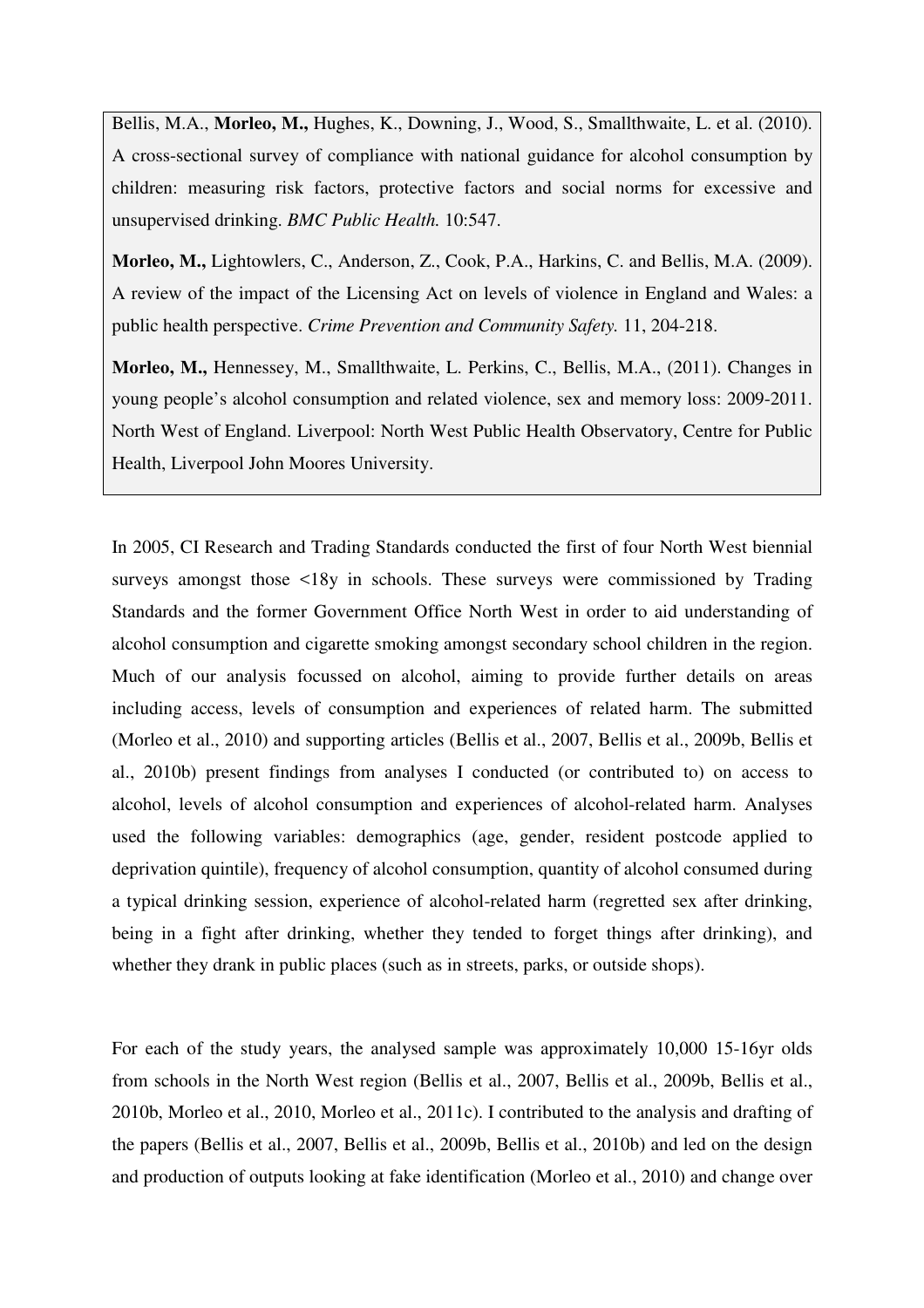time (Morleo et al., 2011c). Overall, we uncovered the widespread nature of alcohol consumption in participants. Risky drinking behaviours (including binge drinking and frequent drinking) were strongly related to expendable income, individuals buying their own alcohol as well as obtaining it from friends, older siblings and adults outside shops. Prevalence of alcohol-related harm increased with drinking frequency, binge frequency, units consumed per week and ownership of fake identification. Amongst drinkers who bought their own alcohol, ownership of fake identification was more likely to be reported by males and those with a higher personal weekly income. The most common alcohol purchasing method for such children was online. However, being bought alcohol by parents was protective against risky drinking behaviours and alcohol-related harm; membership of youth groups/teams was generally protective against these risky behaviours.

In the third year of the NW Trading Standards school survey data collection (2009), we assessed whether the participants' drinking fell within the CMO guidelines (Donaldson, 2009) before the guidelines were released (Bellis et al., 2010b). Whilst the guidelines recommend abstinence before 18y, particularly before 15y, alcohol consumption was common practice by 15y (81.3% did drank alcohol). In fact, over half (54.7%) routinely consumed more heavily than guidance recommends (drinking  $\geq$ 5 drinks/session  $\geq$ 1 month), and/or typically drank unsupervised at home/friend's home (57.4%). Alcohol-related violence, regretted sex and forgetfulness were experienced by significantly fewer children drinking within the guidelines than outside of it. Using data from 2011 (Morleo et al., 2011c), I assessed whether any change had occurred. After accounting for demographic and other confounding factors, the odds of identifying frequent drinkers (drinking ≥1 month), heavy drinkers (drinking ≥5 drinks/session) and unsupervised outside drinking decreased from 2009 to 2011. As with 2009, those who drank outside the guidelines continued to be at greater risk (alcohol-related violence, regretted sex after drinking and/or forgetting things after drinking) than those who drank within it. However, from 2009 to 2011, there was a significant decrease in the proportion of drinkers reporting involvement in alcohol-related violence (from 25% to 22%; P<0.001) and/or reporting regretted sex after drinking (from 10.6% to 9.6%; P<0.01).

The surveys' particular strength is the very high sample size achieved across each survey year. However, none of the surveys incorporated random sampling and so the findings are not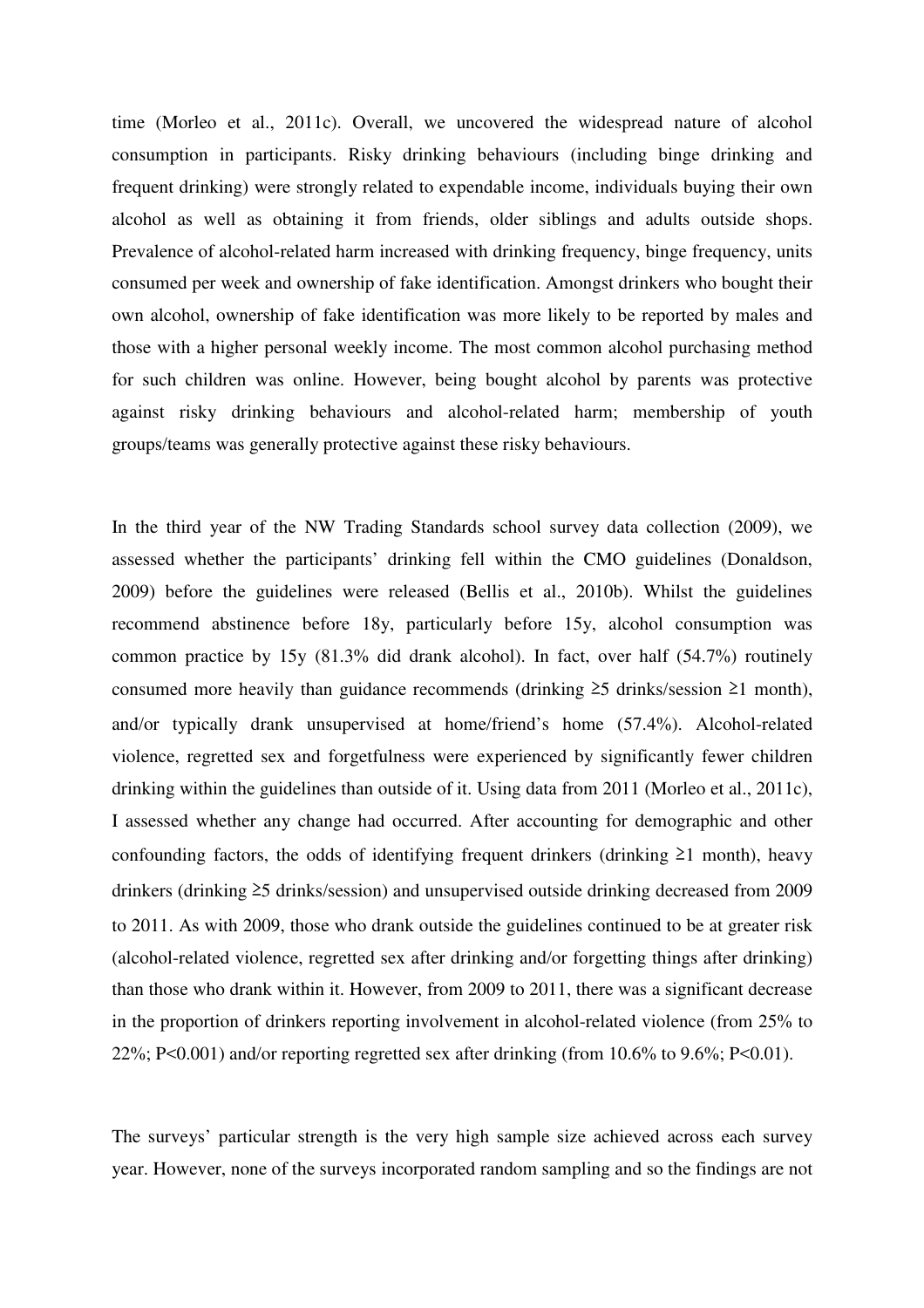generalizable to the general populaton. In order to aid compliance, the survey had to remain short and so it is was not possible to investigate other factors that may have helped us understand the young people's drinking environment, for example, the questionnaires did not collect data on whether the drinking was supervised. This is one of the reasons that I sought to investigate parental knowledge around their child's alcohol consumption in a later study, that is discussed below (Morleo et al., 2013a). Decreases in alcohol consumption and related harm over the last decade have been evidenced in school surveys and alcohol-specific hospital admissions analyses for <18ys (Atkinson et al., 2012, Fuller and Hawkins, 2014, NWPHO, 2012). One data review proposes a number of reasons for this: an increase in abstainers (especially in relation to those from minority ethnic groups); the acceptability of drunkenness could be declining; reduced ability to access alcohol through proof of age schemes such as Challenge 21 and increased penalties for serving staff; voluntary regulation of the drinks industry; and an increased likelihood for underage people to under-report their alcohol consumption (Measham, 2008). Further research is required to identify whether the decreases seen represent an actual downward trend. However, the level of access to alcohol by underage individuals and the risky alcohol-related behaviour by a vulnerable minority remains concerning. The Licensing Act 2003 aimed to protect children from alcohol and provided local authorities with powers to challenge establishments that were undermining this objective (for example, by selling alcohol to minors). In 2007, I led a review of the Licensing Act, which included interviews with local authority employees (Morleo et al., 2007). Here, those working in children's services were concerned that despite holding valuable information on individuals who may present a risk to children, they could not object to a personal licence being granted (which are required in order to hold a licence for a premises selling alcohol). Innovative local licensing teams were sharing the names of the applicants with all authorities involved in licensing, which enabled monitoring to occur.

The findings discussed here from the schools surveys highlight the vulnerability of underage young people, underlining the importance of providing interventions for this group and suggesting routes that could be taken for intervention implementation. Appropriate interventions could include the provision of affordable alternative activities to prevent boredom. Because of the evident opportunities for self-purchase offered by fake identification, any training that is provided for alcohol sellers (including those operating online) needs to include advice on identifying fake identification. Trading Standards should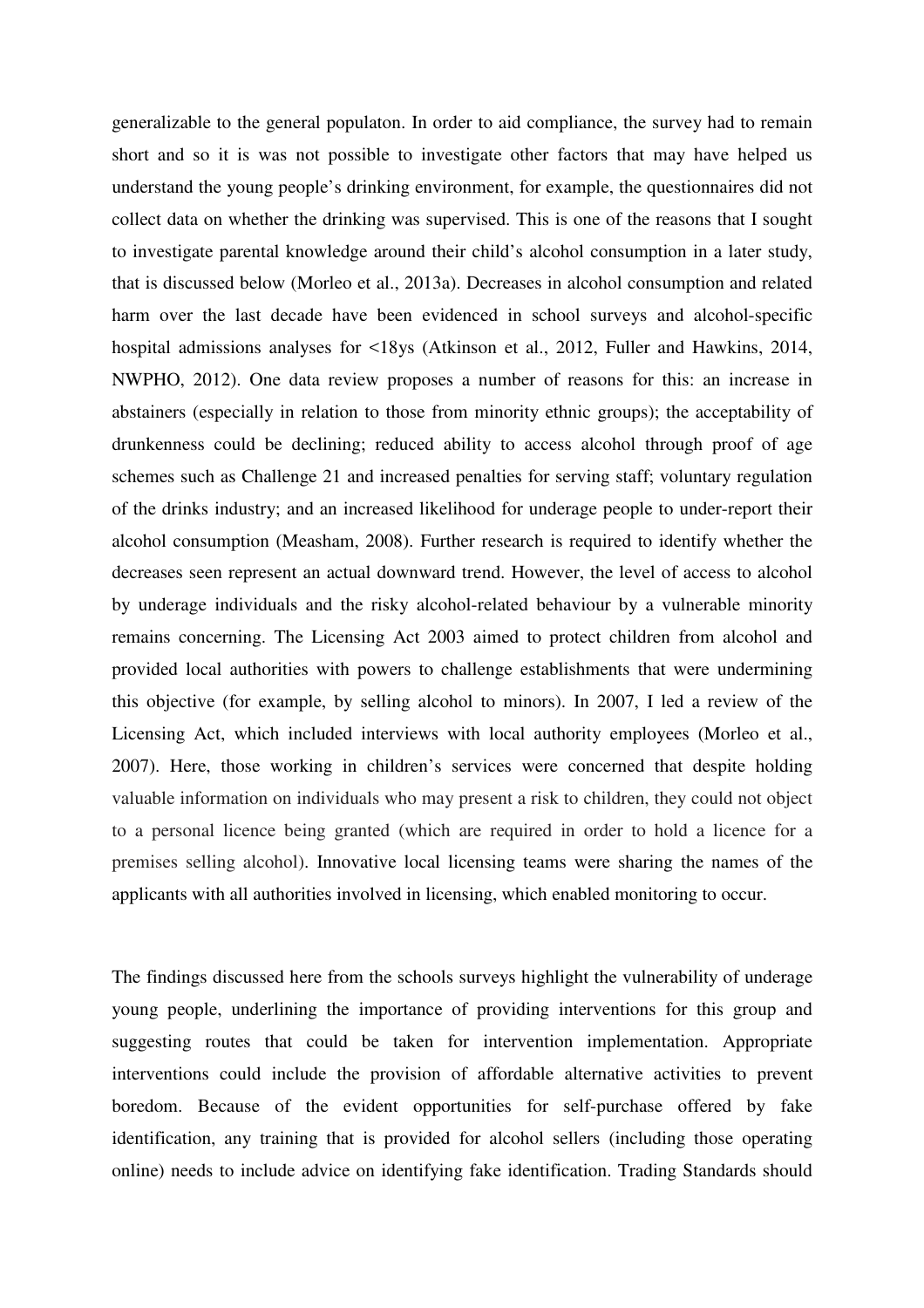ensure online sellers are included in any test purchasing operations. Also, a minimum price per unit for alcohol would reduce easy access to the cheapest products and make activities other than getting drunk more desirable. Young people are thought to be particularly sensitive to price (Booth et al., 2008, Meier et al., 2008). Following a large scale North West survey of 22,780 drinkers in 2008, I contributed to the writing up of an analysis examining perceptions of the impact of price on alcohol consumption (Cook et al., 2011). Here, those in the youngest age category (18-24 years) were significantly more likely to agree that high prices would reduce consumption compared with older groups. Further, data modelling suggests that ten years after the implementation of a 50p per unit minimum price on alcohol, there would be 270 fewer incidences of alcoholic disorders amongst 11-24 year olds (Purshouse et al., 2010). However, none of these studies specifically address underage drinkers who could be in a very particular situation. Firstly, they could be more likely to purchase cheaper drinks than the of age population: one study of 7,061 US college students in 1997 found that those aged under 21 years (the legal purchasing age) were more likely to buy cheaper drinks than those aged 21-23 years (Wechsler et al., 2000). Secondly, because it is illegal for them to buy alcohol, it might not be them either making or financing the purchase. Any such work in this area should account for their main route of access to alcohol (including details of who buys the alcohol) and how their purchasing patterns differ from the of age population.

In the UK, the Chief Medical Officers' guidelines advise parents that children aged <18y should not drink, but if they do, to reduce risks by reducing the quantity and frequency of alcohol consumed (Donaldson, 2009). However, research in New York City (USA) suggested that up to a fifth of parents of female sixth graders (11-12y) may be unaware of their child's alcohol consumption (O' Donnell et al., 2008), and so are unlikely to be employing appropriate parenting strategies. With the North West being particularly at risk of alcoholrelated harm (PHE, 2016), more information is needed on parenting experiences and strategies being employed, and what measures can be put in place to aide parenting underage young people. The North West surveys funded by Trading Standards and the former Government Office North West help us to understand the involvement of parents in children's drinking (Bellis et al., 2010b, Morleo et al., 2010). My analysis of the 2009 data showed that accessing alcohol through parents was the second most common access method; 49.4% did so (most common being via friends/family aged >18y, 50.3%) (Morleo et al., 2010). Female drinkers were significantly more likely to do so than males. Using the North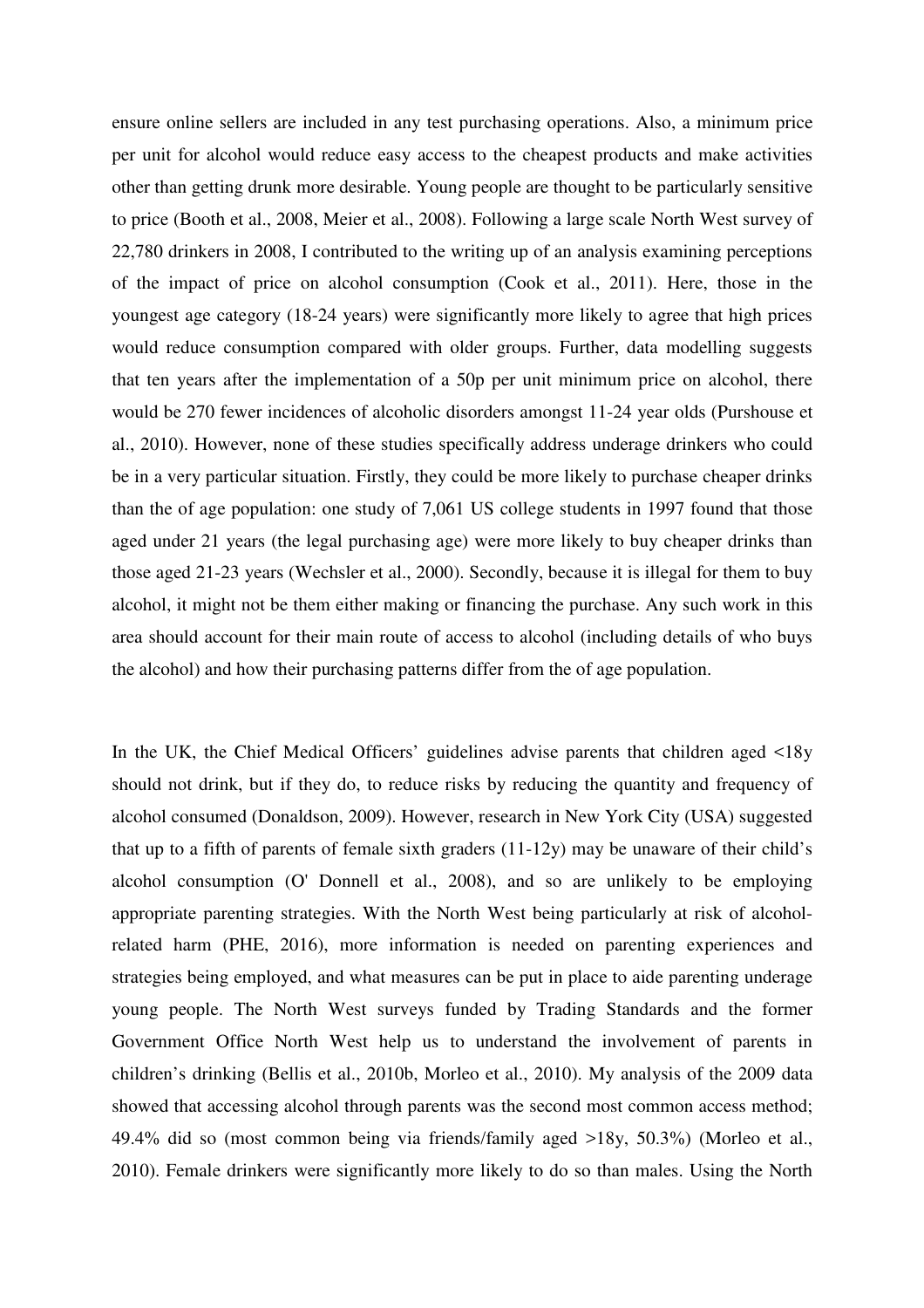West schools' data, we consistently identified that parental provision of alcohol was linked with lower incidence of risky behaviours including binge drinking, frequent drinking, alcohol-related violence and alcohol-related sex (Bellis et al., 2007, Bellis et al., 2009b, Bellis et al., 2010b). I led a funding application and obtained funds from NHS Wirral, Wirral Drug and Alcohol Action Team and the Institute for Health Research, Liverpool John Moores University to explore parental knowledge of alcohol consumption further (Morleo et al., 2013a). I was the principal investigator, and co-ordinated the design of the project, data collection and analysis. We used a novel methodology of capturing parents and their child in the same data collection episode at school events to explore the drinking experiences of young people aged 11-17y (under the typical international legal drinking age (ICAP, 2010)) and parenting methods employed. The cross-sectional survey of parent-child dyads simultaneously questioned 935 young people and their parent(s). Compliance was extremely high (90% of those approached). The simultaneous nature of the survey is particularly important given the hidden nature of the behaviours that we were trying to explore – we did not want the parents and the children talking to each other in between surveys as this would have negatively affected the validity of our results. Overall, 41.1% of children reported drinking alcohol; 79.9% of their parents were correctly aware that their child drank alcohol. After accounting for confounding variables, children aged 11-14y had over a twofold greater odds of consuming alcohol without parental knowledge compared with 15-17y olds. Of parent-child dyads where the child reported consuming alcohol, 92.7% of parents reported that they had spoken to their child about alcohol at least once in the past three months, whereas 57.3% of their children reported that this had occurred. Children who consumed alcohol and whose parents did not know they drank alcohol were less likely to report having a parental discussion about alcohol in the last three months. As with previous research (Bremner et al., 2011, Morleo et al., 2010), parental provision of alcohol was commonplace. In fact, parental provision was the most frequently reported method of obtaining alcohol (48.4% of drinkers). Using multinomial regression with main method of obtaining alcohol as the outcome (and using obtaining alcohol from parents as a reference category), girls (vs boys) and older pupils (15-17y, vs 11-14y) were significantly more likely to obtain alcohol through their friends than their parents. Those who consumed alcohol without parental knowledge of their drinking had over a threefold higher odds of mainly obtaining alcohol through their friends compared with children who consumed alcohol with parental knowledge. However, further information is needed on the nature of the parental provision in order to understand this more fully in terms of whether the parents were knowingly providing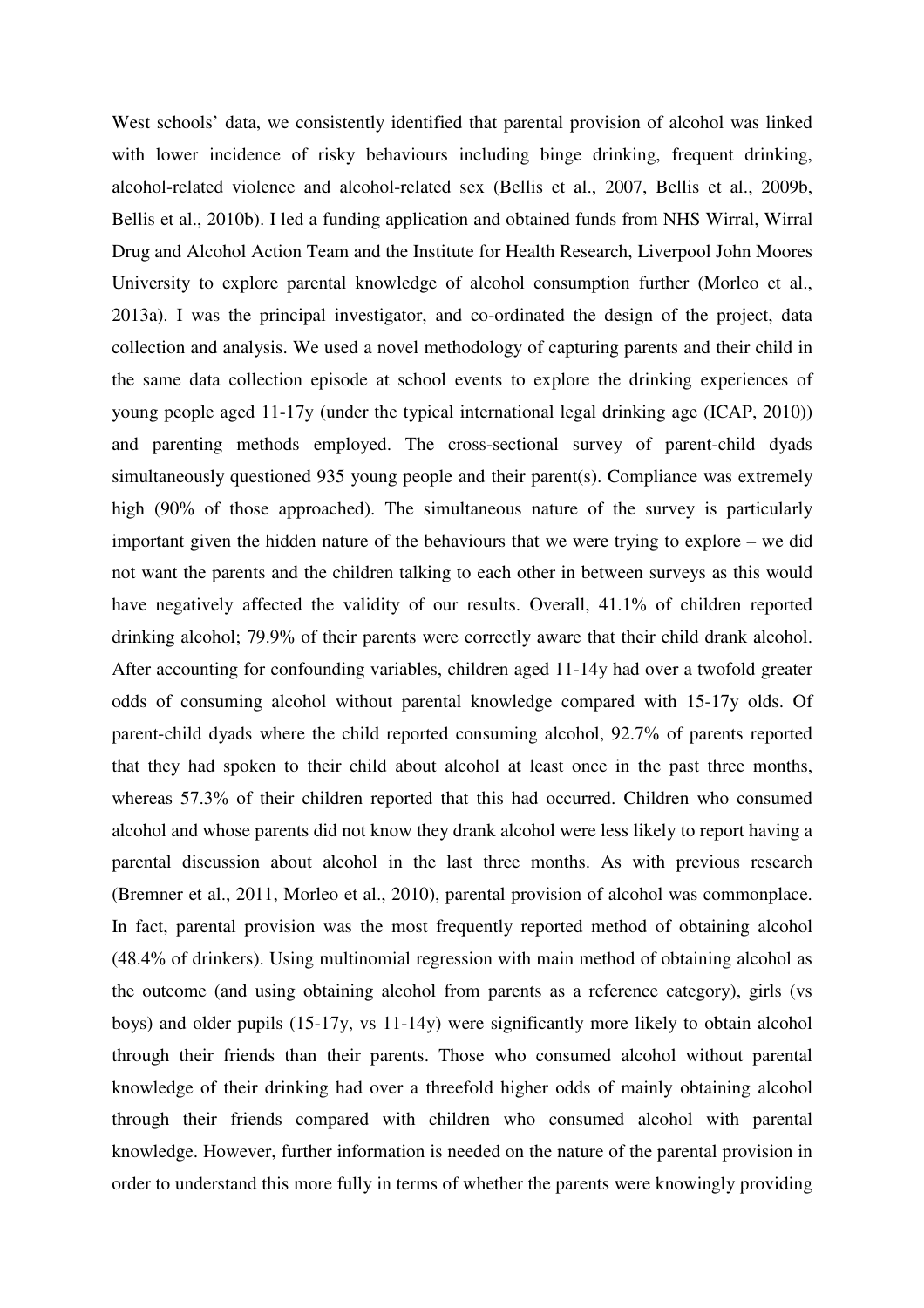alcohol (or whether it was being stolen), whether parents were supervising the alcohol consumption or just providing the alcohol, and what was the context of the consumption (in the family home, at a family event, outside in parks etc).

The next steps for research in this area would be to repeat the survey on a larger scale, with randomly selected schools so that the findings could be tested and validated. Further research should also be conducted with groups who were missed from the survey, that is those families who did not attend the school events and who might be less engaged with the school generally and further work could be conducted with the very youngest group to more fully understand the situation of young children drinking without parental knowledge. This could explore how much they are drinking and how they are accessing alcohol. Nevertheless, findings from this survey are particularly important given the observed protective effect of parental provision evidenced in our North West analyses (Bellis et al., 2007, Bellis et al., 2009b, Bellis et al., 2010b). These studies show the important role of parents in the alcohol behaviours of their children and support should be provided to parents to ensure that parenting strategies include setting authoritative, clear and understandable rules around alcohol and being a good role model. Such information could be disseminated through schools.

Outputs from the school surveys (Bellis et al., 2007, Bellis et al., 2009b) have informed national strategy and guidance (Department for Children Schools and Families et al., 2008, Donaldson, 2009) including the 2012 UK alcohol strategy (HM Government, 2012), as well as an independent review of the effects of alcohol pricing and promotion (Booth et al., 2008). The 2011 dataset was used to provide local authorities with local data for alcohol-related harm in order to inform policy and interventions development (Deacon et al., 2011). The licensing review findings were published as part of a peer review article examining the overall impact of the Licensing Act on public health and violence (Morleo et al., 2009), and discussed at the international Club Health 2008 conference (Morleo, 2008)

#### **3.2 Nightlife surveys**

Young people continue to be at risk of alcohol-related harms after they have reached the legal alcohol purchasing age of 18y (Morleo et al., 2014). This is shown through their engagement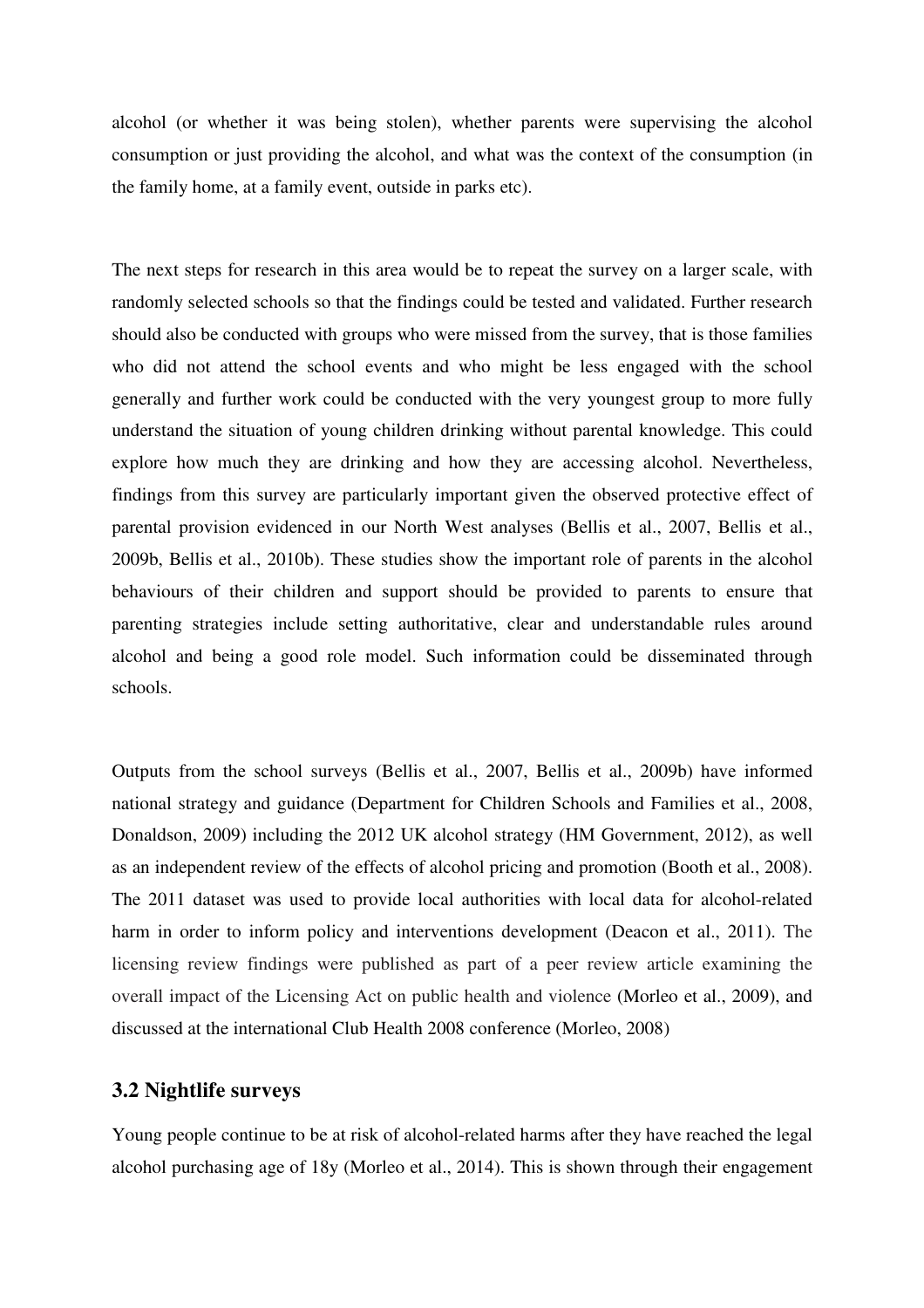in nightlife venues and holiday destinations, where binge drinking can feature heavily (Hughes et al., 2008b, Parker and Williams, 2003, Tutenges and Hesse, 2008). Just under a fifth of violence occurs in or near pubs or nightclubs (Flatley, 2014) as factors such as densely concentrated alcohol outlets, over-crowding, alcohol promotions and poorly maintained venues facilitate increased alcohol consumption and related harm (Hughes et al., 2011, Livingston, 2008). Alcohol surveys often focus on a typical or last week of consumption and so can miss periods of consumption such as holidays or celebrations, when consumption can be considerably higher, and so they will inevitably under-report consumption (Bellis et al., 2015). This section discusses a series of innovative nightlife and holiday-based surveys, which have provided an important way of engaging with this at-risk group and of understanding higher consumption environments.

#### **Submitted articles:**

Calafat, A., Bellis, M.A., Fernandez del Rio, E., Juan, M., Hughes, K., **Morleo, M.** et al. (2013). Nightlife verbal and physical violence among young Europeans holidaying: what are the triggers to violence? *Public Health.* 127:908-915.

#### **Supporting evidence:**

Hughes, K., Anderson, Z., **Morleo, M.,** Bellis, M.A. (2008). Alcohol, nightlife and violence: the relative contributions of drinking before and during nights out to negative health and criminal justice outcomes. *Addiction*, 103(1), 60-65.

Hughes K, Anderson Z, Bellis, M.A., **Morleo, M.,** Jarman, I., Lisboa, P. (2009). Blood alcohol levels and drunkenness amongst people visiting nightlife in the North West. Centre for Public Health Research Directorate, Liverpool John Moores University, Liverpool.

Bellis, M.A., Hughes, K., Quigg, Z., **Morleo, M.,** Jarman, I. and Lisboa, P. (2010). Crosssectional measures and modelled estimates of blood alcohol levels in UK nightlife and their relationships with drinking behaviours and observed signs of inebriation. *Substance Abuse Treatment, Prevention and Policy* [online], 5, 5.

I contributed to the design, fieldwork, analysis and/or report writing of a number of surveys aiming to understand alcohol consumption and related risks in nightlife (Bellis et al., 2010a, Hughes et al., 2008a). In the first of these (Hughes et al., 2008a), data were analysed from a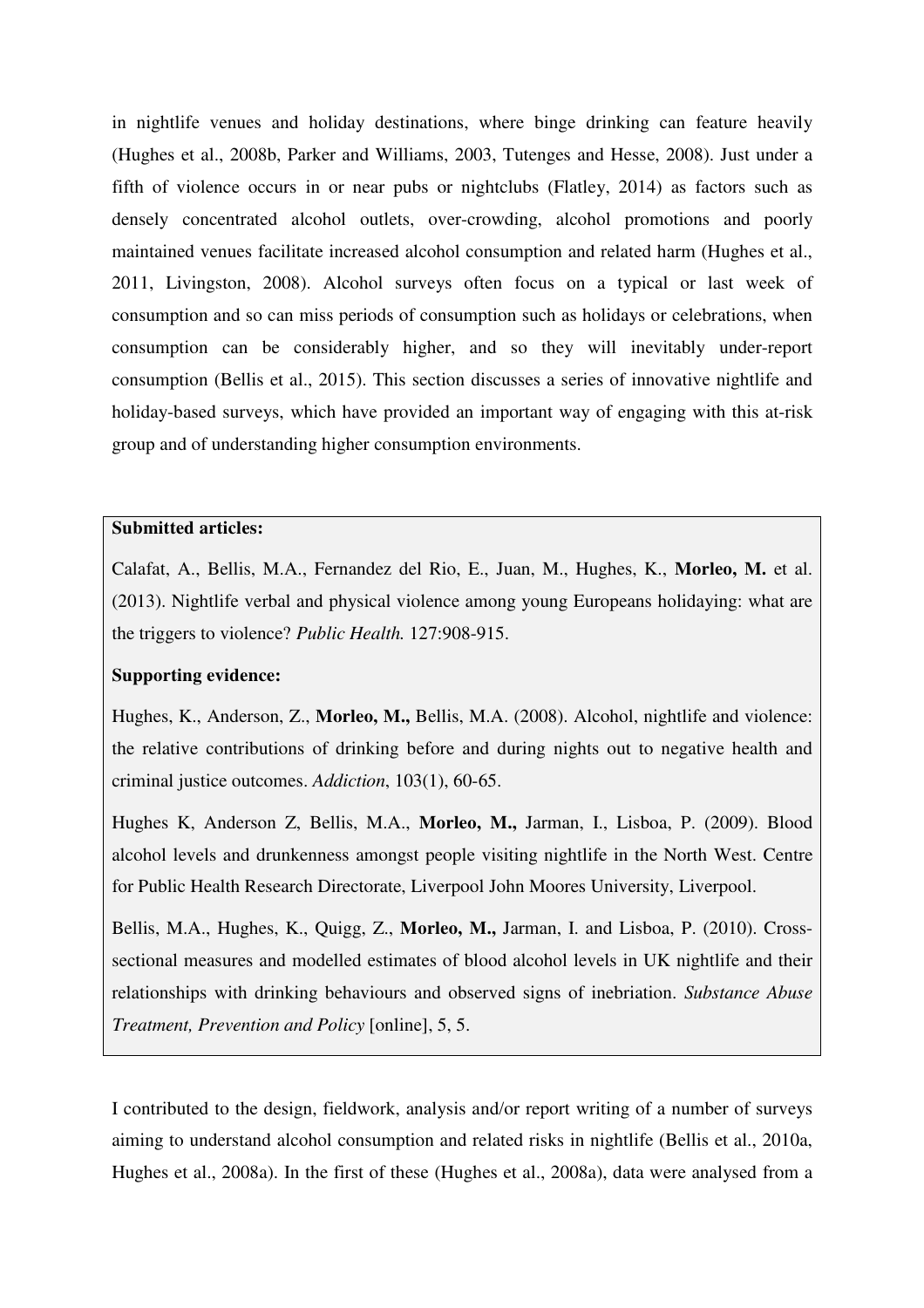cross-sectional survey of 380 young people (18–35y) conducted in bars and nightclubs in a large city centre in the North West. Participants who reported drinking alcohol prior to attending nightlife (e.g. at their own/friend's home, pre-loading) were over four times more likely to report drinking  $>20$  units on a usual night out and 2.5 times more likely to have been involved in a fight in the last 12 months than those drinking only in nightlife areas. In our next study, to promote validity and reliability, we added a breath alcohol test to the survey (Bellis et al., 2010a). We interviewed 214 nightlife patrons from three North West cities on alcohol consumed so far and intended drinking patterns for that the night. At the point of interview, 49.5% of individuals reported themselves as drunk and 79.4% intended to consume more alcohol before going home. Approximately one in ten (15.4% males; 4.4% females) intended to consume >40 units. No follow-up interview was performed to assess the accuracy of their intentions as it would have been too difficult to re-engage with the same individuals. Higher blood alcohol levels at the point of the interview were related to intentions to drink later into the night. Alcohol consumption in nightlife and holiday environments is strongly related to experience of negative alcohol-related consequences (Calafat et al., 2013, Hughes et al., 2008a). Following a survey of tourists (16-35y) at seven airports in Southern Europe, I ran a data analysis of 6,502 questionnaires from British and German tourists (Calafat et al., 2013). The project managers planned the analytical approach. In total, 71.0% reported drunkenness on their holiday, 12.4% had been in an argument and 2.9% in a fight. Males, those who used illicit drugs, those who had been in fights at home in the last year and those who had been frequently drunk abroad were more likely to report both violence and arguments on their holiday.

The findings from these outputs highlight the very high levels of consumption and harm being reported by nightlife users and young tourists abroad, which underlines the importance of providing interventions before individuals reach their drinking destinations whether this destination is a local nightlife spot or a holiday destination. Preloading is a significant factor in consumption overall and once drinkers are in the destination itself, it could already be too late to reduce consumption and/or a expectations of a night out to a safer level. Such interventions could include: pricing strategies to control price differences between on and off licenced premises to discourage preloading; better training for bar staff to reduce incidents of serving alcohol to individuals who are already drunk (and mandatory enforcement of their responsibilities); prevention of sales to those who are underage; reducing outlet density;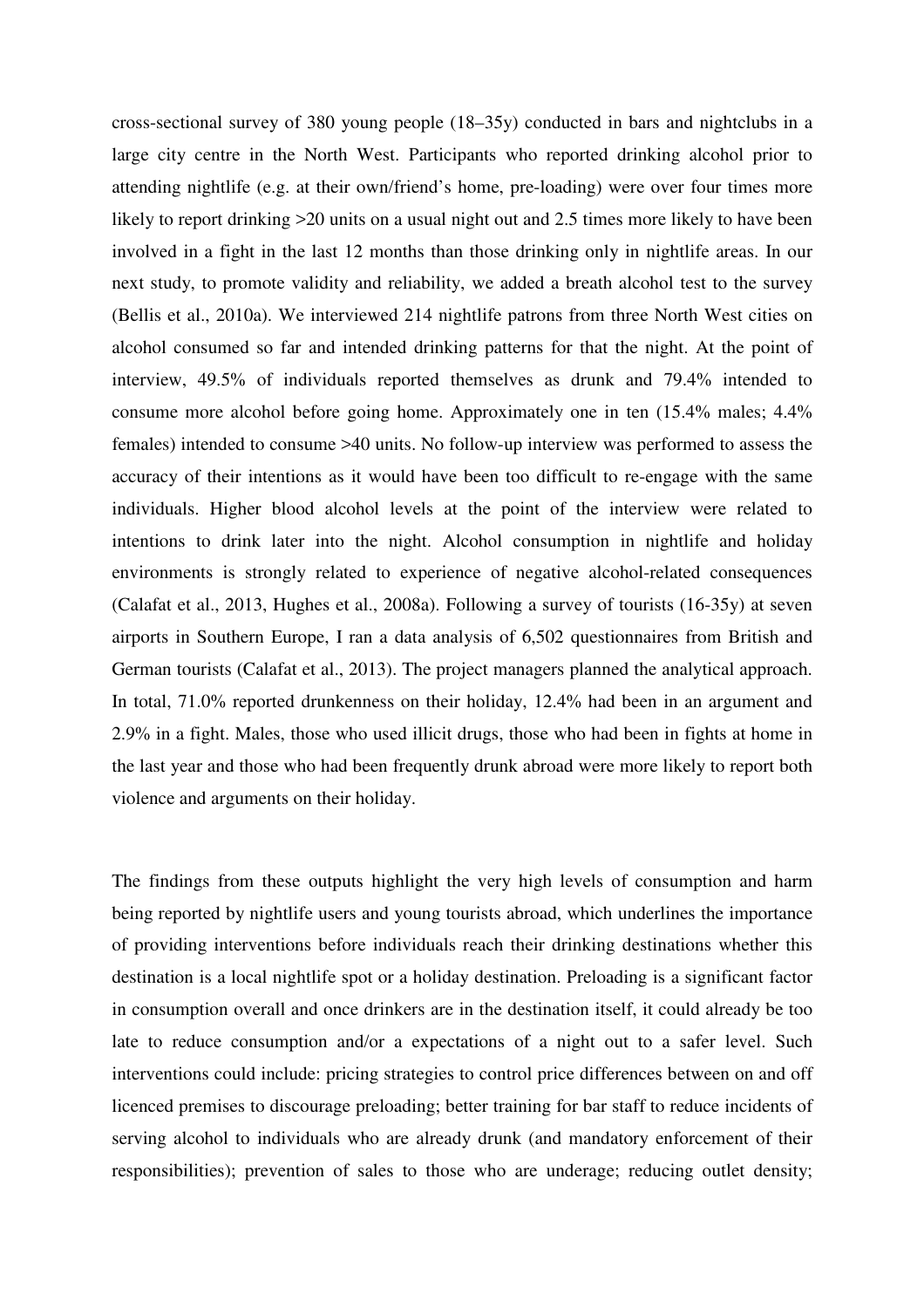enforcing restrictions on holiday, nightlife and alcohol advertisers to modify expectations around consumption surrounding holidays and nights out (Bellis et al., 2010a, Calafat et al., 2013, Hughes et al., 2008a).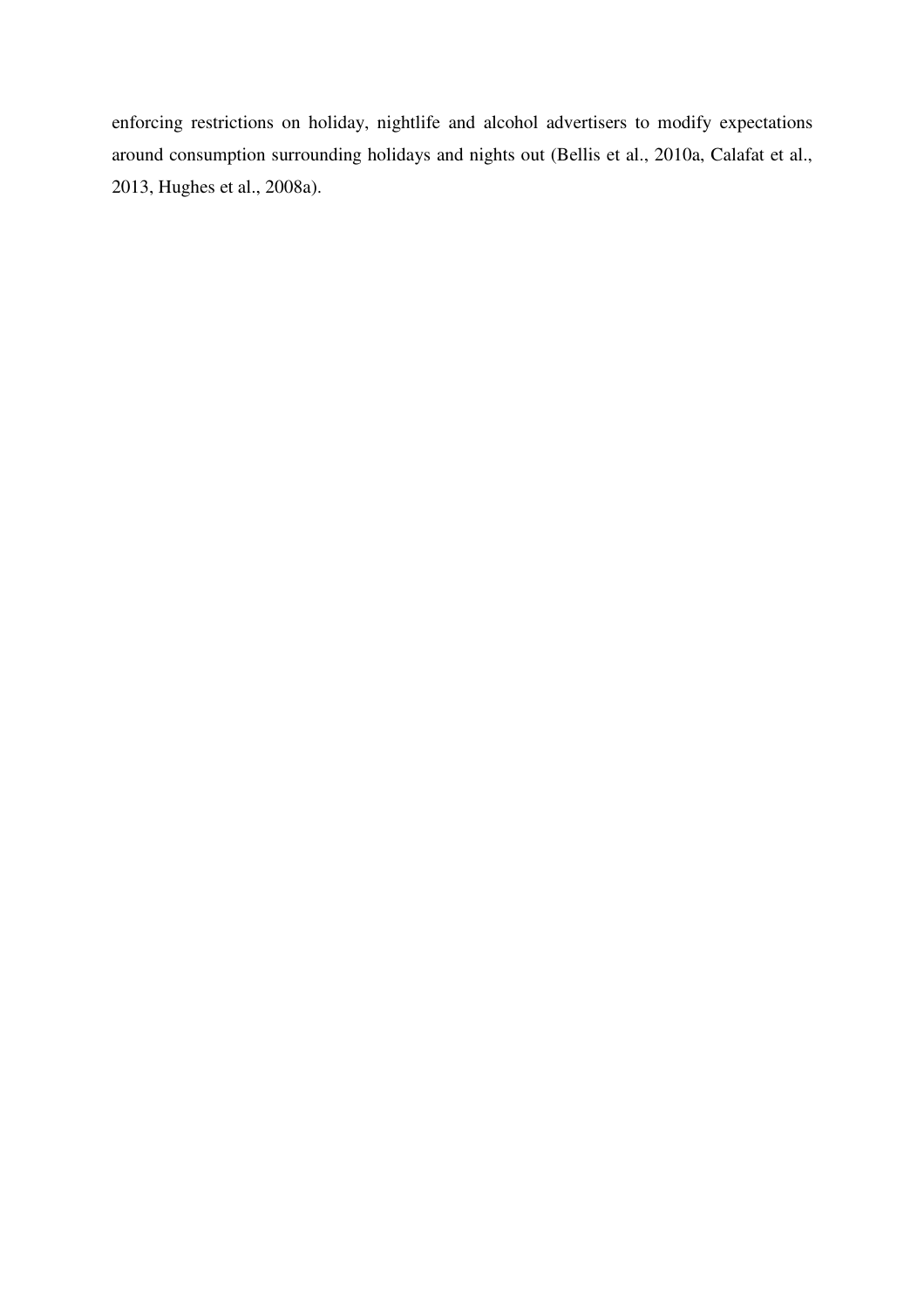## **4. Understanding data limitations**

Much of the data presented as part of this thesis originated from survey data. Surveys can represent a relatively convenient way of accessing a large sample, for example, through schools or via a telephone-based survey. However, survey data in a sensitive field such as alcohol consumption are problematic as they dramatically underestimate actual consumption (Casswell et al., 2002, Stockwell et al., 2004). Other issues including recall, variation in drink size definitions and social desirability can also play a part in response reliability.

#### **Submitted article:**

Bellis, M.A., Hughes, K., Jones, L., **Morleo, M.,** Nicholls, J., McCoy, E. et al. (2015). Holidays, celebrations, and commiserations: measuring drinking during feasting and fasting to improve national and individual estimates of alcohol consumption. *BMC Public Health.*  13:113.

#### **Supporting evidence:**

Bellis, M.A., Hughes, K., Cook, P.A., **Morleo, M.** (2009). Off measure: how we underestimate the amount we drink. Liverpool: Centre for Public Health, Liverpool John Moores University.

**Morleo, M.,** Cook, P.A., Bellis, M.A. (2011). Improving accuracy in recording alcohol consumption: a survey in Greater Manchester. Liverpool: Centre for Public Health, Liverpool John Moores University.

I contributed to a secondary data analysis to understand the discrepancy between reported consumption and actual consumption in the UK (Bellis et al., 2009a). By comparing survey data with sales data, we identified that the discrepancy equated to 430 million units/week. A new average weekly number of the total units consumed per adult drinker was calculated at 22 units per adult  $(\geq 16y)$  compared with 13.5 units per adult using traditional survey methods (Goddard, 2008). However, we were not able to account for alcohol consumed abroad, personally imported alcohol (legally or illegally) or alcohol brewed at home. Because sales data were used (which have no link to demography), no details are available on how sales for <18y (and/or proxy sales) compare with their reports of alcohol consumed. Further, such surveys (typically household-based) do not tend to involve, for example, those in student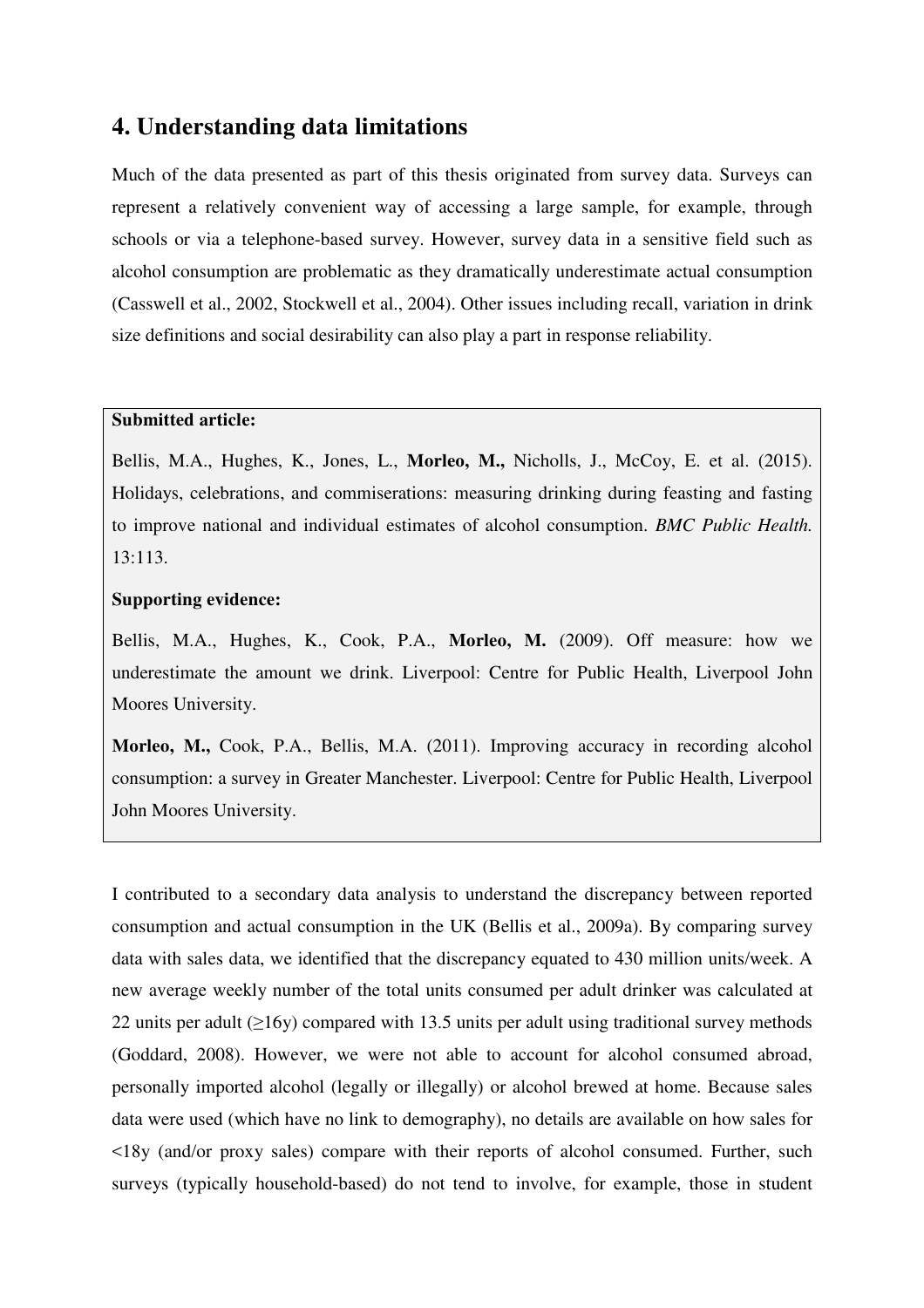halls, homeless people or people in army barracks. Yet these individuals may drink more than the general population (Bray et al., 1991, Deacon et al., 2010, Fazel et al., 2008).

Further, I led the development and analysis of a context-specific questionnaire designed to elicit more accurate survey responses via a randomised household telephone survey in Greater Manchester  $(\geq 16y; n=2,000)$  (Morleo et al., 2011a). This was based on a survey from New Zealand (Casswell et al., 2002) and compared responses from context-specific questions (CSQs) with those from standard questions. Whilst the CSQs did elicit higher levels of alcohol consumption reported than standard questions, these are still likely to underrepresent total consumption across the whole population. For example, we felt the survey needed further adaptation to English participants by contextualising consumption in terms of occasions (such as parties or weddings) rather than drinking locations (at home, in pubs) (Morleo et al., 2011a). I contributed significantly to the substantial remodelling of the Greater Manchester and New Zealand surveys which was the premise of the survey (Bellis et al., 2015, Jones et al., 2015) from which I extracted a first cut of the data to analyse alcohol initiation (Morleo et al., 2014). Since the survey has been completed, I have contributed to the editing of the final paper published (as well as contributing to the cleaning and coding of the data used in the paper), which explores how the inclusion of special occasion or atypical consumption data affects normal consumption data (Bellis et al., 2015). The analysis of the final sample (n=6,085 drinkers) showed that accounting for atypical/special occasion drinking added a mean of 2.3 units to individuals' weekly consumption. Another issue with the Greater Manchester survey was that it did not target groups such as students who are likely to be under-sampled and likely to be drinking at higher levels than the general population (Morleo et al., 2008).

Very little is known about how demography affects recall or honesty in alcohol consumption surveys. In a survey of American college students (mean age: 20.1y), researchers compared survey-based data on alcohol consumed that night with blood alcohol concentration (Clapp et al., 2006). Age was not included in the model. Elsewhere, studies have reported a relationship between age and alcohol consumption reports (Gruenewald and Johnson, 2006, Heeb and Gmel, 2001). However, none of these studies have looked at >18y specifically, and so it is not known to what extent their findings are comparable to this age group in England. Yet, the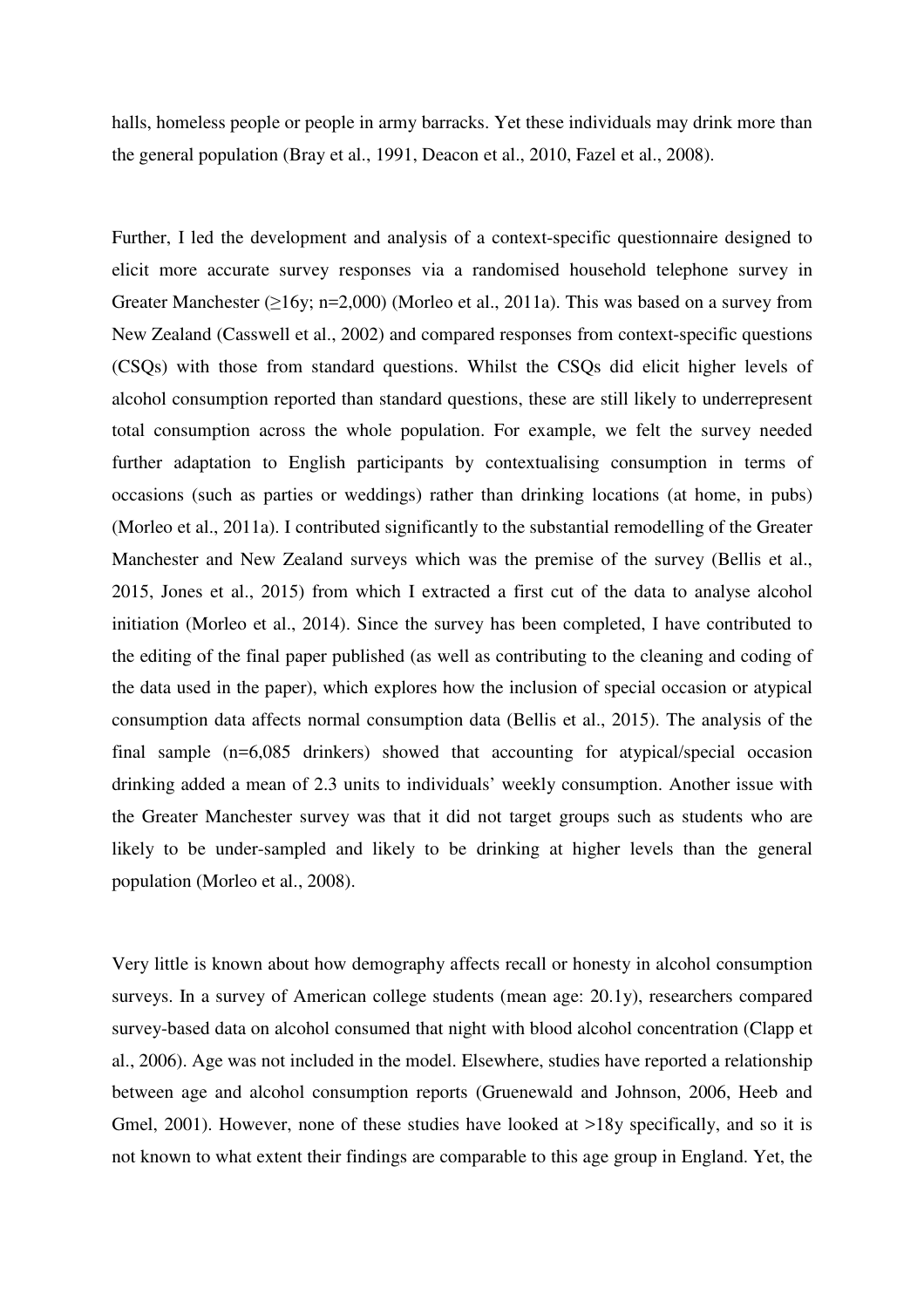effect of demography in recall or honesty in surveys is vital in understanding alcohol consumption in those aged >18y who might have increased motivation to hide their consumption due to the illegal nature of alcohol purchase for this age group.

#### **4.1 School surveys**

Schools offer a convenient location to capture data from large numbers of young people. To promote honesty, for all school-based surveys discussed here, pupils completed the surveys themselves, surveys were kept short, and pupils were assured that all responses would be confidential. However, a survey in a mainstream school environment will not engage with truants, those attending special needs schools or those who are home educated. Further, our dyad survey operated during school events, recruiting those engaged with the school. Because it required both the parent and child to be present, it is not known to what extent those who attended in this fashion represented the children attending the school overall (Morleo et al., 2013a). Thus, our surveys were unable to explore the experiences of all families, particularly those in vulnerable groups. Instead they reflect the experiences of ordinary families to inform general practice. With 90.0% of those approached in the dyad survey being willing to participate, it was highly representative of those approached. Participation was considerably higher than other surveys attempting a parent-child dyad format (Fulkerson et al., 2008, Mares et al., 2011, O' Donnell et al., 2008, O' Donnell et al., 2010, Stace and Roker, 2005, van der Vorst et al., 2005). The dyad survey presented unique methodological issues. For example, the dyads, whilst separated, completed the survey in the same room. Young people reported alcohol consumption unknown to their parent(s) but consumption estimates may be an underestimate. None of the schools surveys were representative randomised samples but convenience samples, based in areas with high levels of alcohol misuse amongst young people (NWPHO, 2012), limiting generalisability. Nevertheless, these studies combined show the important role played by parents in the alcohol behaviours of their children, and the experiences of the children involved.

#### **4.2 Nightlife surveys**

In a survey of US college students attending a party, researchers compared survey-based data on alcohol consumed that night with blood alcohol concentration (Clapp et al., 2006). Discrepancies between the two research methods were associated with numbers of drinks consumed, time spent drinking and party size. Such factors are bound to affect the reliability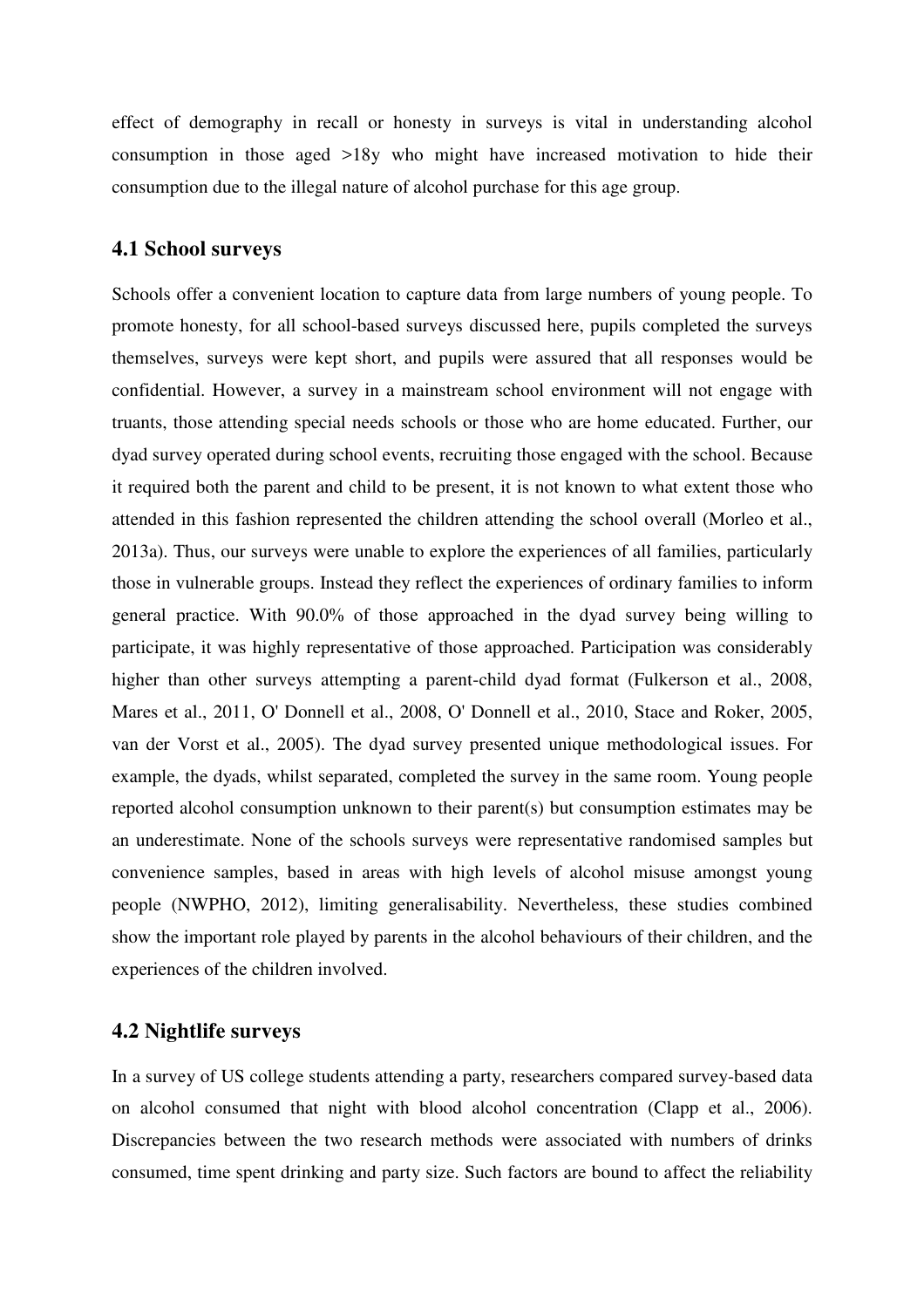of surveys performed in nightlife areas where often alcohol has already been consumed. In our survey of nightlife drinkers (n=375), 57.6% had preloaded (Hughes et al., 2008a). A breath alcohol test included in a subsequent project aimed to promote accuracy in data collection by obtaining a reliable understanding of alcohol consumed to date (Bellis et al., 2010a). Participants were also asked to estimate how much alcohol they would consume over the remainder of the evening, enabling us to at least partly overcome interview timing issues whereby early evening interviews inevitably miss subsequent consumption. However, intoxicated people cannot provide informed consent and could not be included in either survey. All findings in relation to alcohol consumed are inevitably underestimates. Further, we were not able to follow the participants across their night out in order to confirm their consumption.

#### **4.3 Telephone surveys**

Our telephone survey used both landline and mobile phone numbers in order to overcome demographic biases inherent in landline only surveys (Bellis et al., 2015, Morleo et al., 2014). For example, landline users are likely to be older than mobile only users (Link et al., 2007). At the time of publishing the alcohol initiation analysis and because it was a first cut from an ongoing survey, a final participation rate was not available. At that time, 32,645 calls had been made to landline numbers and 29,732 to mobiles (Morleo et al., 2014). In total, 11.6% of landline (n=2,325) and 1.9% of mobile (n=362) users had participated. In a German survey comparing landlines versus mobiles, 1.7% of landline phone numbers resulted in an interview and 5.0% of mobile users (Callegaro et al., 2011). Here, researchers distributed a text message to a sub-section of mobile users prior to calling the mobile users. The other subsection received no such text message and users were called directly: 4.3% of numbers led to an interview where no message had been sent compared with 5.5% where a message had been sent. We followed this methodology in order to maximise recruitment rates. Now that our survey has been concluded, final participation rates have been calculated. In total, 23.3% of those informed about the study participated (Bellis et al., 2015).

#### **4.4 Workplace surveys**

Of 37 workplaces contacted, 13 took part (Cook et al., 2015). Employers declined for a range of reasons: employees not able to leave their desks; uncertain economic climate (going into administration); co-occurrence of similar projects; perceiving alcohol to be too sensitive; and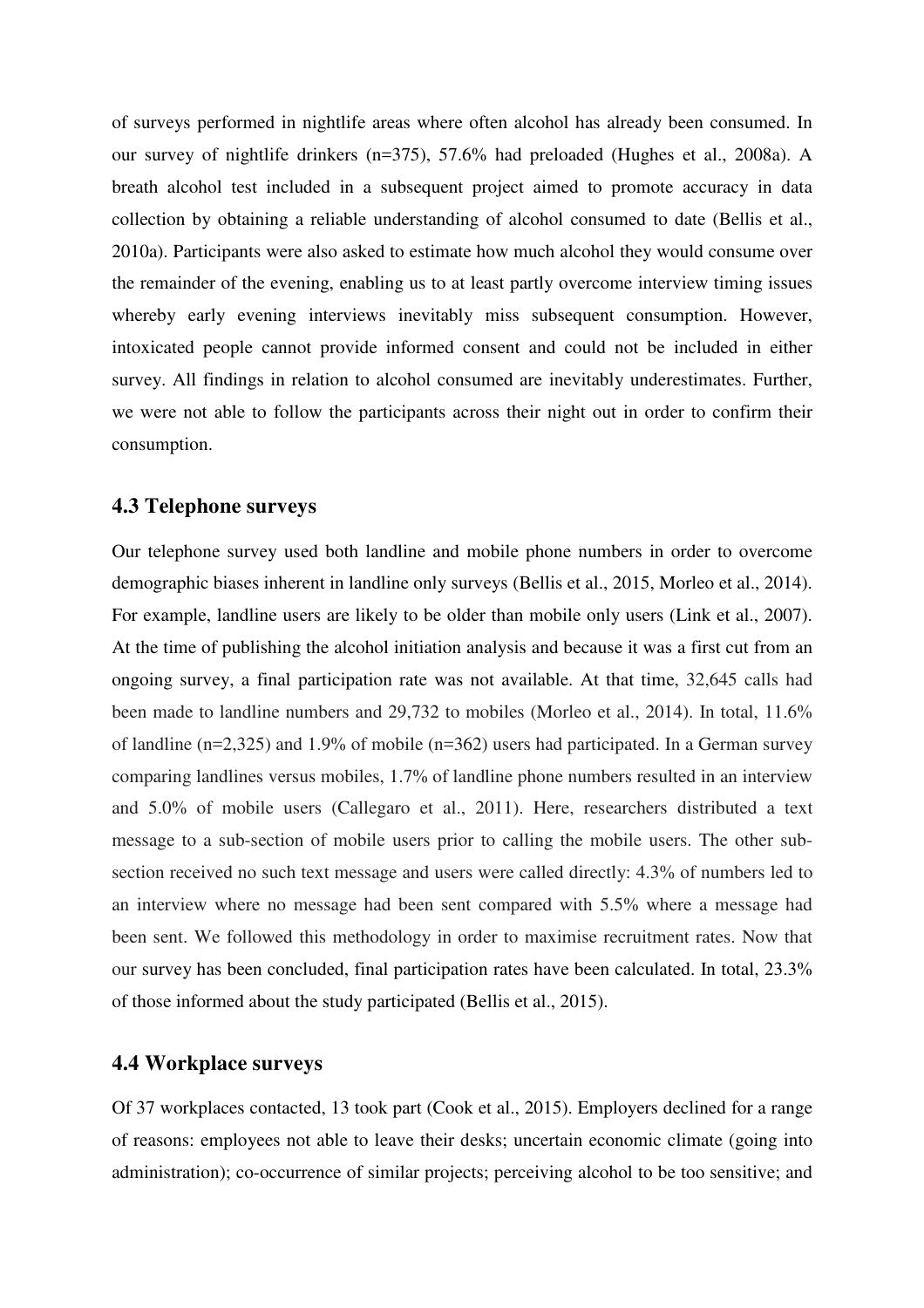predominant employment of <35y (the lower bound for PrevAIL). From the 13 workplaces, 363 people participated. Where data were available, 1.8-5.5% of employees were screened. Although the sample size and response rate were low, response rates were higher than in other community settings (Cook et al., 2014, Sheron et al., 2010) but lower than a similar Swedish study (~15% of ~6,000 staff were recruited), which also collected blood samples in workplaces as part of a brief intervention (Hermansson et al., 2010). However, participation (for example, in an online alcohol workplace intervention) can vary dramatically from 2-12% in local authorities to 35% in a petro-chemical company (Khadjesari et al., 2015). Despite our best efforts to emphasise confidentiality, anecdotally we heard that some employees had avoided participation due to fear of disclosure. Of those in the online intervention, 40% were not confident about confidentiality (Khadjesari et al., 2015). For some PrevAIL participants, the opportunity to have a liver screen without the involvement their doctor was attractive: 13.5% (n=21) of our participants did not provide their doctor's contact details. Despite these challenges, of those attending the free health assessment, participation in the full liver screen amongst employees identified as drinking at risky levels was very high, at 99%.

#### **4.5 Secondary data**

Secondary data such as hospital admissions can provide information on a total population (for example, service users) rather than a sample of a population, as is typically achieved with a survey. However, our analysis of FAS-related admission evidences gaps in the data whereby established regional patterns of admission for alcohol-attributable conditions in women (15- 44y) were not reflected in admission data for FAS-related conditions, suggesting significant under-reporting (Morleo et al., 2011d). The reasons for this under-reporting are manifold: difficulties in obtaining a valid understanding of consumption during pregnancy (Sampson et al., 1997); specialist training required to identify FASD (Chandrasena et al., 2009, Sampson et al., 1997); and individuals having other diagnosable disorders (Chandrasena et al., 2009). Furthermore, hospital admissions data rely on correct diagnosis by a large number of different medical practitioners (May and Gossage, 2001), which may be influenced by differential access and changes in service provision (Bellis et al., 2008). Further, they rely on individuals to have a reason to require hospital admission. Nevertheless, the hospital admission analysis provides a useful starting point for further analysis, and identifies that despite the evident issues, individuals with FASD-related conditions were identified in this way, paving the way for further research.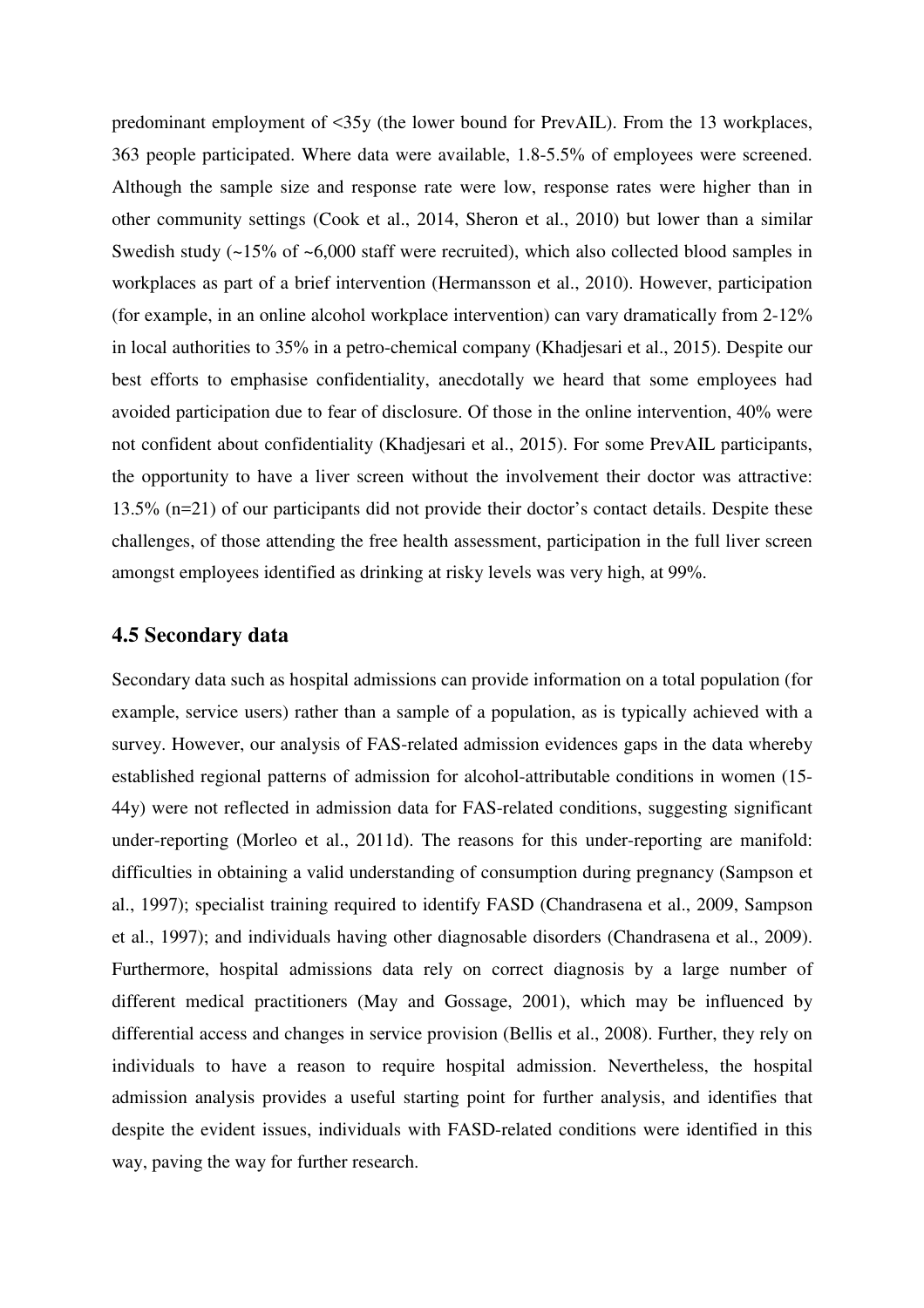# **5. Summary**

This submission presents published findings on alcohol experiences and the evidence base for prevention. The studies have been implemented through a collaborative research programme that was undertaken during my employment at Liverpool John Moores University. The key findings include:

- Alcohol consumption was commonplace by 15y. Those drinking outside the CMO guidance were particularly at risk of alcohol-related harm. Whilst reports of risky behaviour decreased from 2009 to 2011, individual groups continued to be at risk. These included those with a higher expendable income, and/or who drank due to boredom were particularly at risk.
- Parents represent a key access route to alcohol for <18y. Parental provision of alcohol has been linked with lower incidence of risky drinking behaviours and related harm; consuming alcohol without parental knowledge increases risk of harm.
- Early intervention is key. Not only because those who start drinking before the age of 18y could be more at risk of alcohol-related harm but also because of the inherent difficulties in effectively engaging with large numbers of adults. Our analysis of FASD-related hospital admissions and our PrevAIL feasibility study both evidence the unmistakeable difficulties in identifying and engaging with older individuals.
- Surveys dramatically underestimate actual alcohol consumption. They can be designed to elicit more accurate survey responses but further work is needed to maximise their validity.

The findings from my study support guidance in England and Wales advising that children should not drink regularly <18y (Donaldson, 2009) and international legislation that typically bans the purchase of alcohol by those <18y (ICAP, 2010, WHO, 2014). Because considerable numbers of young people in England/UK and Europe continue to drink underage (Bellis et al., 2010b, Hibell et al., 2012), effective and evidence based interventions are required to delay or prevent alcohol initiation in young people in order to prevent significant harms in later life. Currently, evidence of effectiveness is available for universal and developmental prevention strategies that aim to prevent the onset of alcohol misuse in young people (Toumbourou et al., 2007).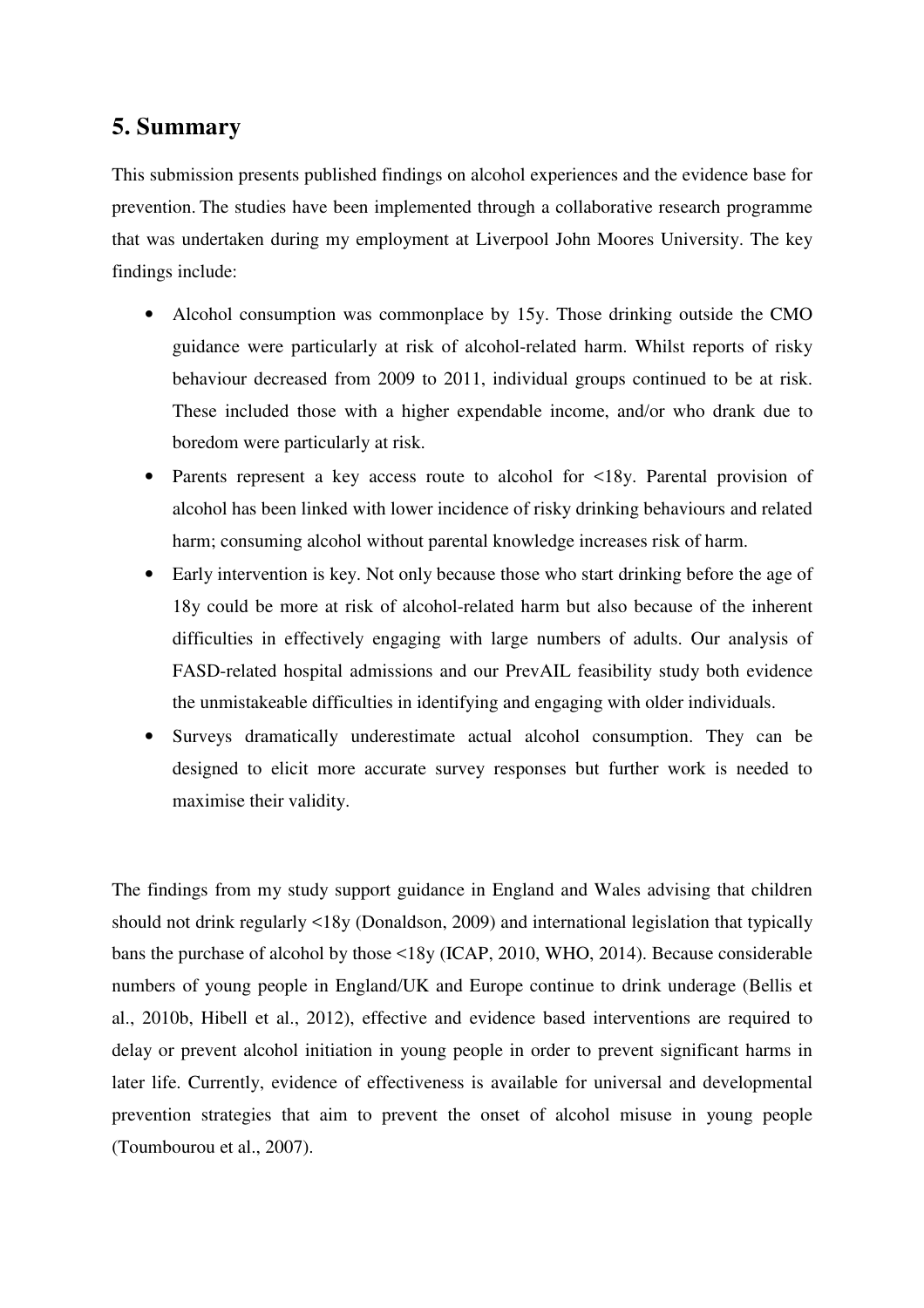The publications presented here show how, through original research, I have made a significant contribution to developing intelligence regarding the importance of early intervention in reducing alcohol misuse. In effectively communicating my findings to a range of audiences, my work has supported policymakers and practitioners in developing interventions to effectively reduce alcohol-related risky behaviour.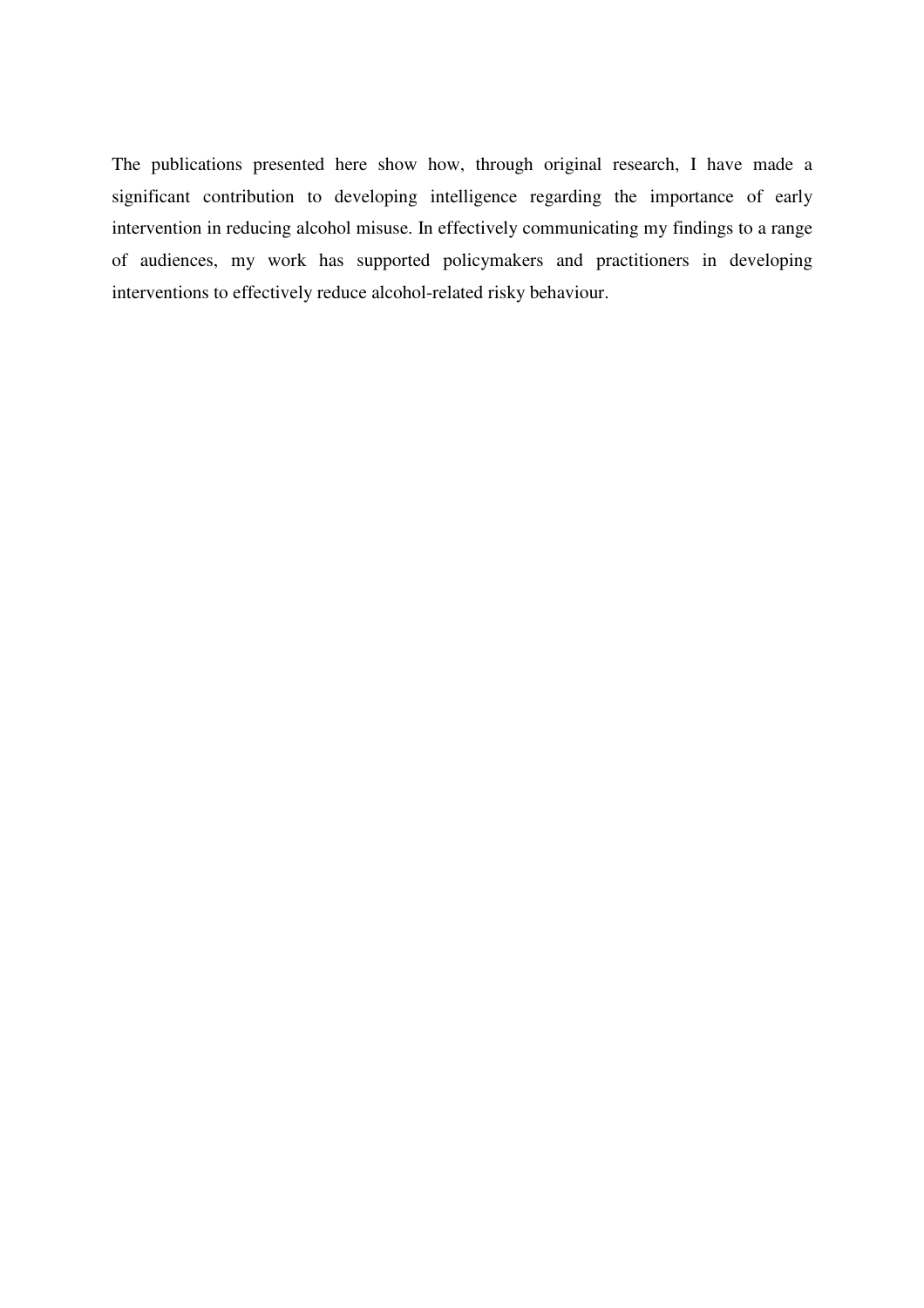## **6. References**

- Abel EL (1995). An update on incidence of FAS: FAS is not an equal opportunity birth defect*.* Neurotoxicology and Teratology. 17 (4):437-43.
- Atkinson AM, Sumnall HR, Bellis MA (2012). Substance use among 15-16 year olds in the UK. Centre for Public Health, Liverpool John Moores University, Liverpool.
- Babor T, Caetano R, Casswell S et al. (2010). Alcohol: no ordinary commodity. Research and public policy. Second edition. Oxford University Press, Oxford.
- Barrison IG, Waterson EJ, Murray-Lyon IM (1985). Adverse effects of alcohol in pregnancy*.* Addiction. 80 (1):11-22.
- Bellis M, Hughes K, Jones L et al. (2015). Holidays, celebrations and commiserations: measuring drinking during feasting and fasting to improve national and individual estimates of alcohol consumption*.*
- Bellis MA, Hughes K, Morleo M et al. (2007). Predictors of risky alcohol consumption in schoolchildren and their implications for preventing alcohol-related harm*.* Substance Abuse, Treatment, Prevention and Policy. 2 (1):15.
- Bellis MA, Hughes K, Anderson Z et al. (2008). Contribution of violence to health inequalities in England: demographics and trends in emergency hospital admissions for assault*.* Journal of Epidemiology and Community Health. 62 (12):1064-71.
- Bellis MA, Hughes K, Cook PA et al. (2009a). Off measure: how we underestimate the amount we drink. Alcohol Concern, London.
- Bellis MA, Phillips-Howard P, Hughes K et al. (2009b). Teenage drinking, alcohol availability and pricing: a cross-sectional study of risk and protective factors for alcohol-related harms in school children*.* BMC Public Health. 9 (1):380.
- Bellis MA, Hughes K, Quigg Z et al. (2010a). Cross-sectional measures and modelled estimates of blood alcohol levels in UK nightlife and their relationships with drinking behaviours and observed signs of inebriation*.* Substance Abuse, Treatment, Prevention and Policy. 5:5.
- Bellis MA, Morleo M, Hughes K et al. (2010b). A cross-sectional survey of compliance with national guidance for alcohol consumption by children: measuring risk factors, protective factors and social norms for excessive and unsupervised drinking*.* BMC Public Health. 10:547.
- Booth AOR, D, Stockwell T, Sutton A et al. (2008). Independent review of the effects of alcohol pricing and promotion. Part A: systematic reviews. University of Sheffield, Sheffield.
- Bray RM, Marsden ME, Peterson MR (1991). Standardized comparisons of the use of alcohol, drugs, and cigarettes among military personnel and civilians*.* American Journal of Public Health. 81 (7):865-9.
- Bremner P, Burnett J, Nunney F et al. (2011). Young people, alcohol and influences: a study of young people and their relationship with alcohol. Joseph Rowntree Foundation, York.
- British Medical Association (2007). Fetal alcohol spectrum disorders: a guide for healthcare professionals. British Medical Association, London.
- Calafat A, Bellis MA, Fernandez Del Rio E et al. (2013). Nightlife, verbal and physical violence among young European holidaymakers: what are the triggers? Public Health. 127 (10):908-15.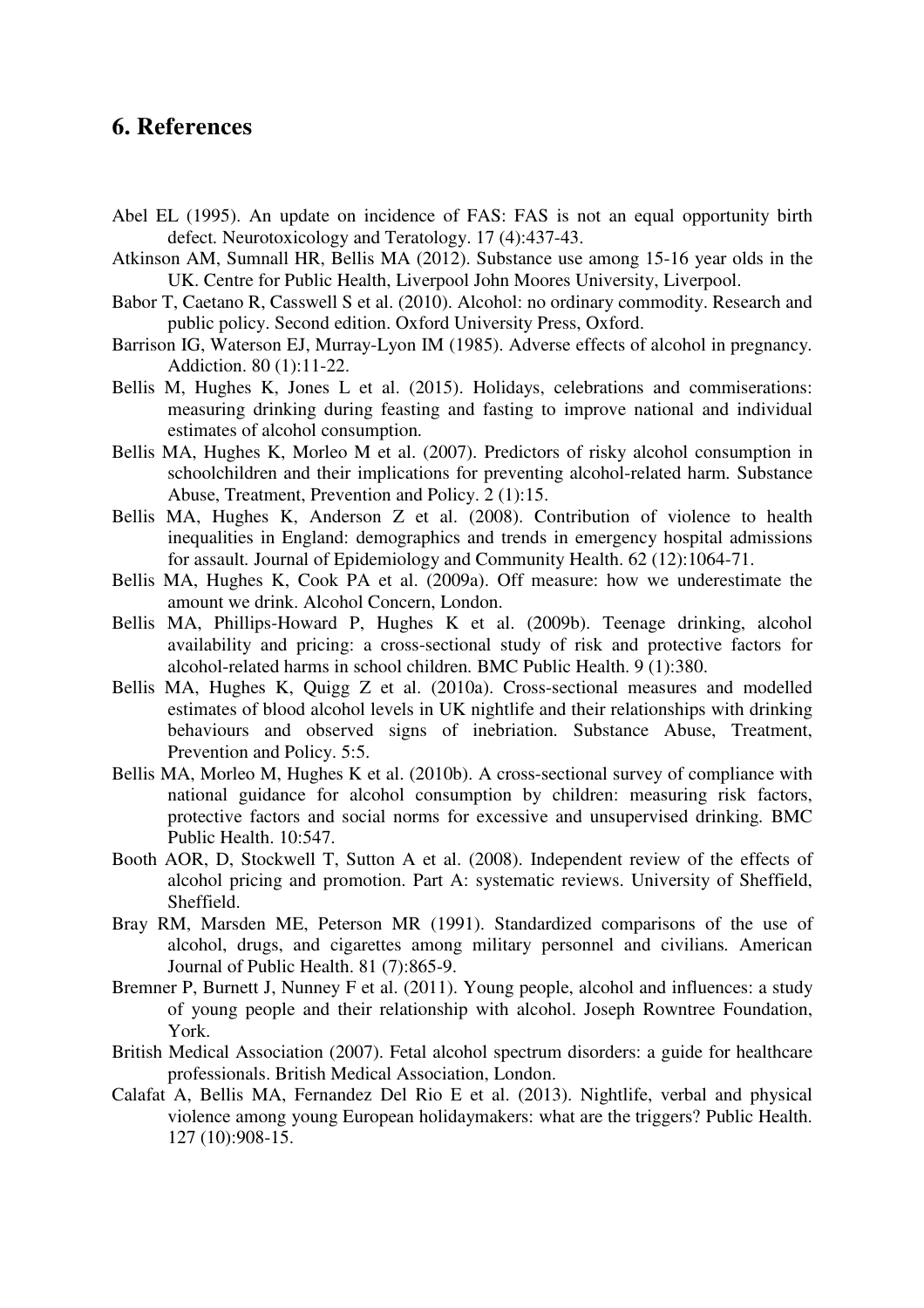- Callegaro M, Ayhan O, Gabler S et al. (2011). GESIS-Working papers 2011/13. Combining landline and mobile phone samples: a dual frame approach. Leibniz-Institut fur Sozialwisscheschaften, Mannheim.
- Casswell S, Huckle T, Pledger M (2002). Survey data need not underestimate alcohol consumption*.* Alcoholism: Clinical and Experimental Research. 26 (10):1561-7.
- Chandrasena AN, Mukherjee RAS, Turk J (2009). Fetal alcohol spectrum disorders: an overview of interventions for affected individuals*.* Child and Adolescent Mental Health. 14 (4):162-7.
- Clapp JD, Min JW, Shillington AM et al. (2006). Environmental and individual predictors of error in field estimates of blood alcohol concentration: a multilevel analysis*.* Journal of Studies on Alcohol. 67 (4):620-7.
- Cook P, Phillips-Howard P, Morleo M et al. (2011). The Big Drink Debate: perceptions of the impact of price on alcohol consumption from a large scale cross-sectional convenience survey in north west England*.* BMC Public Health. 11:664.
- Cook P, Morleo M, Sanderson-Shortt K et al. (2014). Population screening for early signs of alcohol-related liver disease in hazardous and harmful drinkers in Liverpool and Knowsley. Centre for Public Health, Liverpool John Moores University, Liverpool.
- Cook PA, Morleo M, Billington D et al. (2015). Evaulation of work-based screening for early signs of alcohol-related liver disease in hazardous and harmful drinkers: the PrevAIl study*.* BMC Public Health.
- Crews F, He J, Hodge C (2007). Adolescent cortical development: a critical period of vulnerability for addiction*.* Pharmacology Biochemistry and Behavior. 86 (2):189-99.
- Deacon L, Morleo M, Hannon KL et al. (2010). Alcohol consumption: segmentation series 2. North West Public Health Observatory, Centre for Public Health, Liverpool John Moores University, Liverpool.
- Deacon L, Morleo M, Perkins C et al. (2011). Young people's lifestyle choices and related health indicators: local area profiles. North West Public Health Observatory, Centre for Public Health, Liverpool John Moores University, Liverpool.
- Degenhardt L, Lynskey M, Hall W (2000). Cohort trends in the age of initiation of drug use in Australia*.* Australia and New Zealand Journal of Public Health. 24 (4):421-6.
- Department for Children Schools and Families, The Home Office, Department of Health (2008). Youth Alcohol Action Plan. Department for Children Schools and Families, London.
- Department of Health, Home Office, Department for Education and Skills et al. (2007). Safe. Sensible. Social. The next steps in the National Alcohol Strategy. Department of Health, London.
- Department of Health (2008). Pregnancy and alcohol. Department of Health, London.
- Donaldson L (2009). Guidance on the consumption of alcohol by children and young people. Department of Health, London.
- Elder RW, Lawrence B, Ferguson A et al. (2010). The effectiveness of tax policy interventions for reducing excessive alcohol consumption and related harms*.* American Journal for Preventative Medicine. 38 (2):217-29.
- Ellickson PL, Tucker JS, Klein DJ (2003). Ten-year prospective study of public health problems associated with early drinking*.* Pediatrics. 111 (5 Pt 1):949-55.
- Fazel S, Khosla V, Doll H et al. (2008). The prevalence of mental disorders among the homeless in western countries: systematic review and meta-regression analysis*.* Public Library of Science Medicine. 5 (12):e225.
- Flatley J (2014). Focus on: violent crime and sexual offences, 2012/13 Office for National Statistics, London.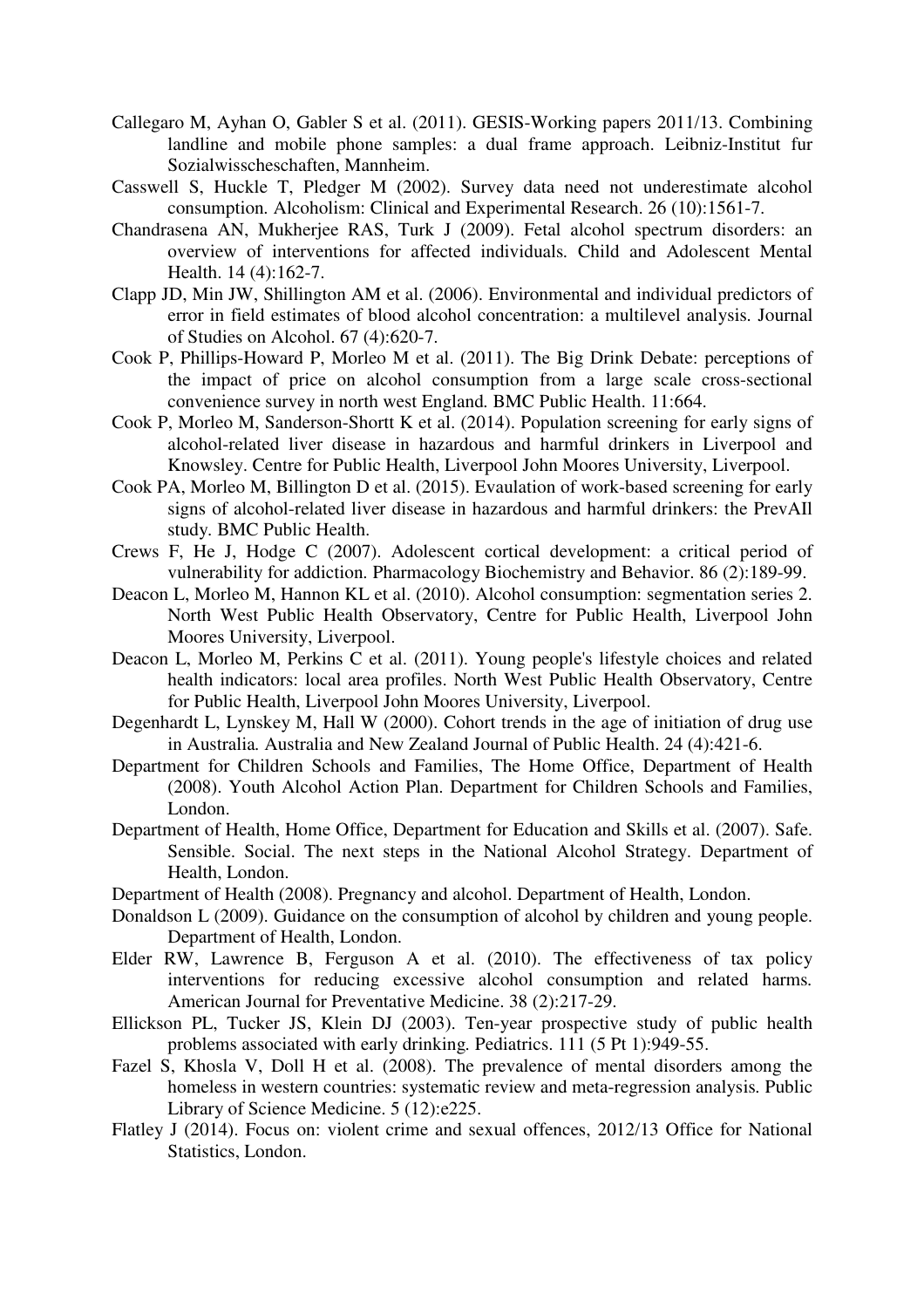- Fulkerson JA, Pasch KE, Perry CL et al. (2008). Relationships between alcohol-related informal social control, parental monitoring and adolescent problem behaviors among racially diverse urban youth*.* Journal of Community Health. 33 (6):425-33.
- Fuller E, Hawkins V (2014). Smoking, drinking and drug use among young people in England in 2013. NatCen Social Research and National Foundation for Educational Research, London.
- Fuller E (2015). Smoking, drinking and drug use among young people in England in 2014. NatCen Social Research and National Foundation for Educational Research, London.
- Goddard E (2008). Smoking and drinking among adults, 2006. Office for National Statistics, Newport.
- Gruenewald P, Johnson F (2006). The stability and reliability of self-reported drinking measures*.* Journal of Studies on Alcohol. 67:738-45.
- Heeb J, Gmel G (2001). Interviewers' and respondents' effects on self-reported alcohol consumption in a Swiss health survey*.* Journal of Studies on Alcohol. 62:434-42.
- Hermansson U, Helander A, Brandt L et al. (2010). Screening and brief intervention for risky alcohol consumption in the workplace: results of a 1-year randomized controlled study. Alcohol and Alcoholism. 45 (3):252-7.
- Hibell B, Guttormsson U, Ahlstrom S et al. (2012). The 2011 ESPAD report substance use among students in 36 European countries. Swedish Council for Information on Alcohol and other Drugs, Stockholm.
- HM Government (2012). The Government's alcohol strategy. The Stationery Office, London.
- Hughes K, Anderson Z, Morleo M et al. (2008a). Alcohol, nightlife and violence: the relative contributions of drinking before and during nights out to negative health and criminal justice outcomes*.* Addiction. 103 (1):60-5.
- Hughes K, Bellis MA, Calafat A et al. (2008b). Predictors of violence in young tourists: a comparative study of British, German and Spanish holidaymakers*.* European Journal of Public Health. 18 (6):569-74.
- Hughes K, Quigg Z, Eckley L et al. (2011). Environmental factors in drinking venues and alcohol-related harm: the evidence base for European intervention*.* Addiction. 106 Suppl 1:37-46.
- ICAP (2010). Minimum age limits worldwide. ICAP.
- Jernigan DH (2001). Global status report: alcohol and young people. World Health Organization, Geneva.
- Jones L, Bellis MA (2014). Updating England-specific alcohol attributable fractions. Centre for Public Health, Liverpool John Moores University, Liverpool.
- Jones L, McCoy E, Bates G et al. (2015). Understanding the alcohol harm paradox in order to focus the development of interventions. Centre for Public Health, Liverpool John Moores University, Liverpool.
- Khadjesari Z, Stevenson F, Godfrey C et al. (2015). Negotiating the 'grey area between normal social drinking and being a smelly tramp': a qualitative study of people searching for help online to reduce their drinking*.* Health Expectations.
- Kiene SM, Barta WD, Tennen H et al. (2009). Alcohol, helping young adults to have unprotected sex with casual partners: findings from a daily diary study of alcohol use and sexual behavior*.* Journal of Adolescent Health. 44 (1):73-80.
- Lea W (2016). Alcohol guidelines review report from the guidelines development group to the UK Chief Medical Officers. Department of Health, London.
- Link MW, Battaglia MP, Frankel MR et al. (2007). Reaching the US cell phone generation: comparison of cell phone survey results with an ongoing landline telepone survey*.* Public Opinion Quarterly. 71 (5):814-39.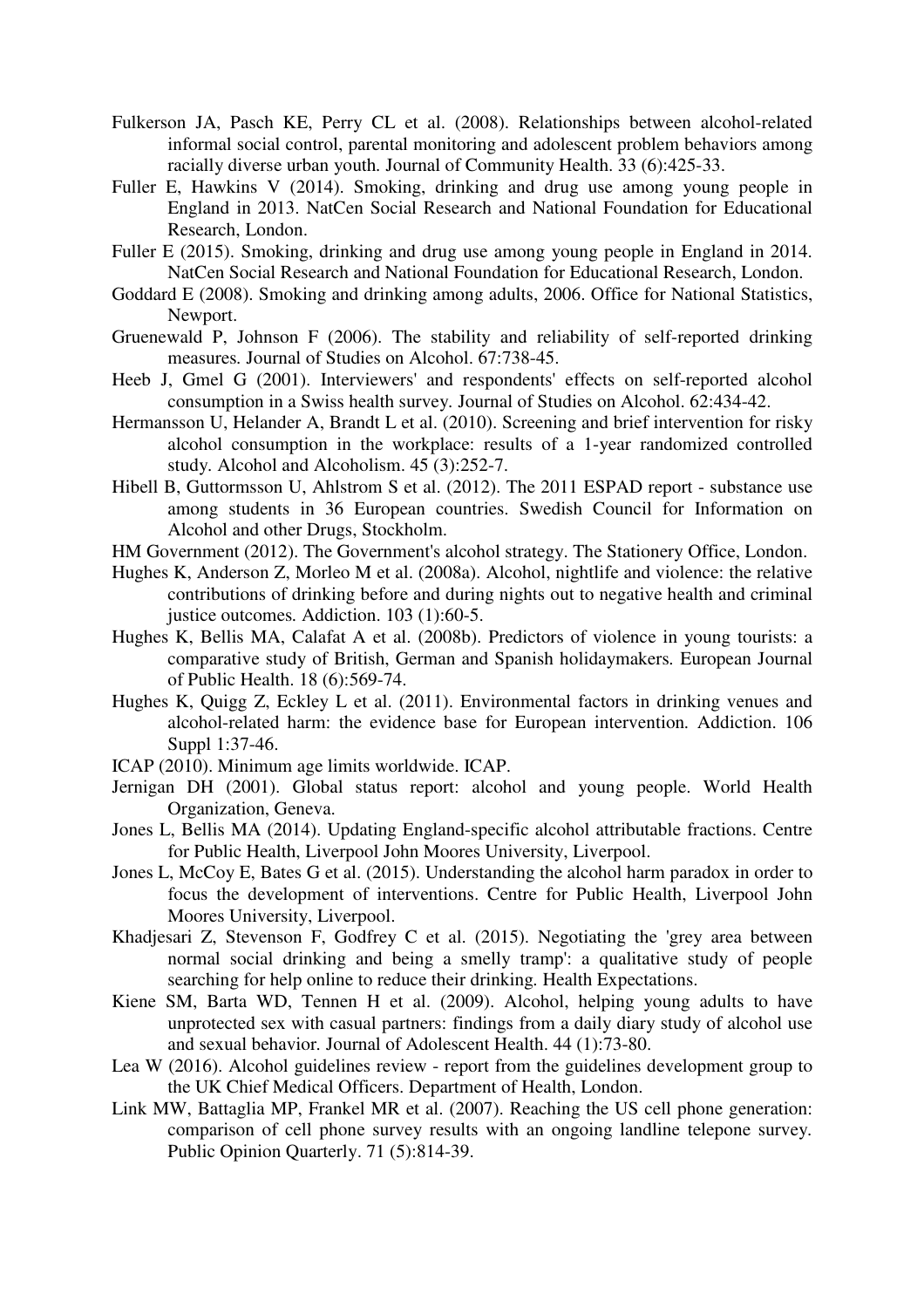- Livingston M (2008). A longitudinal analysis of alcohol outlet density and assault*.* Alcoholism: Clinical and Experimental Research. 32 (6):1074-9.
- Lovatt M, Eadie D, Meier PS et al. (2015). Lay epidemiology and the interpretation of lowrisk drinking guidelines by adults in the United Kingdom*.* Addiction. 110 (12):1912- 9.
- Mares SH, van der Vorst H, Engels RC et al. (2011). Parental alcohol use, alcohol-related problems, and alcohol-specific attitudes, alcohol-specific communication, and adolescent excessive alcohol use and alcohol-related problems: an indirect path model*.* Addictive Behaviors. 36 (3):209-16.
- May P, Gossage J (2001). Estimating the prevalence of fetal alcohol syndrome: a summary*.* Alcohol Research and Health. 25:159-67.
- McCambridge J, McAlaney J, Rowe R (2011). Adult consequences of late adolescent alcohol consumption: a systematic review of cohort studies*.* PLoS Med. 8 (2):e1000413.
- Measham F (2008). Turning the tides of intoxication: young people's drinking in Britain in the 2000s*.* Health Education. 108 (3):207-22.
- Meier P, Booth A, O'Reilly D et al. (2008). Independent review of the effects of alcohol pricing and promotion: Part B: modelling the potential impact of pricing and promotion policies for alcohol in England: results from the Sheffield Alcohol Policy Model Version 2008 (1-1). Department of Economics, University of Sheffield, Sheffield.
- Monk RL, Heim D, Price A (2014). "I have no clue what I drunk last night": using smartphone technology to compare in-vivo and retrospective recorded alcohol consumption, London.
- Morleo M, Harkins C, Hughes K et al. (2007). The implementation and impact of the Licensing Act 2003 in Lancashire. Centre for Public Health, Liverpool John Moores University, Liverpool.
- Morleo M (2008). Assessing the implementation and development of the new licensing legislation. Club Health: Fifth international conference on nightlife, substance use and related health issues, Santa Eulalia, Ibiza.
- Morleo M, Elliott G, Cook PA (2008). Investigating drinking behaviours and alcohol knowledge amongst people resident in the Linacre and Derby wards of Sefton: an evaluation of the 'It's Your Choice' Intervention. Centre for Public Health, Liverpool John Moores University, Liverpool.
- Morleo M, Lightowlers C, Anderson Z et al. (2009). A review of the impact of the Licensing Act 2003 on levels of violence in England and Wales: a public health perspective*.* Crime Prevention and Community Safety. 11 (3):204-18.
- Morleo M, Cook PA, Bellis MA et al. (2010). Use of fake identification to purchase alcohol amongst 15-16 year olds: a cross-sectional survey examining alcohol access, consumption and harm*.* Substance Abuse, Treatment, Prevention and Policy. 5:12.
- Morleo M, Woolfall K (2010). Alcohol-related harm and under-reporting of FASD. First European Conference on Fetal Alcohol Spectrum Disorders, Netherlands.
- Morleo M, Cook PA, Bellis MA (2011a). Improving accuracy in recording alcohol consumption: a survey in Greater Manchester. Centre for Public Health, Liverpool John Moores University, Liverpool.
- Morleo M, Elliott G, Whelan G et al. (2011b). Evaluation of the alcohol identification and brief advice work in emergency departments across Manchester. Centre for Public Health, Liverpool John Moores University, Liverpool.
- Morleo M, Hennessey M, Smallthwaite L et al. (2011c). Changes in young people's alcohol consumption and related violence, sex and memory loss. Centre for Public Health, Liverpool John Moores University, Liverpool.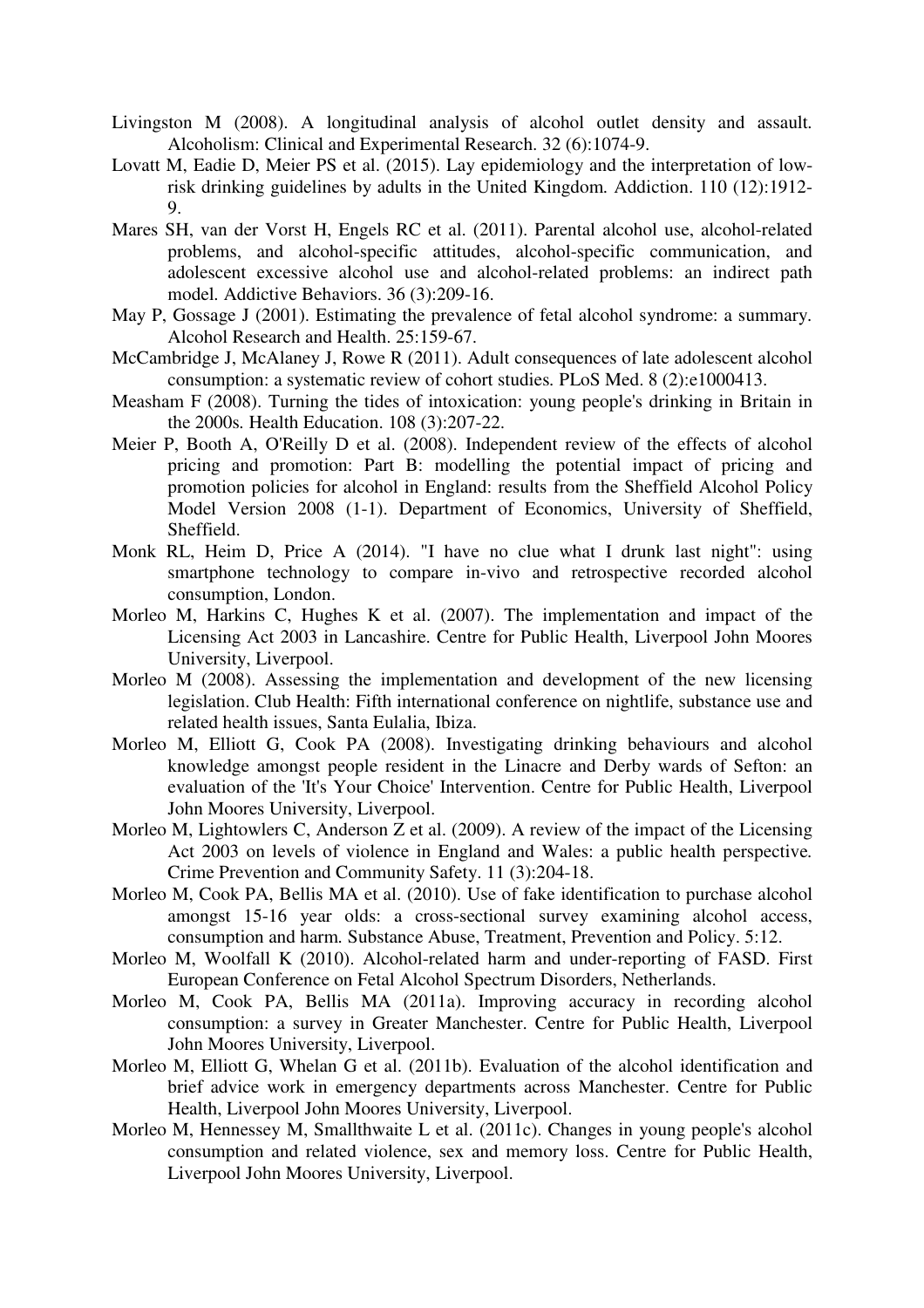- Morleo M, Woolfall K, Dedman D et al. (2011d). Under-reporting of foetal alcohol spectrum disorders: an analysis of hospital episode statistics*.* BMC Pediatrics. 11:14.
- Morleo M, Cook P, Elliott G et al. (2013a). Parental knowledge of alcohol consumption: a cross sectional survey of 11-17 year old schoolchildren and their parents*.* BMC Public Health. 13 (412).
- Morleo M, Jones L, Bellis M (2013b). Trends in alcohol age initation and long-term impact, in *Public Health England Annual Conference 2013*. Public Health England, Warwick.
- Morleo M, Jones L, Bellis M (2014). Alcohol age of initiation and long-term impact: a cross sectional survey of adults in England*.* Journal of Substance Use.1-7.
- NWPHO (2012). Local Alcohol Profiles for England. Centre for Public Health, North West Public Health Observatory, Liverpool John Moores University. (http://www.lape.org.uk. Accessed 13 June 2013).
- O' Donnell L, Stueve A, Duran R et al. (2008). Parenting practices, parents' underestimation of daughters' risks, and alcohol and sexual behaviors of urban girls*.* Journal of Adolescent Health. 42 (5):496-502.
- O' Donnell L, Myint UA, Duran R et al. (2010). Especially for daughters: parent education to address alcohol and sex-related risk taking among urban young adolescent girls*.* Health Promot Pract. 11 (3 Suppl):70S-8S.
- O' Leary CM, Halliday J, Bartu A et al. (2013). Alcohol-use disorders during and within one year of pregnancy: a population-based cohort study 1985-2006*.* British Journal of Obstetrics and Gynaecology. 120 (6):744-53.
- Parker H, Williams L (2003). Intoxicated weekends: young adults' work hard-play hard lifestyles, public health and public disorder*.* Drugs: Education, Prevention and Policy. 10 (4):345-67.
- PHE (2016). Local Alcohol Profiles for England. Knowledge and Intelligence Team (North West), Liverpool John Moores University. (http://www.lape.org.uk. Accessed 4 April 2016).
- Phillips-Howard PA, Bellis MA, Briant LB et al. (2010). Wellbeing, alcohol use and sexual activity in young teenagers: findings from a cross-sectional survey in school children in North West England*.* Substance Abuse, Treatment, Prevention and Policy. 5:27.
- Plant M (1987). Women, drinking and pregnancy. Tavistock Publications, London.
- Primatesta P, Corno GD, Bonazzi MC et al. (1993). Alcohol and pregnancy: an international comparison*.* Journal of Public Health. 15 (1):69-76.
- Purshouse RC, Meier PS, Brennan A et al. (2010). Estimated effect of alcohol pricing policies on health and health economic outcomes in England: an epidemiological model*.* Lancet. 375 (9723):1355-64.
- Sampson PD, Streissguth AP, Bookstein FL et al. (1997). Incidence of Fetal Alcohol Syndrome and prevalence of alcohol-related neurodevelopmental disorder*.* Teratology. 56 (5):317-26.
- Sanderson-Shortt K, Morleo M, Cook P (2010). Investigating drinking behaviours and alcohol knowledge amongst people resident in Linacre and Derby: an updated evaluation of It's Your Choice. Centre for Public Health, Liverpool John Moores University, Liverpool.
- Sheron N, Moore M, Roderick P et al. (2010). Alcohol and liver disease detection study ALDDeS: early results and implications*.* Gut. 59 (Suppl 2):A1.
- Sheron N, Moore M, Ansett S et al. (2012). Developing a 'traffic light' test with potential for early diagnosis of liver fibrosis and cirrhosis in the community*.* British Journal of General Practice. 62:602.
- Stace S, Roker D (2005). Monitoring and supervision in 'ordinary' families. National Children's Bureau, London.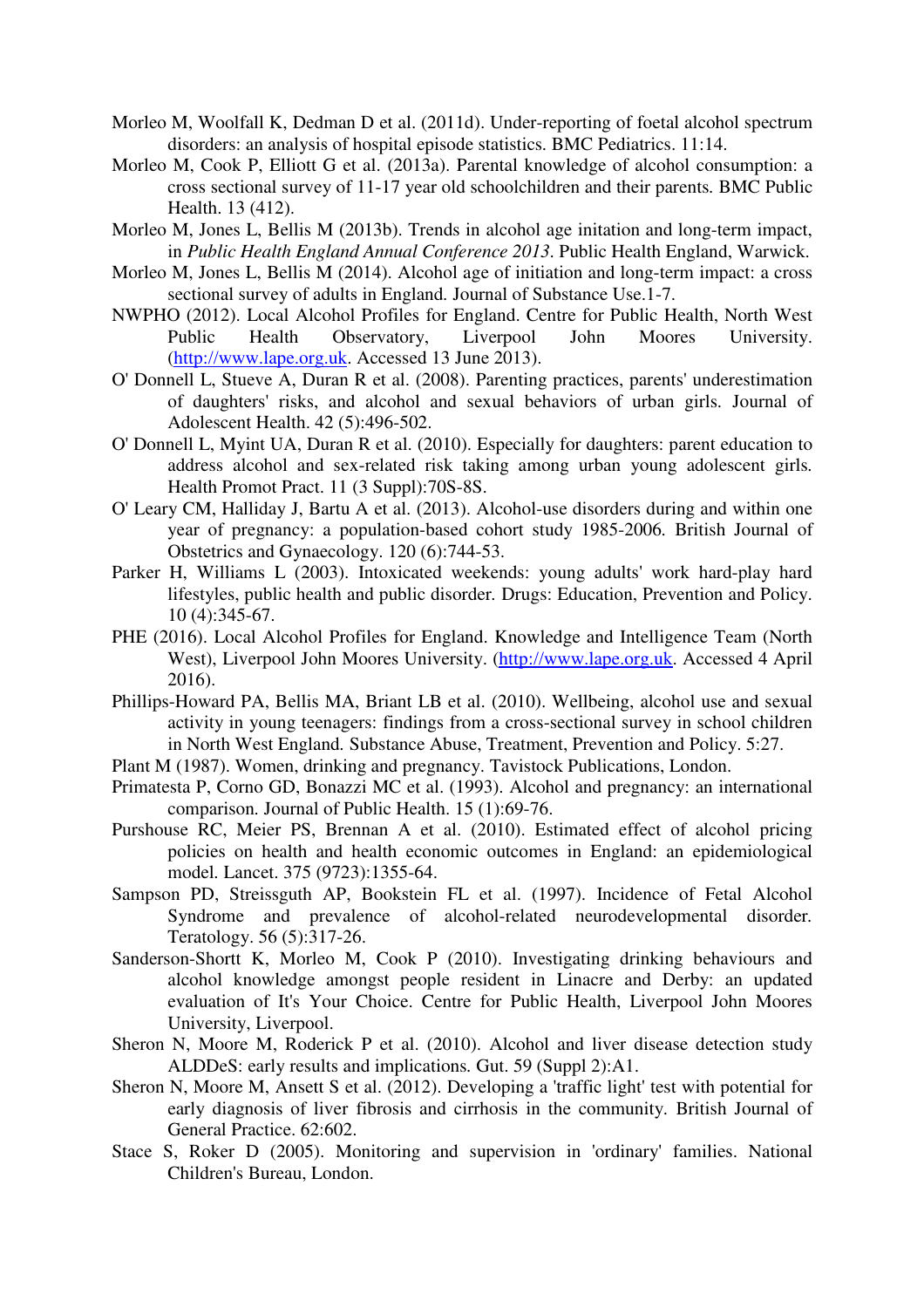- Stockwell T, Donath S, Cooper-Stanbury M et al. (2004). Under-reporting of alcohol consumption in household surveys: a comparison of quantity-frequency, graduatedfrequency and recent recall*.* Addiction. 99 (8):1024-33.
- Stueve A, O' Donnell LN (2005). Early alcohol initiation and subsequent sexual and alcohol risk behaviors among urban youths*.* American Journal of Public Health. 95 (5):887- 93.
- Sulaiman N, Florey CdV, Taylor D et al. (1988). Alcohol consumption in Dundee primigravidas and its effects on outcome of pregnancy*.* British Medical Journal. 296:1500-3.
- Thomson SJ, Westlake S, Rahman TM et al. (2008). Chronic liver disease-an increasing problem: a study of hospital admission and mortality rates in England, 1979-2005, with particular reference to alcoholic liver disease. Alcohol and Alcoholism. 43 (4):416-22.
- Toumbourou JW, Stockwell T, Neighbors C et al. (2007). Interventions to reduce harm associated with adolescent substance use*.* Lancet. 369 (9570):1391-401.
- Tutenges S, Hesse M (2008). Patterns of binge drinking at an international nightlife resort*.* Alcohol and Alcoholism. 43 (5):595-9.
- van der Vorst H, Engels RC, Meeus W et al. (2005). The role of alcohol-specific socialization in adolescents' drinking behaviour*.* Addiction. 100 (10):1464-76.
- van Hoof JJ, Lely N, Bouthoorn SH et al. (2010). Adolescent alcohol intoxication in the Dutch hospital departments of pediatrics: a 2-year comparison study*.* Journal of Adolescent Health. 48:212-4.
- Waterson EJ, Murray-Lyon IM (1989). Drinking and smoking patterns amongst women attending an antenatak clinic--II. during pregnancy*.* Alcohol and Alcoholism. 24 (2):163-73.
- Wechsler H, Kuo M, Lee H et al. (2000). Environmental correlates of underage alcohol use and related problems of college students*.* American Journal of Preventative Medicine. 19 (1):24-9.
- Westrup S (2013). Foetal alcohol spectrum disorders: as prevalent as autism? Educational Psychology in practice: theory, research and practice in educational psychology. 29 (3):309-25.
- WHO (2012). Research protocol: WHO global prevalence study on FASD. WHO, Geneva.

WHO (2014). Global status report on alcohol and health 2014. WHO, Geneva.

Wright J, Waterston E, Barrison I et al. (1983). Alcohol consumption, pregnancy and low birthweight*.* Lancet. 26 (1):663-5.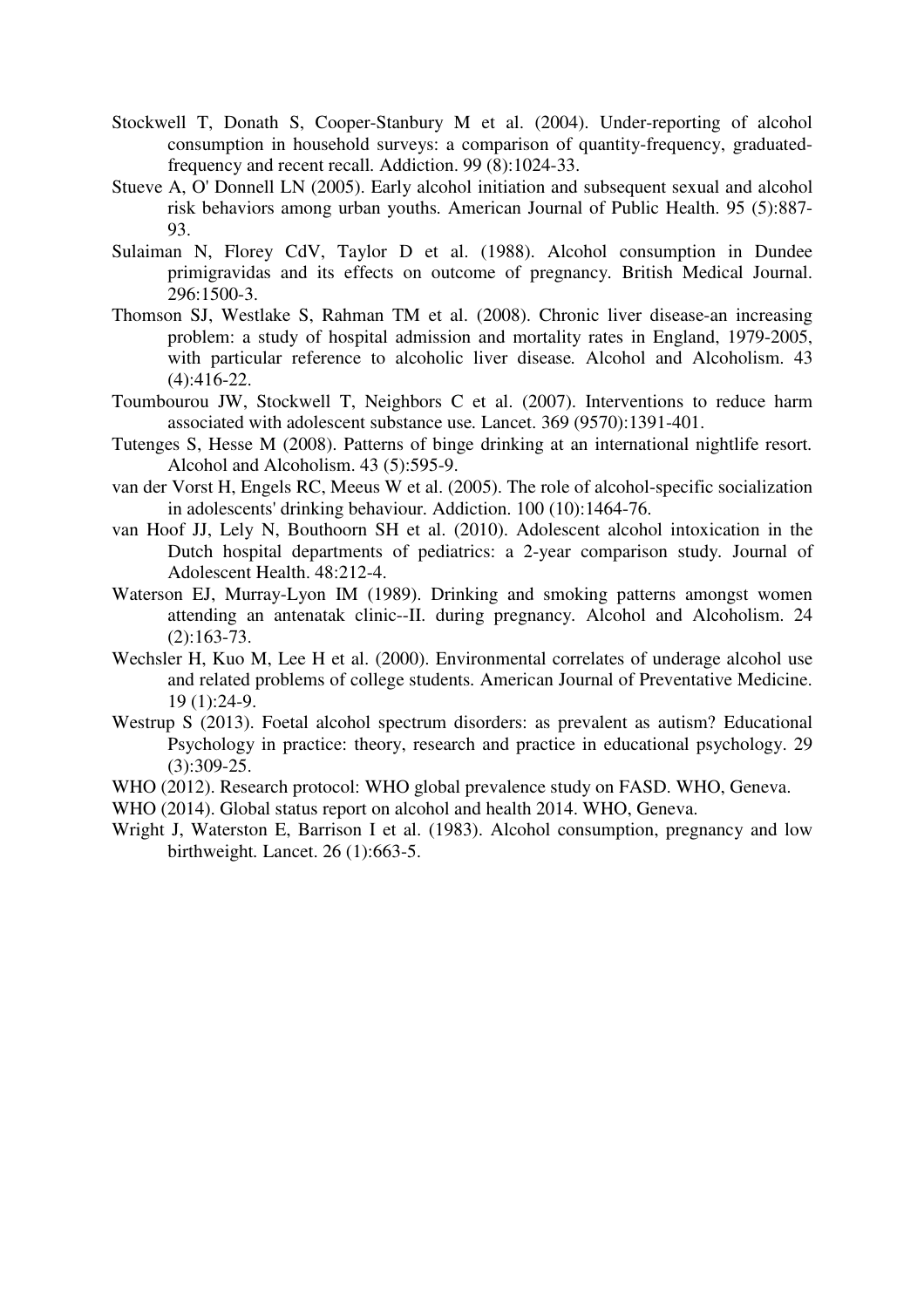# **7. Appendices: submitted papers**

**Morleo, M.,** Jones, L., Bellis, M.A. (2014). Alcohol age of initiation and long-term impact: a cross sectional survey of adults in England. *Journal of Substance Use.* 1-7.

**Morleo, M.,** Cook, P.A, Elliott, G and Phillips-Howard P.A. (2013). Parental knowledge of alcohol consumption: a cross-sectional survey of 11-17 year old schoolchildren and their parents. *BMC Public Health*, 13:412.

**Morleo, M.,** Woolfall, K., Dedman, D., Mukherjee, R., Bellis M.A., Cook, P.A. (2011). Under-reporting of foetal alcohol spectrum disorders: an analysis of hospital episode statistics. *BMC Pediatrics* 11:14.

**Morleo, M.,** Cook, P.A, Bellis M.A., Smallthwaite L (2010). Use of fake identification to purchase alcohol amongst 15-16 year olds: a cross-sectional survey examining alcohol access, consumption and harm. *Substance Abuse Treatment, Prevention and Policy* 5:12.

Cook, P.A., **Morleo, M.**, Billington, D., Sanderson-Shortt, K., Jones, C., Gabbay, M., Sheron, N., Bellis, M.A., Phillips-Howard, P., Gilmore, I. (2015). Evaluation of work-based screening for early signs of alcohol-related liver disease in hazardous and harmful drinkers. *BMC Public Health.* 15:532.

Bellis, M.A., Hughes, K., Jones, L., **Morleo, M.,** Nicholls, J., McCoy, E., Webster, J, Sumnall, H (2015). Holidays, celebrations, and commiserations: measuring drinking during feasting and fasting to improve national and individual estimates of alcohol consumption. *BMC Public Health.* 13:113.

Calafat, A., Bellis, M.A., Fernandez del Rio, E., Juan, M., Hughes, K., **Morleo, M.,** Becona, E., Duch, M., Stamos, A., Mendes, F. (2013). Nightlife verbal and physical violence among young Europeans holidaying: what are the triggers to violence? *Public Health.* 127:908-915.